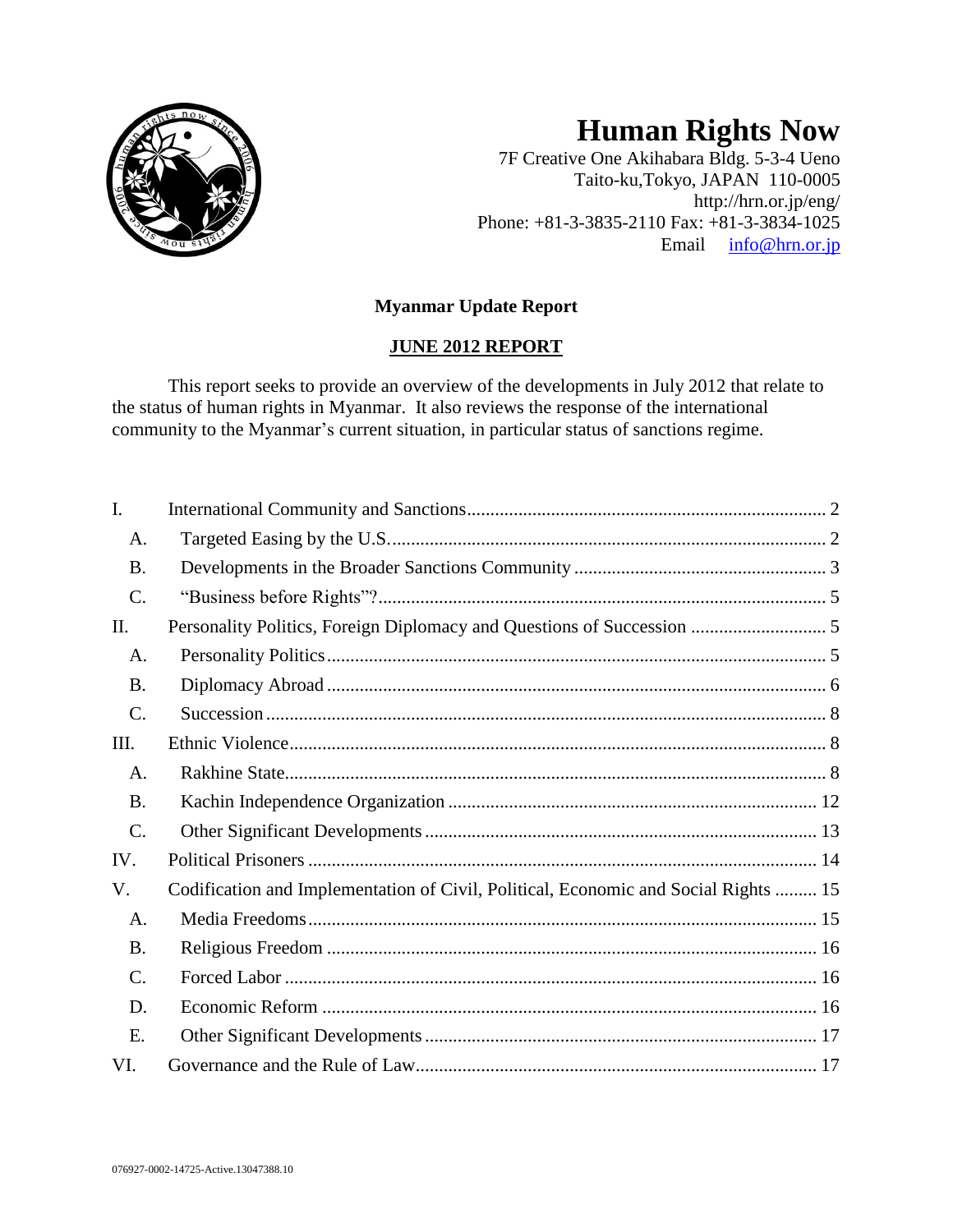#### <span id="page-1-0"></span>**I. International Community and Sanctions**

Extraordinary democratic reforms have swept across Myanmar since President Thein Sein came to power in March 2011. In response to Myanmar's reform efforts, a wave of nations have eliminated or relaxed sanctions against the impoverished Southeast Asian nation, providing Myanmar an opportunity for greater diplomatic and economic engagement. While the Myanmar government has taken promising steps towards democracy, including the initiation of ceasefire talks with ethnic rebels, the release of hundreds of jailed political prisoners, and dialogue with the National League for Democracy (NLD), recent events demonstrate the fragility of Myanmar's reform process.<sup>1</sup> Intense ethnic fighting, an outbreak of sectarian violence, and widespread protests have tested Myanmar's new civilian government. Consequently, in June, "the feel-good narrative in Myanmar... has grown more complicated."<sup>2</sup>

#### A. Targeted Easing by the U.S.

<span id="page-1-1"></span>On June 12, Senators Mitch McConnell and Diana Feinstein introduced a resolution to renew the Burmese Freedom and Democracy Act (BFDA) for one year.<sup>3</sup> The BFDA expires in July, and renewal would maintain the import ban on Southeast Asia's fourth largest economy.<sup>4</sup> Renewal would not impact the administration's ability to waive or terminate sanctions, and would ensure that the U.S. continues to exert leverage on the reforming nation.<sup>5</sup> McConnell emphasized that Myanmar's reform efforts were "not irreversible" and that the "government still has not met all the necessary conditions to justify a complete repeal."<sup>6</sup> In particular, he expressed concern over ethnic violence in Kachin State, the continued imprisonment of political prisoners, Myanmar's relationship with North Korea, and its "undemocratic" constitution.<sup>7</sup> Feinstein characterized the renewal as "an incentive to the government of [Myanmar] to continue on the path it has undertaken and take additional actions."<sup>8</sup> Representatives Joseph Crowley and Peter King introduced a similar resolution in the House of Representatives.<sup>9</sup>

Also this month, Senator McCain, a powerful voice on the issue of sanctions, heeded Aung San Suu Kyi's warning about the Myanmar Oil and Gas Enterprise (MOGE) and "urge[d] the Administration to refrain from issuing waivers…for new US investment in [Myanmar's] oil and gas industry."<sup>10</sup> He noted the industry's lack of transparency, military control, and the reality that "large amounts of foreign investment flowing into MOGE are not yet sufficiently accountable to the Burmese parliament and people."<sup>11</sup> While expressing support for the U.S. administration's recent suspension of sanctions, he acknowledged that "where conditions in Myanmar risk turning well-meaning foreign investment into an instrument for corrupt special interests to entrench and enrich themselves…we must prioritize our democratic principles and the democratic aspirations of the Burmese people. $12$ 

On the other hand, Senator Jim Webb called for both implementation of the previously announced sanctions suspension and the elimination of the import ban so that the U.S. does not "lose a critical window of opportunity to influence development of financial governance inside [Myanmar]."<sup>13</sup> Webb also commented on Suu Kyi's trepidation regarding MOGE, asking whether "an official from any foreign government should be telling us what sectors that we should invest in and not invest in."<sup>14</sup> Senator Jim Inhofe similarly voiced support for investment by the U.S. petroleum industry, noting that the State Department had itself declared on April 26 that "U.S. companies, including the oil and gas companies, can play a positive role in the effort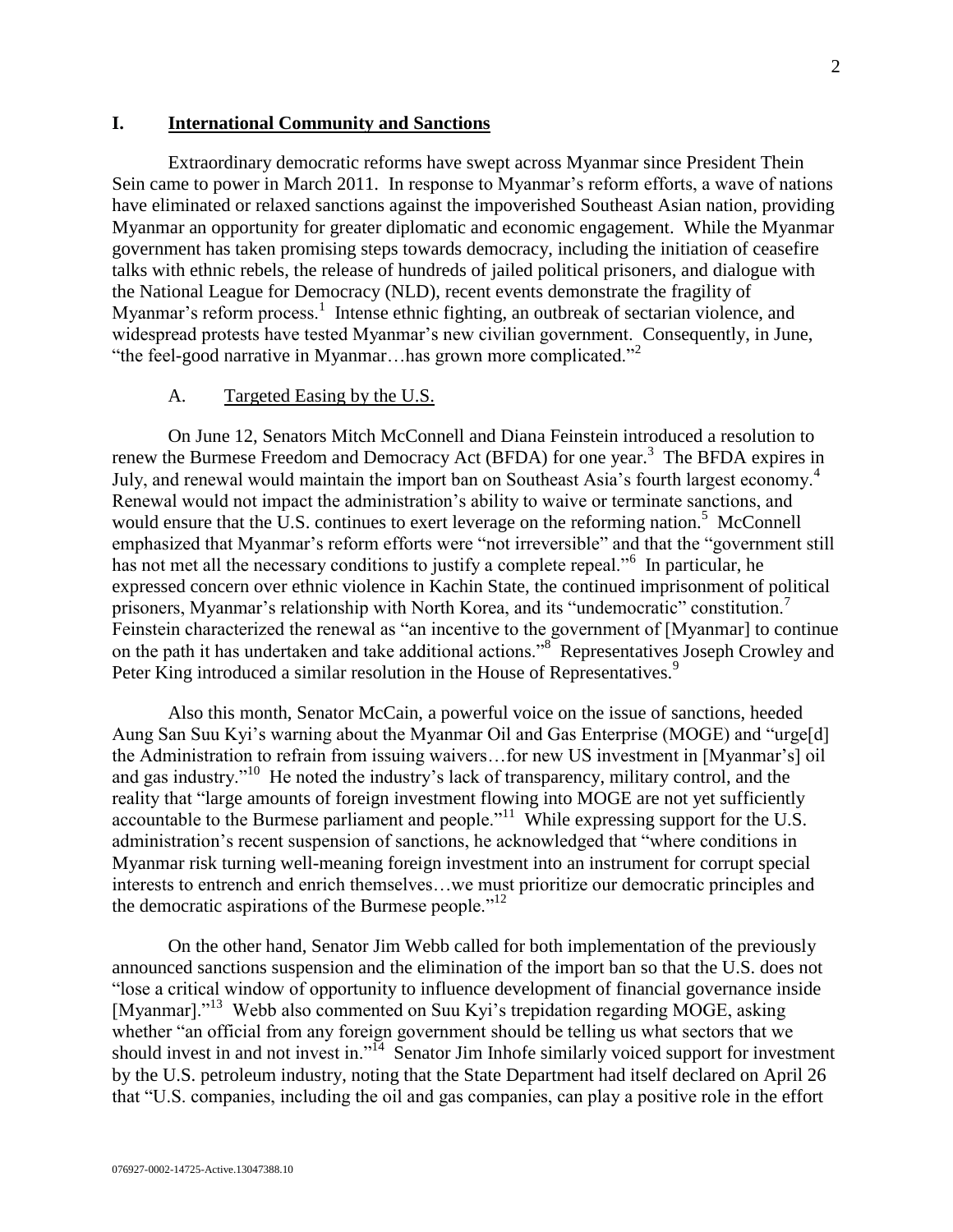by demonstrating high standards of responsible business conduct and transparency, including respect for human rights" in Myanmar.<sup>15</sup>

On June 26, U.S. State Department spokesperson, Victoria Nuland, said that the administration is "working now on being able to license our companies for investment, for trade, et cetera."<sup>16</sup> She emphasized that easing sanctions was a "step-by-step process" and that "continued progress is contingent on [Myanmar's] own continued progress in terms of democratic reform, economic opening, peace and security, national reconciliation, and good human rights standards throughout the country."<sup>17</sup>

Also this month, the U.S. Senate confirmed the appointment of Derek Mitchell as U.S. Ambassador to Myanmar.<sup>18</sup> At his confirmation hearings, Mitchell commented on the uncertainty that surrounds reforms, noting that the U.S. "remain[s] deeply concerned about the continued detention of hundreds of political prisoners and the conditions placed on those previously released, lack of the rule of law, and the constitutional role of the military in the nation's affairs."<sup>19</sup> Moreover, "[h]uman-rights abuses, including military impunity, continue, particularly in ethnic minority areas."<sup>20</sup>

## B. Developments in the Broader Sanctions Community

<span id="page-2-0"></span>In early June, Australian Foreign Minister Bob Carr visited Myanmar for the first time, where he met with President Thein Sein and Aung San Suu Kyi.<sup>21</sup> Following his visit, Carr announced that Australia would lift all travel and financial sanctions, leaving only an arms embargo in force.<sup>22</sup> Carr noted that while "there is more to be done... lifting sanctions is the best way to promote further progress."<sup>23</sup> Suu Kyi expressed support for Australia's decision.<sup>24</sup>

Also this month, Australia pledged to double its aid to Myanmar by 2015.<sup>25</sup> Australia will donate 80 million U.S. dollars to education over the next four years.<sup>26</sup> In a highly symbolic gesture, the Australian government has begun to call the country Myanmar instead of Burma.<sup>27</sup>

The United Kingdom, similar to the U.S., has not abandoned its resolve to exert pressure on Myanmar despite suspending sanctions.<sup>28</sup> At a press conference with Suu Kyi this month, Prime Minister David Cameron asserted that the UK will "remain vigorous in [its] questioning until [reforms] have been made irreversible."<sup>29</sup> Foreign Minister William Hague echoed these sentiments, cautioning that Myanmar "still [had] a long way to go" before achieving democracy and ethnic peace.<sup>30</sup> In July, British lawmakers will visit Myanmar "to scrutinize its progress toward full democracy."<sup>31</sup>

In a sign of improving diplomatic relations, Prime Minister Cameron invited Thein Sein to London, "signal[ing] the United Kingdom's willingness to engage so long as the president remains committed to reform."<sup>32</sup> Suu Kyi demonstrated support for Thein Sein's upcoming visit, noting "we don't want to be shackled by the past."<sup>33</sup>

On June 1, Canadian parliamentarians voiced concern about the Myanmar government's involvement in human rights violations against ethnic and religious minorities, including rape, torture, and forced labor.<sup>34</sup> The parliamentarians called for independent investigations into ongoing conflicts and the elimination of military impunity.<sup>35</sup>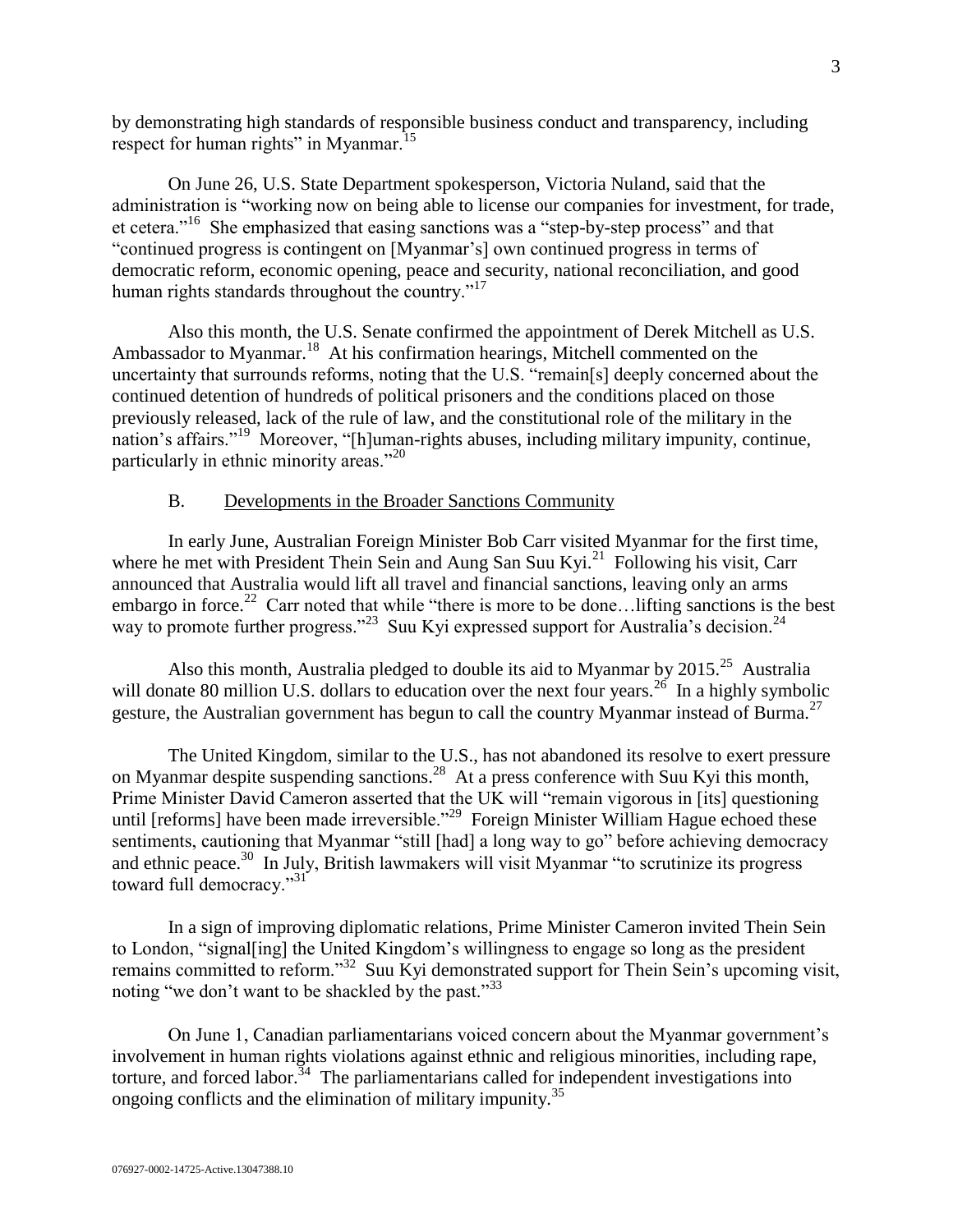As we previously reported, many nations, including the U.S. and Japan, have expressed concern about Myanmar's traditional ties with North Korea and its potential nuclear program.<sup>36</sup> On June 2, at a defense conference in Singapore, Myanmar's Defense Minister, Lieutenant General Hla Min, announced that "because of [Myanmar's] opening and [its] new efforts, we have stopped [political and military] relationships with North Korea."<sup>37</sup> Moreover, Min announced that Myanmar's nuclear program, purportedly conducted solely for research and in its infancy, has been abandoned. $38$ 

Min also announced that the army is "100-percent" supportive of Myanmar's reform agenda.<sup>39</sup> Moreover, he said that the constitutional provision reserving twenty-five percent of parliamentary seats for military officials "could be reduced in the future if and when it is appropriate."<sup>40</sup> Min's statements are contrary to a June Human Rights Watch report, which characterizes Myanmar's military as "the crucial absent variable in the reform process."<sup>41</sup>

On June 2, at the Singapore defense conference, U.S. Defense Secretary Leon Panetta discussed forging a military relationship with Myanmar, "assuming that [the government is] able to implement reforms and to continue the kind of political efforts at opening up their system."<sup>42</sup>

On June 8, President Thein Sein's economic advisor called for the elimination of all remaining sanctions in support of responsible, long-term investing.  $43$ 

On June 11, Thai Foreign Minister, Surapong Tovichakchaikul, arrived in the United States, where he asked the United States to lift all sanctions against Myanmar and continue supporting Myanmar refugees in Thailand.<sup>44</sup>

On June 12, the Peace Donor Support Group (PDSG), which represents Norway, the UK, and Australia, as well as the European Union, United Nations and World Bank, offered Myanmar 500 million U.S. dollars for peacemaking and other initiatives.<sup>45</sup> The UK pledged 300 million U.S. dollars, with 5 million U.S. dollars earmarked to "support current ongoing democratic reforms"; the EU will give 187 million U.S. dollars, with 3.75 to 5 million U.S. dollars pledged to landmine education programs; and the UN will donate 5 million U.S. dollars for peacemaking initiatives.<sup>46</sup> Additionally, Myanmar has become eligible for up to 300 million U.S. dollars of low-interest loans from the World Bank annually.<sup>47</sup> The PDSG will also help foster Myanmar's ability to "systematically manage all international donations."<sup>48</sup>

On June 14, Myanmar's Foreign Minister, Wunna Maung Lwin, and Philippines President Benigno Aquino III discussed the Philippines own democratic transition.<sup>49</sup> Aquino acknowledged that his country was "ready to share [its] experience with Myanmar if it will help them in their own transition." $50$ 

On June 15, the European Union announced that it was considering giving Myanmar exports preferential access to EU markets because of the ILO's "recognition of progress on labour reforms in the country."<sup>51</sup>

On June 18, an Irish member of the European Parliament (MEP), Emer Costello, issued a statement that expressed caution about the EU's decision to potentially reinstate preferential access for Myanmar exports, noting the continued imprisonment of political prisoners, restrictions on former political prisoners, and Myanmar's other human rights shortcomings.<sup>52</sup>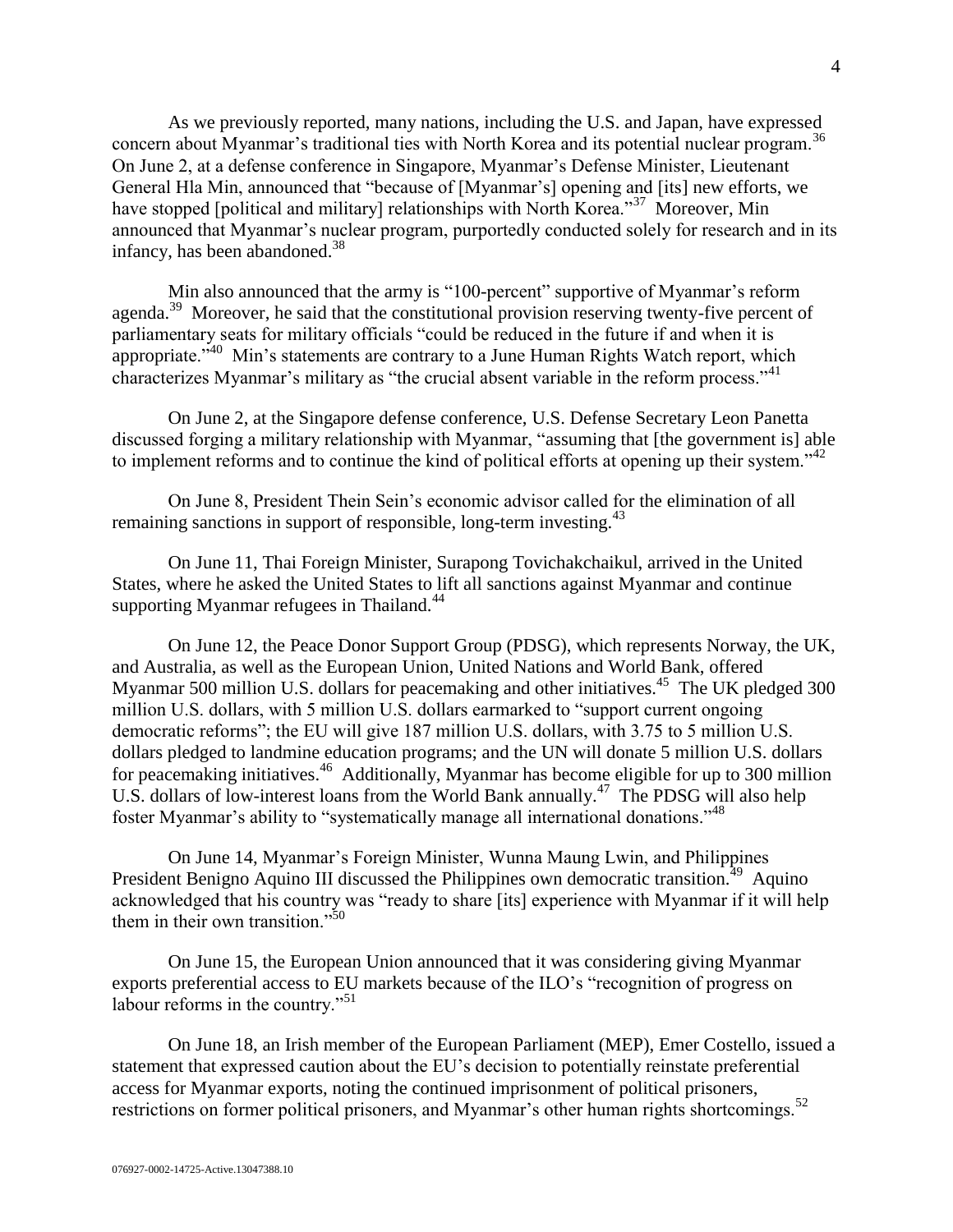In late May, Amnesty International completed a two-week mission to Yangon and Naypyitaw, its first official visit to Myanmar since 2003.<sup>53</sup> Amnesty International's findings have been incorporated into this report.

Japan, trying to seek a competitive edge as other nations lift economic sanctions, has appealed to the United Nations Development Program (UNDP) to remove aid restrictions against Myanmar.<sup>54</sup> Japan and Indonesia plan to submit a joint proposal at the UNDP's annual session in Geneva, beginning June  $25.^{55}$ 

The Asian Development Bank (ADB), which has not operated in Myanmar since 1988, began a process of re-engaging with the government.<sup>56</sup> ADB lending is "dependent on approval by ADB member nations, as well as the country's continued reform process and engagement with the international community."<sup>57</sup>

#### C. "Business before Rights"?

<span id="page-4-0"></span>In the aftermath of suspending sanctions last month, the United States and European Union have been criticized for their "willing[ness] to subjugate rights and democracy concerns in pursuit of commercial and geostrategic interests.<sup>358</sup> In particular, the easing of sanctions has been seen by some as a strategic move "to catch up with Asian countries, including China" that never severed economic relations through sanctions.<sup>59</sup> This "investment race," coupled with the leverage lost by easing sanctions, has some asking whether the international community has put "business before rights."<sup>60</sup> This month, Aung San Suu Kyi admitted that she is "always very concerned when [Myanmar] is seen as a battling ground for [China and the U.S.].<sup>"61</sup>

The impact of foreign direct investment and other economic developments in a country lacking infrastructure, transparency and the rule of law is also disconcerting. Because military and government officials have de facto control of large sectors of Myanmar's economy, some worry that military and government officials will be disproportionately benefited.<sup>62</sup>

The sustainability of Myanmar's reform efforts in lieu of the expected influx of foreign direct investment (FDI) is also problematic. There are fears that the Myanmar government will use the influx of interest and investment to "play [competing donors and investors] off of each other to consolidate a new type of authoritarian rule."<sup>63</sup> Alternatively, donors and investors may gain control of the economy with far-reaching consequences.<sup>64</sup>

#### <span id="page-4-2"></span><span id="page-4-1"></span>**II. Personality Politics, Foreign Diplomacy and Questions of Succession**

#### A. Personality Politics

Myanmar is still noticeably dominated by personality politics, led by President Thein Sein and opposition leader Aung San Suu Kyi. This precarious power balance is made even more uncertain by the lack of strong institutions.<sup>65</sup> While the relationship between Suu Kyi and Thein Sein remains crucial for change, "Myanmar needs institutions…so that reform is not totally dependent on the relationship between two people."<sup>66</sup> Suu Kyi recently emphasized that democratization depends upon Myanmar's "own resources to bring about change."<sup>67</sup>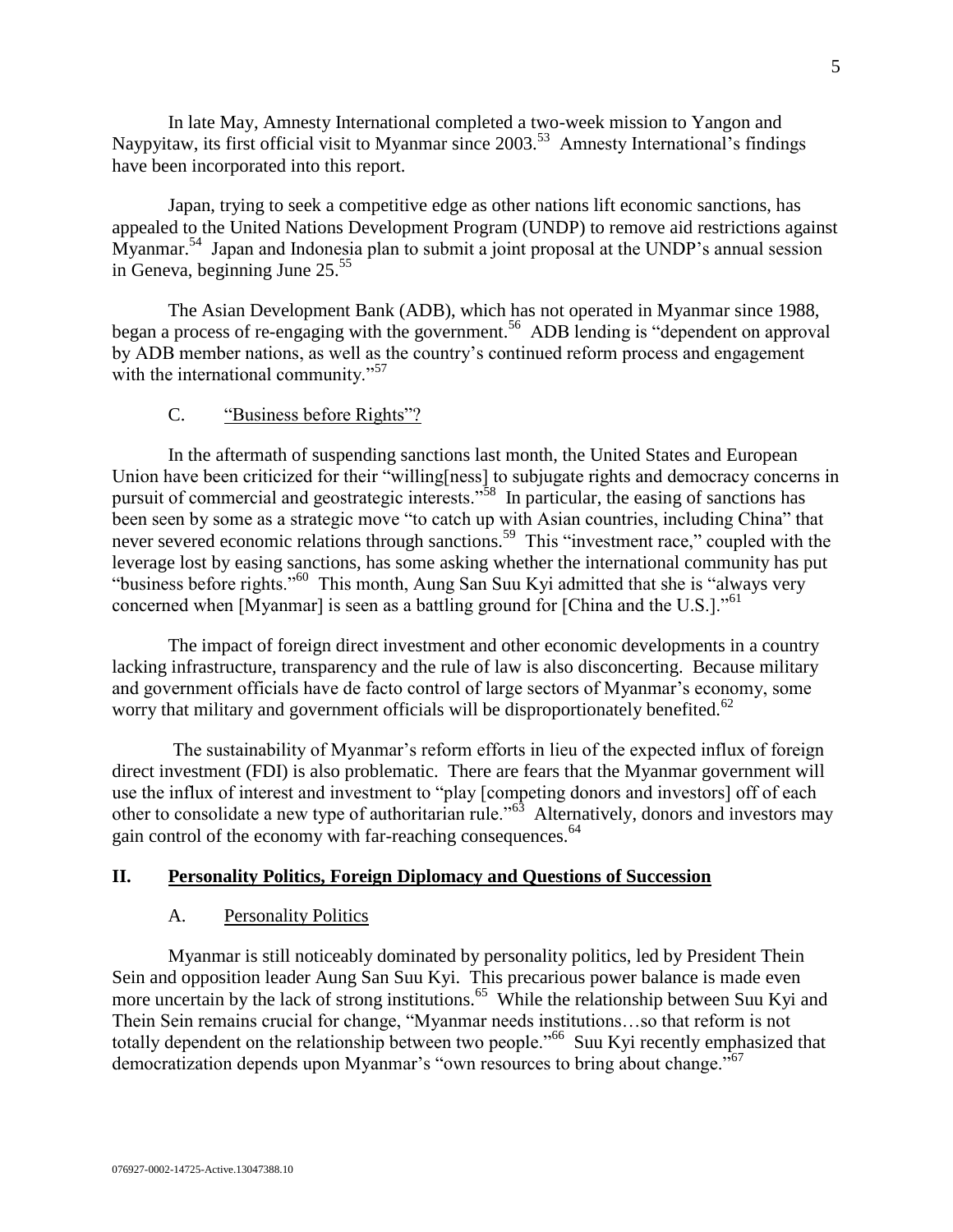Suu Kyi's trip abroad has unveiled fissures between her and President Thein Sein.<sup>68</sup> Thein Sein, who also planned to attend the World Economic Forum in Bangkok, Thailand, cancelled his trip with little notice.<sup>69</sup> Rumors spread that Thein Sein's decision to postpone and then cancel his trip was the result of Suu Kyi overshadowing him abroad, "spurring worries that the détente between these two political titans could falter and set back [Myanmar's] reform movement."<sup>70</sup>

On June 4, Myanmar's state newspaper, New Light of Myanmar, printed an article lauding both Thein Sein and Suu Kyi as "visionary" but "urg[ing] them not to jeopardise a potential economic boom...and to set aside 'egoism and selfishness.'<sup>71</sup> This publication was likely a response to Suu Kyi's declarations in Thailand that Myanmar was not a "genuinely" democratic society" and investors should not become "over-optimistic," among others.<sup>72</sup>

Although Suu Kyi acknowledged that "some were unhappy" about her honesty, she noted that she "gave [her] frank opinion so that people can make a correct assessment of the country."<sup>73</sup> In an interview with the BBC, Suu Kyi said that President Thein Sein should not be threatened by her warm welcome abroad.<sup>74</sup> Instead, international support is a signal of "how much the world wants [Myanmar] to change in the right direction.<sup>775</sup> There are indications that Thein Sein tried to positively capitalize on Suu Kyi's trip, particularly by announcing his "second wave of reforms" while she was in Europe.<sup>76</sup> Nevertheless, as she finished her European tour, Suu Kyi was told to stop referring to her country as Burma.<sup>77</sup> These recent events illustrate highlight that a "friction is developing between the two paramount [Myanmar] leaders."<sup>78</sup>

# B. Diplomacy Abroad

<span id="page-5-0"></span>Aung San Suu Kyi, who recently underwent a "transformation from prisoner to global politician," continued to express cautious optimism about Myanmar's nascent reform efforts as she traveled aboard for the first time in twenty-four years.<sup>79</sup>

## *1. Bangkok, Thailand*

In her appearance at the World Economic Forum in Bangkok, Thailand, Suu Kyi cautioned investors about Myanmar's weak and corrupt judiciary, rampant youth unemployment and poor education system.<sup>80</sup> Suu Kyi also criticized Myanmar's lack of economic transparency.<sup>81</sup> In particular, she highlighted the opacity of state-created special economic zones and the secrecy surrounding Myanmar's economic contracts.<sup>82</sup> She stressed that this lack of transparency "endangers national reconciliation" and "engenders more and more suspicion and mistrust."<sup>83</sup> Additionally, Suu Kyi characterized youth unemployment as a "time bomb," emphasizing that "[i]t's not so much joblessness as hopelessness that threatens our future."<sup>84</sup> While Suu Kyi emphasized the "sincerity" of President Thein Sein's reform efforts, she noted that "there is the military to be reckoned with."<sup>85</sup>

# *2. Geneva, Switzerland*

In her June 14 address at the International Labor Organization Conference in Geneva, Suu Kyi criticized Myanmar's state-run oil and gas company for its lack of accountability and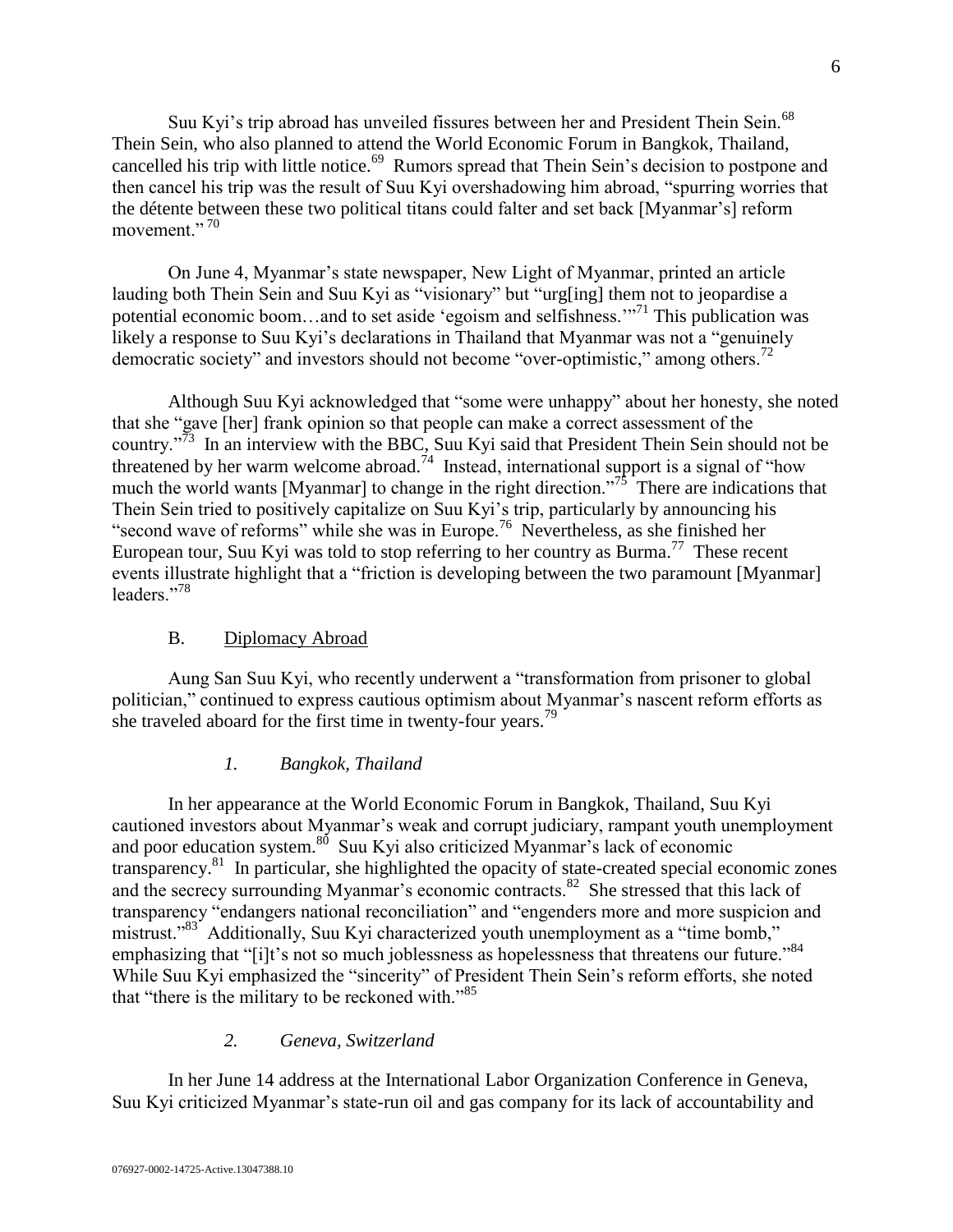transparency.<sup>86</sup> She also called for "continued caution and vigilance" as Myanmar continues to reform and reconnects with the international economic community.<sup>87</sup> Specifically, Suu Kyi called on the Myanmar government to apply international standards and principles, such as the International Monetary Fund's Code of Good Practices on Transparency in Monetary and Financial Policies, to increase economic transparency.<sup>88</sup> Suu Kyi advised investors to abide by recognized best practices, including international labor standards.<sup>89</sup>

## *3. Oslo, Norway*

On June 16, Suu Kyi received the Noble Prize awarded to her in 1991. In her acceptance speech, Suu Kyi explained: "[i]f I advocate cautious optimism it is not because I do not have faith in the future but because I do not want to encourage blind faith."<sup>90</sup> She reminded her audience that, although she was free, many in Myanmar were still imprisoned or enduring injustice.<sup>91</sup>

## *4. Dublin, Ireland*

Suu Kyi also spent time in Dublin, where President Michael Higgins expressed Ireland's support for her "ongoing important work on behalf of the Burmese people."<sup>92</sup>

# *5. London & Oxford, England*

In her address at Oxford University on June 20, Suu Kyi cautioned that "too many people are expecting too much" from Myanmar.<sup>93</sup> She appealed for help from the international community generally, and from Oxford in particular to "help restore campus life" in Myanmar.<sup>94</sup> She emphasized that foreign investment in Myanmar must be "democracy-friendly and human rights-friendly."<sup>95</sup>

In an interview with the BBC, Suu Kyi vowed that foreign companies investing in Myanmar would be "closely watched" and "exposed if they [do] not behave in a 'democracyfriendly, human rights-friendly' way."<sup>96</sup> Suu Kyi dispelled the suggestion that her release from house arrest was a "confidence trick" to encourage the suspension or elimination of sanctions.<sup>97</sup>

On June 21, Suu Kyi was the "first figure who is not a head of state, the first woman from abroad and the first person from an Asian nation to address both houses of [the British] Parliament."<sup>98</sup> In her address, Suu Kyi appealed for "practical help," emphasizing the importance of international aid in support of education, training, civil reform and economic progress.<sup>99</sup> She applauded President Thein Sein's reform efforts.<sup>100</sup> Nevertheless, she urged continued support from the international community "to ensure [Myanmar] does not waver as it follows the path to a full, free and open democracy."<sup>101</sup> She emphasized that Myanmar urgently needed to establish a "clean, efficient civil service" and foster a permanent political resolution to ethnic conflicts.<sup>102</sup>

## *6. Paris, France*

On June 26, French President Francois Hollande expressed support for Aung San Suu Kyi's continued reform efforts.<sup>103</sup> He also demonstrated a willingness to work through EU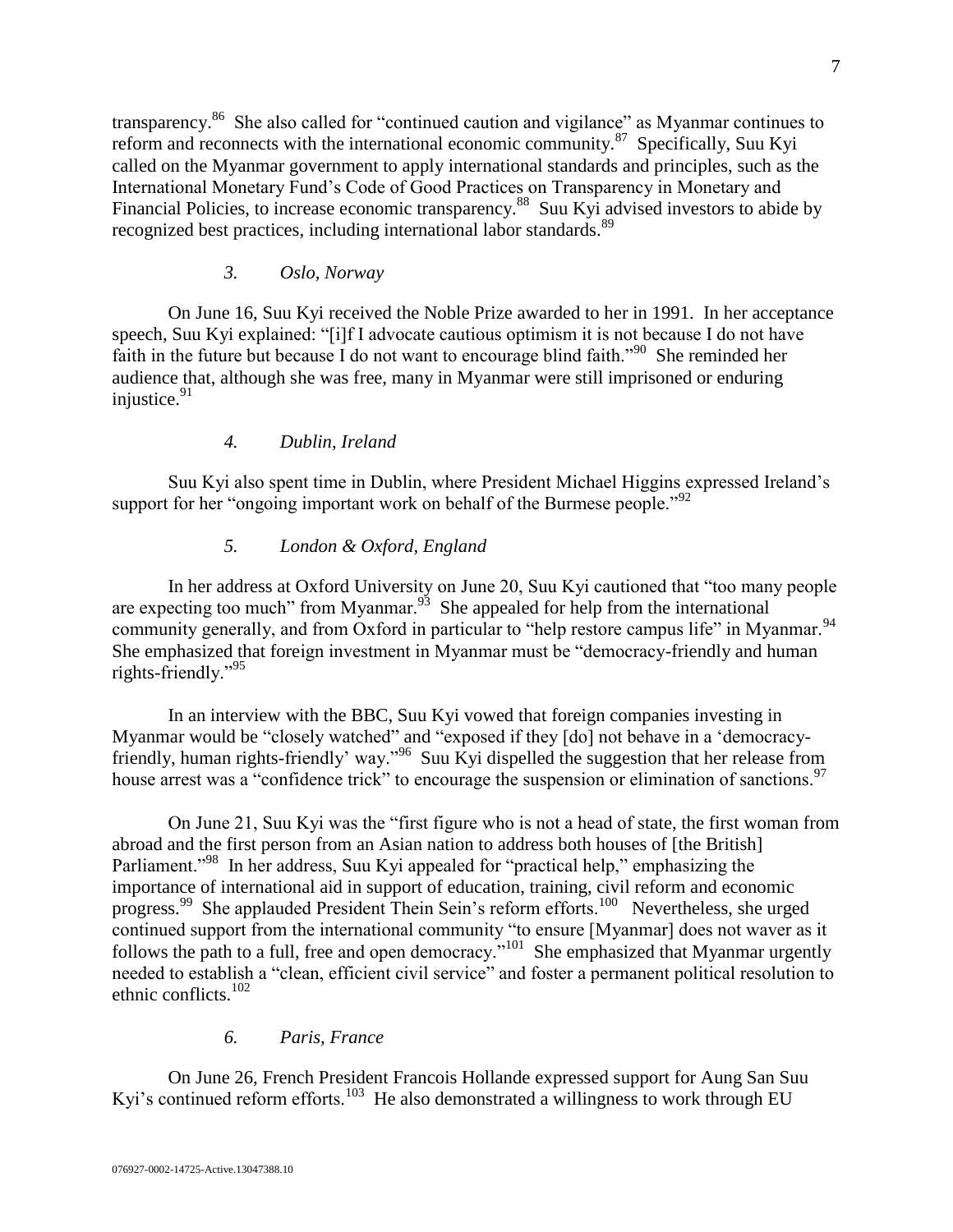channels to ensure successful reform.<sup>104</sup> Suu Kyi stressed that "[d]evelopment cannot be a substitute for democracy" and stated: "I don't think we can say [reform] is irreversible until such time as the army is committed to [reform]."<sup>105</sup>

#### C. Succession

<span id="page-7-0"></span>Last month, we reported concern surrounding Suu Kyi's health and the impact of her "vast clout" on the NLD.<sup>106</sup> Suu Kyi, who recently turned 67, looked exhausted during her whirlwind tour across Europe.<sup>107</sup> At the Swiss Parliament, she cut a press conference short and cancelled dinner with the Swiss President after abruptly vomiting on stage.<sup>108</sup> Suu Kyi told reporters she was "totally exhausted" and jetlagged from her journey.<sup>109</sup>

When asked whether she would follow in her father's footsteps, she replied: "It's not for me to say whether or not I am going to be the leader of my country. It is for my people to decide." $^{110}$ 

#### <span id="page-7-1"></span>**III. Ethnic Violence**

The most difficult challenge for the government remains overcoming Myanmar's longstanding ethnic divides. While abroad, Aung San Suu Kyi emphasized that "the only way for [Myanmar] to achieve a 'true union' would be to try to fulfill the aspirations for autonomy of its ethnic nationalities."<sup>111</sup>

#### A. Rakhine State

<span id="page-7-2"></span>On May 28, Thidar Htwe, a 26-year-old Buddhist living in Rakhine, was raped and murdered.<sup>112</sup> Following the crime, three Muslim Rohingya men were accused and detained.<sup>113</sup> In the crime's aftermath, leaflets blaming the Rohingya for the attack were passed around Sittwe, the capital of Rakhine State.<sup>114</sup>

On June 3, a mob of ethnic Rakhine attacked a bus of Muslims with the mistaken belief that Htwe's perpetrators were on board.<sup>115</sup> Ten Muslims were slain in the attack.<sup>116</sup> On June 18, two men received death sentences, with the right to appeal, for the rape, murder and robbery of Htwe.<sup>117</sup> The third accused party hung himself while in detention.<sup>118</sup> On July 2, Myanmar's state-run newspaper announced that thirty people were detained and "action [was] being taken against them according to the laws" for the mob attack on June 3.<sup>119</sup>

On June 5, Muslims and Buddhists began small protests in Yangon.<sup>120</sup> On June 9, violence erupted in Maungdaw, a Rohingya-majority area close to Bangladesh, and then spread to Sittwe.<sup>121</sup> While the most intense fighting has been in Maungdaw and Sittwe, fighting has also occurred in Buthidaung, Rambree Island, Mrauk Oo, Ponna Kyun, Pauk Taw and Kyauktaw.<sup>122</sup> Various forms of violence, such as looting, arson, machete attacks, and rockhurling, have been reported.<sup>123</sup> On June 11, the United Nations began temporarily relocating relief workers.<sup>124</sup> Many schools, shops, banks, markets, and roads were closed, creating significant food shortages.<sup>125</sup>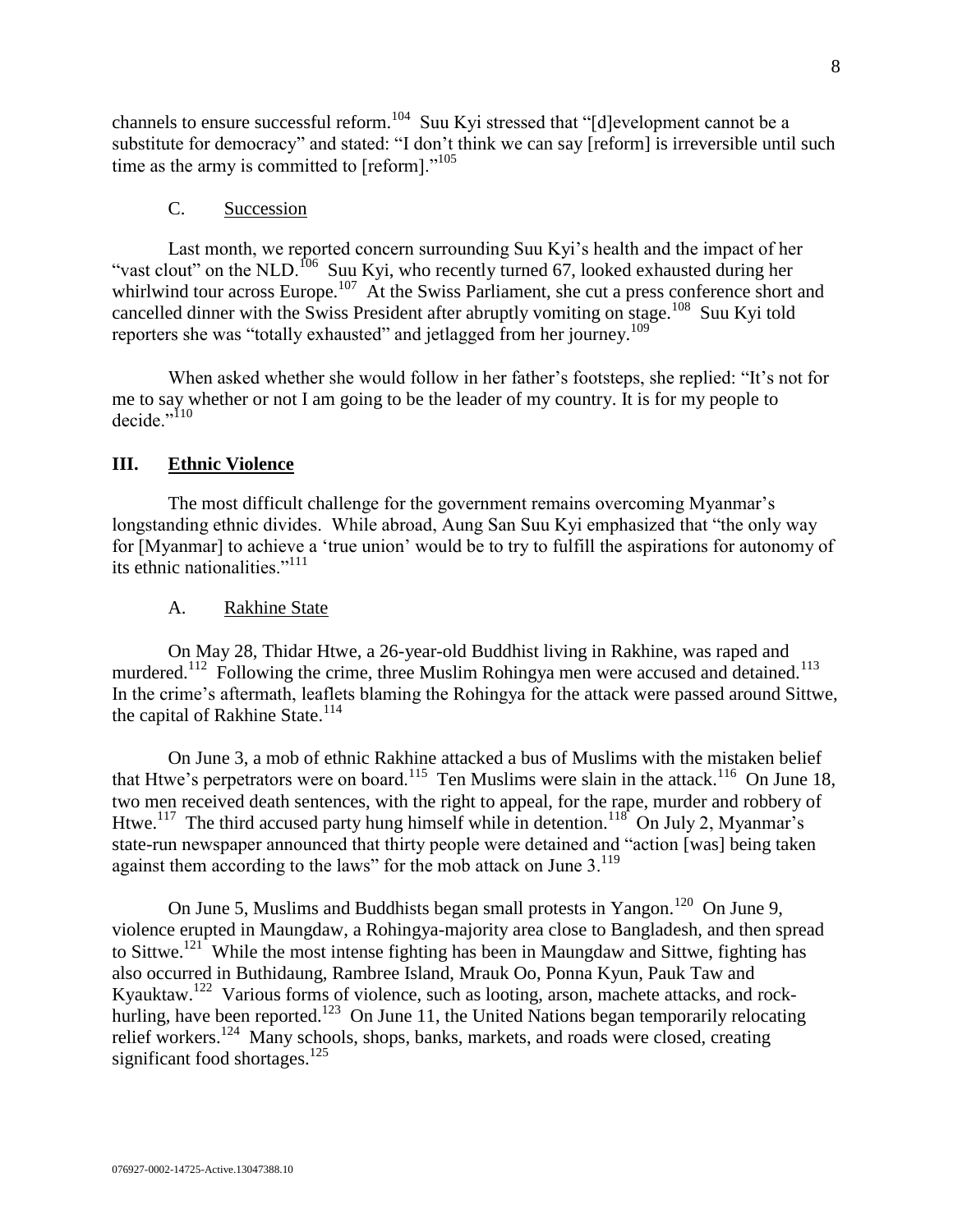On June 14, local authorities held a media briefing, led by Arakan State Minister for Border Affairs Col Htein Lin, in Sittwe.<sup>126</sup> Authorities revealed that from June 9: 13 Rakhine and 16 Rohingya were killed, 16 Rakhine and 22 Rohingya were injured, 31,884 individuals were displaced, 1,192 houses belonging to Rakhine and 1,336 houses belonging to Rohingyas were burned down, and nine Buddhist monasteries and seven mosques were burned.<sup>127</sup> The official death toll reached 62 as of June  $20^{128}$  Human rights organizations and other local sources believe these figures are too low.<sup>129</sup>

The United Nations' World Food Program (WPE) announced on June 19 that it provided emergency food to over 66,000 displaced people in Rakhine during the past week.<sup>130</sup> As of June 14, Myanmar officials had acknowledged that more than 30,000 individuals had been displaced.<sup>131</sup> Unofficial numbers, including estimates by the WFP, estimate that more than  $90,000$  individuals have been displaced by the recent violence.<sup>132</sup> Displaced residents are now at more than seventy sites, including camps and monasteries.<sup>133</sup> Because of these sites' poor conditions, the threat of disease is very real. $^{134}$ 

On June 15, Reuters reported that three UN staff members, all Myanmar nationals, were detained for "unknown reasons."<sup>135</sup> On June 21, 60 Muslims suspected of murdering ten ethnic Rakhine were arrested.<sup>136</sup>

The situation in Rakhine was still "tense and fragile" during the weekend of June 24, according to the United Nations High Commissioner for Refugees (UNHCR).<sup>137</sup> The UN recently re-deployed relief workers to Sittwe.<sup>138</sup>

On June 29, Myanmar's Immigration and Population Minister, Khin Yi, reported that the government created a repatriation policy for Rohingyas who left the country to escape sectarian violence. $^{139}$ 

#### *1. Domestic Response*

Following the initial violence, Myanmar officials imposed curfews in the four "most affected" Rakhine towns and banned public gatherings with more than five people.<sup>140</sup> Despite these measures, violence continued. Consequently, on June 10, Myanmar declared a state of emergency.<sup>141</sup> This declaration, the first of Myanmar's civilian government, "gives the military full authority over administrative and security functions in Rakhine."<sup>142</sup>

Amidst the ongoing sectarian violence that threatens to unravel his reformist vision, President Thein Sein has warned: "If we put racial and religious issues at the forefront, if we put the never ending hatred, desire for revenge and anarchic actions at the forefront, and if we continue to retaliate and terrorise and kill each other, there's a danger that…the country's stability and peace, democratization process and development, which are only in transition right now, could be severely affected and much would be lost."<sup>143</sup>

On June 13, Rohingya refugees in Bangladesh appealed to Suu Kyi for support.<sup>144</sup> Although opposition lawmakers are likely the Rohingyas' "best hope," Suu Kyi has not taken a firm stance on this "politically risky" issue.<sup>145</sup> Instead, she has been "oblique and evasive,"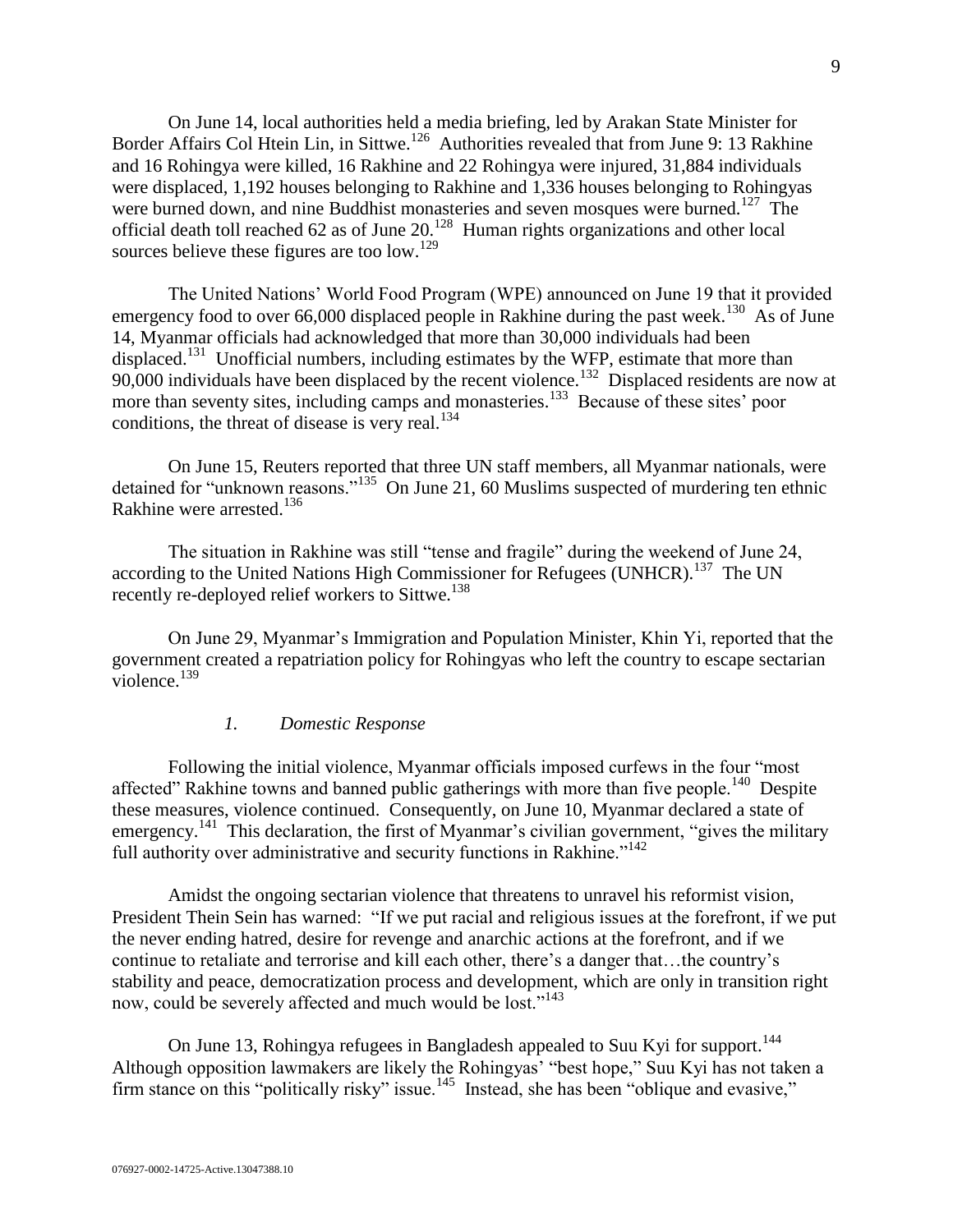emphasizing that "we have to be very clear about what the laws of citizenship are and who are entitled to them."<sup>146</sup> In Oslo, when a reporter asked whether she thought ethnic Rohingyas should be seen as a Myanmar ethnic group, she replied "I do not know," citing the ambiguity of Myanmar's citizenship laws.<sup>147</sup> According to Michael Montesano, a visiting fellow at the Institute of Southeast Asian Studies, Suu Kyi is "heed[ing] very ugly political realities in Myanmar by being so cautious."<sup>148</sup> On the other hand, emphasizing the rule of law may be "the best way," given the widespread anti-Rohingya sentiments of Suu Kyi's supporters.<sup>149</sup>

Nyan Win, spokesman for the National League for Democracy (NLD), recently declared that "[t]he Rohingyas are not our citizens."<sup>150</sup> On June 27, the National Democratic Front (NDF) stated that "'Rohingya' is not to be recognized as a nationality."<sup>151</sup> Ko Ko Gyi, a leader of the 1988 student protests, called the Rohingyas "illegal immigrants" that Myanmar accepted "based on sympathy.<sup>5152</sup> He also blamed them for the recent violence.<sup>153</sup> Amnesty International criticized the former political prisoner for "further contribut[ing] to prejudice against the Rohingya."<sup>154</sup> Nevertheless, Ko Ko Gyi's sentiments align with the majority of Myanmar.

#### *2. International Response*

The U.S. State Department has expressed deep concern about the violence in Rakhine State, "call[ing] on authorities to work with local leaders…to halt the on-going violence, begin a dialogue toward a peaceful resolution, and ensure an expeditious and transparent investigation into these incidents that respects due process and the rule of law."<sup>155</sup>

British Foreign Office Minister Jeremy Browne "call[ed] on all parties to act with restraint and urge the authorities and community leaders to open discussions to end the violence and to protect all members of the local population."<sup>156</sup>

On June 12, Vijay Nambiar, the UN Special Advisor on Myanmar, met with President Thein Sein and expressed the need for the government "to continue to handle the situation transparently and with respect for human rights and the rule of law."<sup>157</sup> He praised the government for its "prompt, firm and sensitive response" and encouraged a "full, impartial and credible investigation" into the conflict.<sup>158</sup> The European Union also lauded Thein Sein's "measured" response.<sup>159</sup>

The United Nations Special Rapporteur on Human Rights in Myanmar, Tomas Oiea Quintana, cautioned that "[t]he underlying tensions that stem from discrimination against ethnic and religious minorities pose a threat to Myanmar's democratic transition and stability."<sup>160</sup> Quintana also expressed concern after receiving reports that police were choosing sides and cited his fear that the state of emergency would become permanent.<sup>161</sup>

Following the outbreak of violence, Amnesty International (AI) issued a statement accusing the Myanmar security forces of participating in the sectarian conflict and committing various human rights offenses.<sup>162</sup> AI called for the government to "ensure full and unfettered humanitarian access to displaced people, and conduct an independent and impartial investigation into recent communal violence."<sup>163</sup> Emphasizing that the "pre-violence status quo is not sufficient," AI called on Myanmar to address "decades of systematic discrimination" against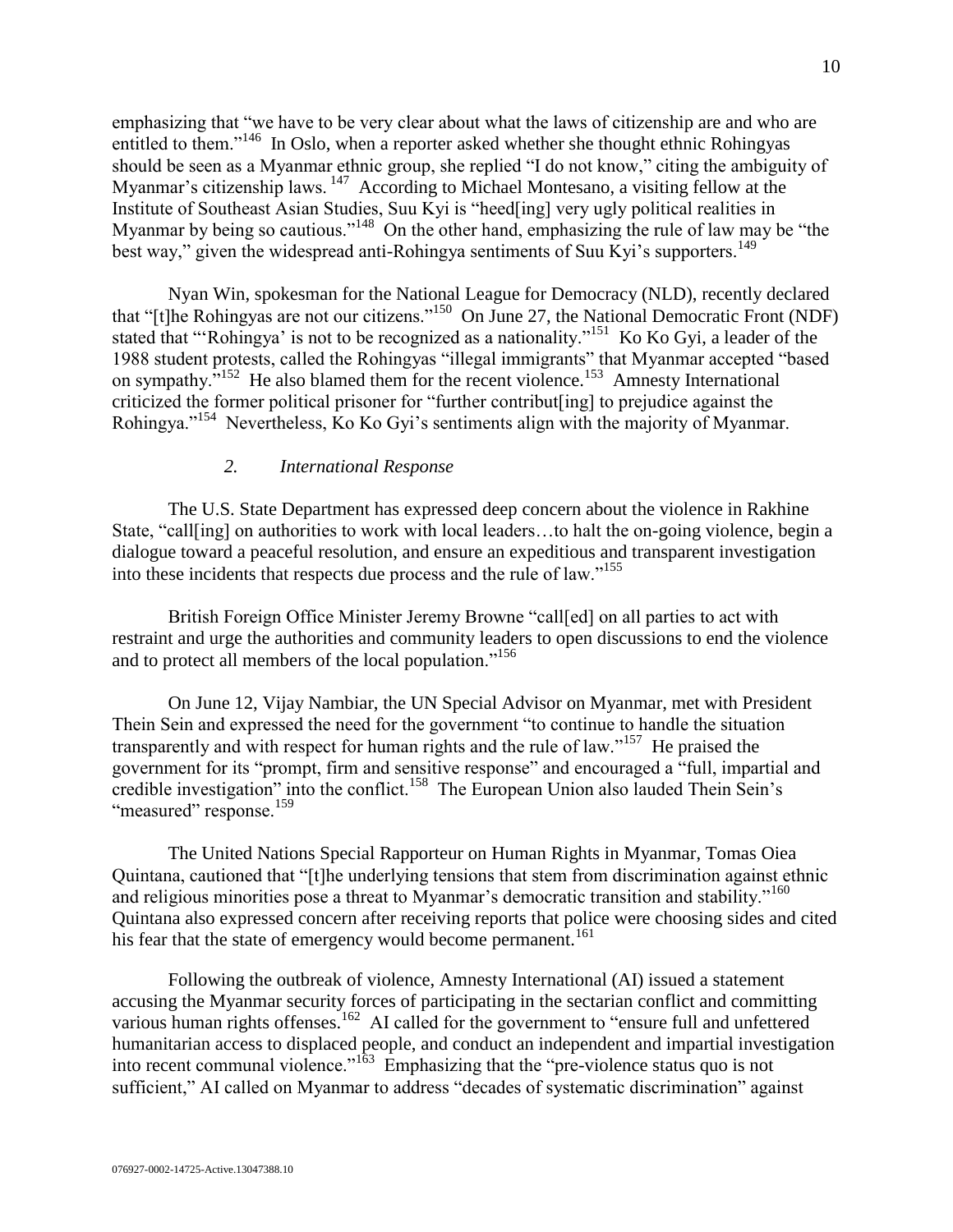Rohingyas and to grant them citizenship.<sup>164</sup> Human Rights Watch has similarly accused the government security forces of shooting "an unknown number of Rohingya."<sup>165</sup>

Many Rohingyas attempted to flee to Bangladesh. Since violence erupted, Bangladeshi coast guard, border guard and police officers have pushed back many boats, as well as arrested and deported Rohingya who recently arrived.<sup>166</sup> As of June 12, an estimated 1,500 individuals fleeing Myanmar were blocked from entering Bangladesh.<sup>167</sup> In mid-June, Bangladesh closed its border to all Myanmar refugees in "the greater interest of the country."<sup>168</sup> Foreign Minister Dipu Moni announced that Bangladesh does not need to provide the Rohingyas shelter because "Bangladesh never signed any kind of international act, convention or law for allowing and giving shelter to refugees."<sup>169</sup>

Human Rights Watch (HRW) has criticized Bangladesh's resistance to Rohingya refugees amid a humanitarian crisis.<sup>170</sup> HRW has emphasized that Bangladesh, which is not party to the 1951 Refugee Convention, has an international obligation to not forcibly return refugees "where their lives or freedom would be threatened" pursuant to various international covenants and customary international law.<sup>171</sup> Bill Frelick, who directs HRW's Refugees Program, said that "Bangladesh is putting the lives of those fleeing violence—including young children—at risk by sending them back to [Myanmar]."<sup>172</sup>

The United Nations High Commissioner for Refugees (UNHCR) urged Bangladesh to provide "access to a safe haven and shelter" to those fleeing Myanmar.<sup>173</sup> Both UNHCR and Doctors Without Borders have expressed concern that people are not receiving medical care.<sup>174</sup>

On June 26, the U.S. State Department spokesperson acknowledged that the administration had "been urging Bangladesh to open its border to treat refugees properly."<sup>175</sup> The Asian Human Rights Commission has also urged Bangladesh "to open the border immediately to allow for the movement of people seeking shelter from the violence."<sup>176</sup>

The Consultant HIS Global Insight has cautioned that "[t]he outbreak of communal tensions is an unwelcome byproduct of the government's political reform drive, and if not tackled carefully, could derail much of the progress made over the past year."<sup>177</sup> Others express concern about the impact of conflict on infrastructure development.<sup>178</sup>

Additionally, conflict has not been isolated to Myanmar. On June 15, Rohingyas protested in Kuala Lumpur, Malaysia, "illustrat[ing] how the stateless ethnic group's plight has become a regional problem rather than just a bilateral issue between Myanmar and Bangladesh."<sup>179</sup> Anti-Rohingya prejudice and discrimination is also not confined to Southeast Asia. A Rohingya refugee living in England told The Independent that "[t]here have been protests in front of Downing Street against the Rohingya by Burmese groups saying we're not citizens."<sup>180</sup>

## *3. The Plight of the Rohingyas*

The sectarian violence in Rhakine State has illuminated the general plight of the "stateless" Rohingyas, which the United Nations has called the "most persecuted minority" in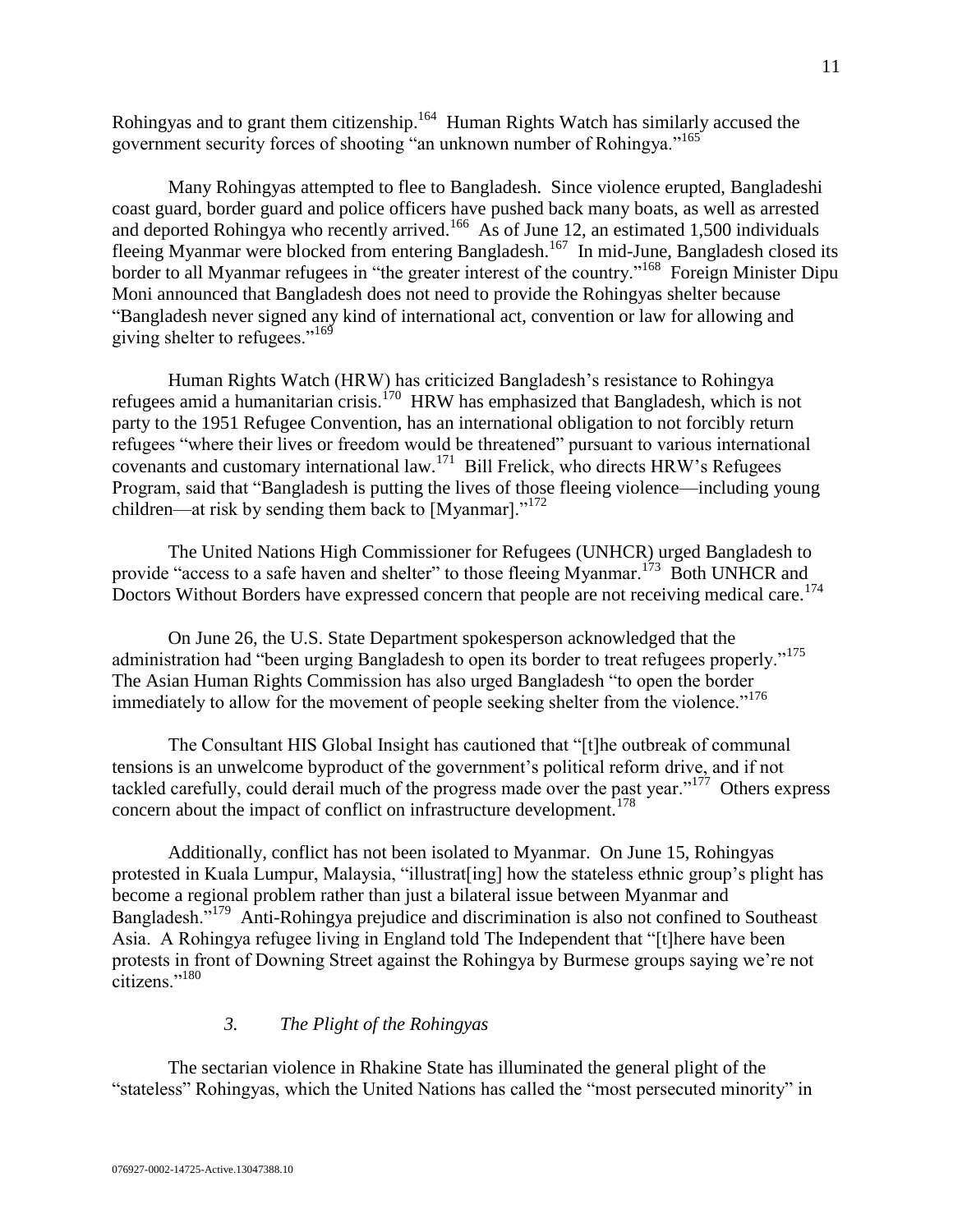Asia.<sup>181</sup> Many are "sequestered in crowded camps," and thousands of Rohingyas, who are viewed at "best as unwanted immigrants from Bangladesh and at worst 'invaders,'" attempt to "flee" each year.<sup>182</sup>

Ethnic Rohingyas have been likened to the Roma in Europe.<sup>183</sup> Characterized as "illegal immigrants" from Bangladesh, the Rohingyas are "virtually friendless" in Myanmar, although they have lived there for centuries.<sup>184</sup> The Rohingyas are not one of Myanmar's 135 officially recognized ethnic groups, and were excluded from recognition under the 1982 Citizenship Act.<sup>185</sup> In 2009, Ye Myint Aung, then consul general in Hong Kong, said the Rohingyas were as "ugly as ogres."<sup>186</sup> In May, Myanmar's Immigration Minister, Khin Yi, declared that "[t]here is no ethnic group named Rohingya in our country."<sup>187</sup> During the recent violence, Rohingyas have been described as "dogs, thieves, terrorists and various expletives."<sup>188</sup>

Human Rights Watch and other human rights organizations have expressed worry at the plight of this vulnerable population. According to the United Nations, the Rohingyas commonly endure "extrajudicial killings, forced labor, land confiscation, and restricted freedom of movement," as well as harsh restrictions on marriage, travel, work and worship.<sup>189</sup> A Rohingya living in a refugee camp in Bangladesh said this month that "[he] heard the relations between the government and Suu Kyi have mended and there are now reforms sweeping the country. But for Rohingya, these changes mean nothing."<sup>190</sup>

### B. Kachin Independence Organization

<span id="page-11-0"></span>Despite multiple rounds of talks between the Kachin Independence Organization (KIO) and Myanmar government in recent months, no resolution has been reached. On June 20, an official government delegation led by Aung Min met with Kachin Independence Army (KIA) Vice Chief of Staff Sumlut Gun Maw. One of the topics discussed was KIO's inclusion on a list of unlawful associations pursuant to section  $17(1)$  of the Unlawful Association Act.<sup>191</sup> Following the meeting, Kachin State's Chief Minister, La John Ngan Hsai, declared that "Naypyidaw had told him to instruct the various departments within his regional assembly in Myitkyina to dismiss or ignore the constitutional act that outlaws the Kachin Independence Organization."<sup>192</sup> Although unofficial, this new arrangement is seen as a "very positive development" regarding one of the outstanding issues between the KIO and Myanmar government.<sup>193</sup>

Additionally, Kachin's mediator, Hseng Aung, reported that the KIO "had been asked to submit a list of political prisoners they expected to be released as a result of [this arrangement]."<sup>194</sup> There are currently 49 Kachins detained under section 17(1) the Unlawful Association Act.<sup>195</sup> Twenty of those detained were arrested in a displacement camp earlier this month for supporting the KIO.  $^{196}$  One of the less obvious benefits is that "[refugees] will be able to leave the camps and look for their families or try to return to their villages" without being detained.<sup>197</sup>

At the June 20 meeting, the government also described plans to relocate military bases to increase the space between armies.<sup>198</sup>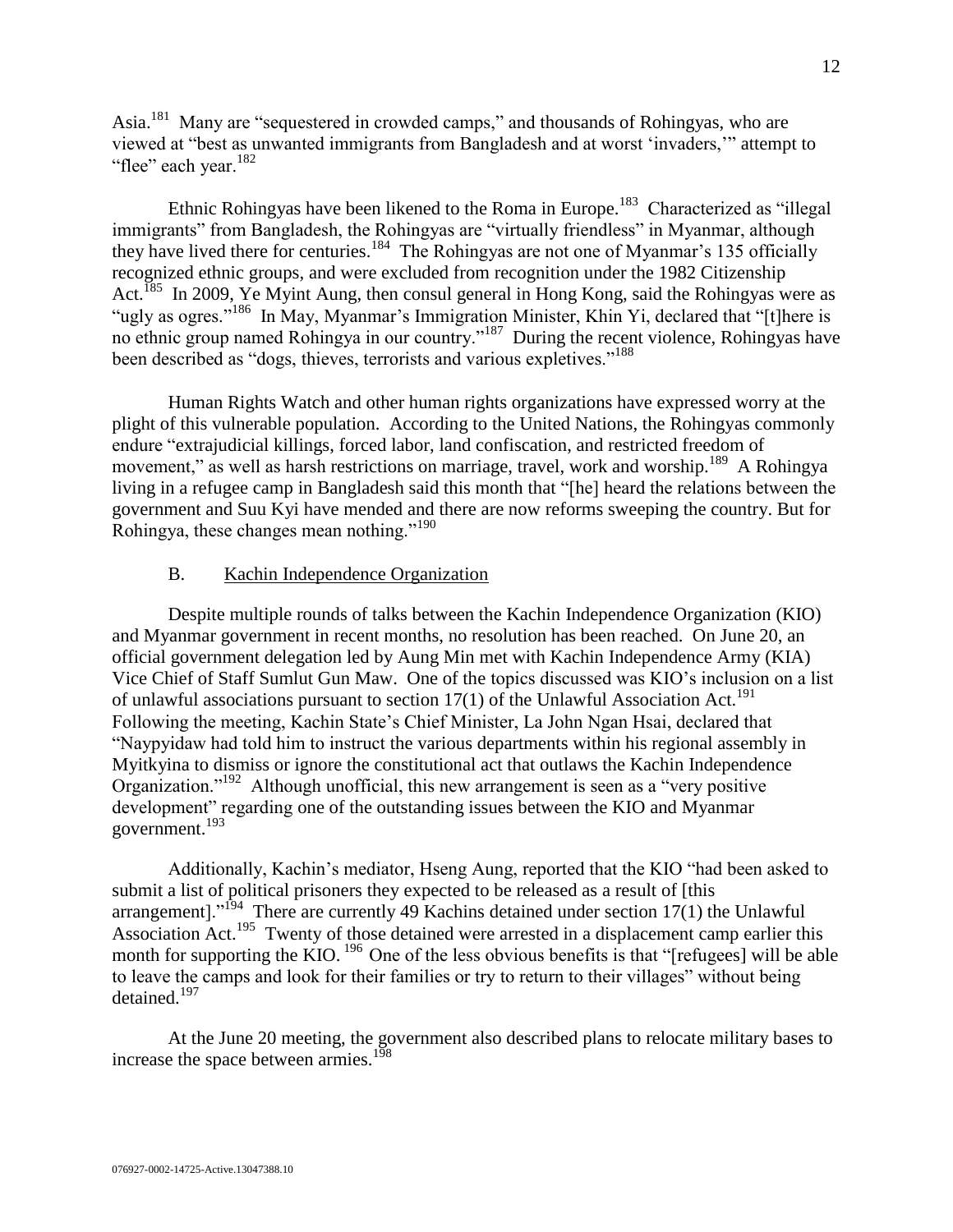June 9 marked the one-year anniversary of the end of the seventeen-year cease-fire agreement, and fighting continues to intensify with "skirmishes reported in several locations on a near-daily basis."<sup>199</sup> Human Rights Watch (HRW) has attributed serious human rights offenses, such as the conscription of child soldiers, to both the KIA and the Myanmar army.<sup>200</sup> Moreover, displacements, horrific conditions in refugee camps, and the ongoing violence have meant that education, health care, and access to basic needs like food and medicine are limited.<sup>201</sup> Moreover, humanitarian relief is only intermitting and, since March 2012, the Myanmar government has only allowed a few UN convoys to access the area.<sup>202</sup>

HRW recently issued a report, *Isolated in Yunnan: Kachin Refugees from Burma in China's Yunnan Province*, which documents the struggles of the 7,000 to 10,000 Kachin refugees who have fled to southwestern China since  $2001$ .<sup>203</sup> Based on over one hundred interviews with refugees, internally displaced persons (IDPs), relief workers, and others, HRW's Deputy Asia Director, Phil Robertson, declared that "[w]e are looking at a real humanitarian crisis for this group….of refugees in a desperate situation."<sup>204</sup>

The report calls on China to "meet its international legal obligations to ensure refugees are not returned and that their basic needs are met."<sup>205</sup> The report responds to reports that China has both forcibly returned refugees and limited refugees' access even though China is a party to the 1951 Refugee Convention and other human rights instruments.<sup>206</sup> The report called for unlimited access by the United Nations and other humanitarian agencies.<sup>207</sup> The report also documents accounts of refugees exposed to random drug testing, harassment and other forms of exploitation.<sup>208</sup>

On June 7, the Kachin Women's Association Thailand (KWAT) released a report, *Ongoing Impunity: Continued Burma Army Atrocity against the Kachin People*, which documents 43 cases of sexual violence and rape by the Myanmar army in Kachin State since June 2011.<sup>209</sup> Hkawng Seng Pan of KWAT called for the international community to support an independent inquiry, citing the lack of domestic options for justice. $210$ 

However, Special Rapporteur Quintana previously noted that "a UN-led Commission of Inquiry into the ethnic violence was no longer politically feasible," while U.S. Secretary of State Hillary Clinton retreated from a "previous call for a UN war-crimes probe into abuses."<sup>211</sup> Similarly, many at a roundtable discussion in Chiang Mai, Thailand involving the Karen National Union (KNU), Burmese exile groups, and international NGOs said it was "too early to talk about transitional justice in [Myanmar] or the formation of a Truth and Reconciliation Commission."<sup>212</sup>

#### C. Other Significant Developments

<span id="page-12-0"></span>Ethnic conflict with the Myanmar army continues in Shan State, with reports that "skirmishes have been breaking out between [the Shan State Army-South and -North] troops and the [Myanmar] army."<sup>213</sup> On June 29, the Shan State Army-South sent a letter to the Deputy Supreme Commander of the Myanmar Army protesting recent violence.<sup>214</sup>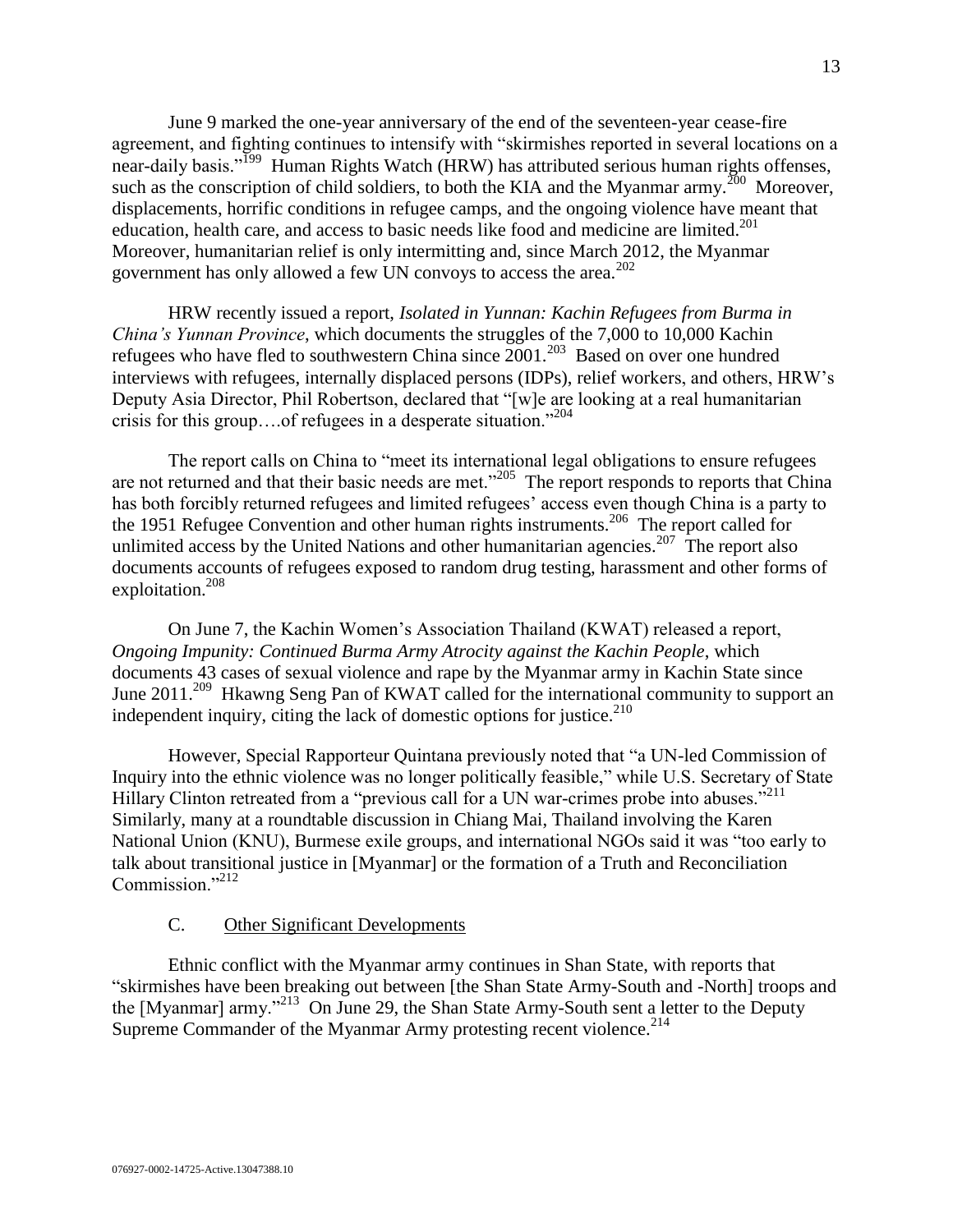While in Thailand, Suu Kyi met with Karen refugees. $^{215}$  She told them: "I have not forgotten you while you are living in another country."<sup>216</sup> During her trip to Norway, Suu Kyi asked refugees "to offer greater vocal support for the cease-fires."<sup>217</sup>

The United Nations is supporting the Myanmar government's plans to resettle hundreds of thousands of refugees.<sup>218</sup> Specifically, the UNHCR will open up regional offices in Myanmar and take steps to prepare refugees for repatriation. $219$ 

The Karen Women's Organization (KWO) held a workshop this month on "Refugee Rights and Repatriation."<sup>220</sup> The KWO urged the government to include refugees in its repatriation plans.<sup>221</sup> KWO Secretary Eh Kler emphasized that "[r]efugee return will not be safe unless we are listened to every step of the way." $222$ 

Recently, it was reported that child soldiers were being conscripting into the Myanmar military for a pittance—in some cases, 50 New Zealand dollars and a bag of rice or can of oil.<sup>223</sup> The UN verified 24 instances of forced child conscripts from January until March 2012.<sup>224</sup> The International Labor Organization is currently investigating 72 complaints of underage recruitment.<sup>225</sup> The UN Secretary General recently reported that the Myanmar army, the Democratic Karen Buddhist Army, the KIA, Karen National Liberation Army, Karen National Liberation Army-Peace Council, Karenni Army, Shan State Army-South, and United Wa State Army recruit and use child soldiers.  $226$ 

In late June, Myanmar pledged to stop recruiting children and to discharge any soldiers younger than 18.<sup>227</sup> The government also agreed to help negotiate with other armed groups who use child soldiers.<sup>228</sup> On June 28, Myanmar and the United Nations signed a Joint Action Plan with the United Nations to this effect.<sup>229</sup> Myanmar was included on an updated U.S. State Department list of countries that use child conscripts.<sup>230</sup> The U.S. government prohibits military aid to governments that recruit and use soldiers younger than  $18.<sup>231</sup>$ 

## <span id="page-13-0"></span>**IV. Political Prisoners**

Since the last prisoner amnesty in January 2012, there has yet to be a significant reduction in the number of political prisoners.

On June 11, 2012, Amnesty International issued a statement demanding the immediate release of Phyo Wai Aung, a prisoner sentenced to death after an unfair trial who is currently suffering from advanced liver cancer.<sup>232</sup> Amnesty International's demand follows a similar statement released by the Assistance Association for Political Prisoners-Burma (AAPP) in May  $2012^{233}$ 

On June 16, 2012, during her Nobel lecture, Suu Kyi addressed concerns over the lack of political prisoner releases in recent months and advocated for the release of the remaining political prisoners and prisoners of conscience in Myanmar.<sup>234</sup> She noted "[i]t is to be feared that because the best-known detainees have been released, the remainder, the unknown ones, will be forgotten… one prisoner of conscience is one too many."<sup>235</sup>

Two days later, on June 18, 2012, Industry Minister Soe Thane revealed that the Myanmar government is considering freeing all remaining political prisoners by July 2012.<sup>236</sup>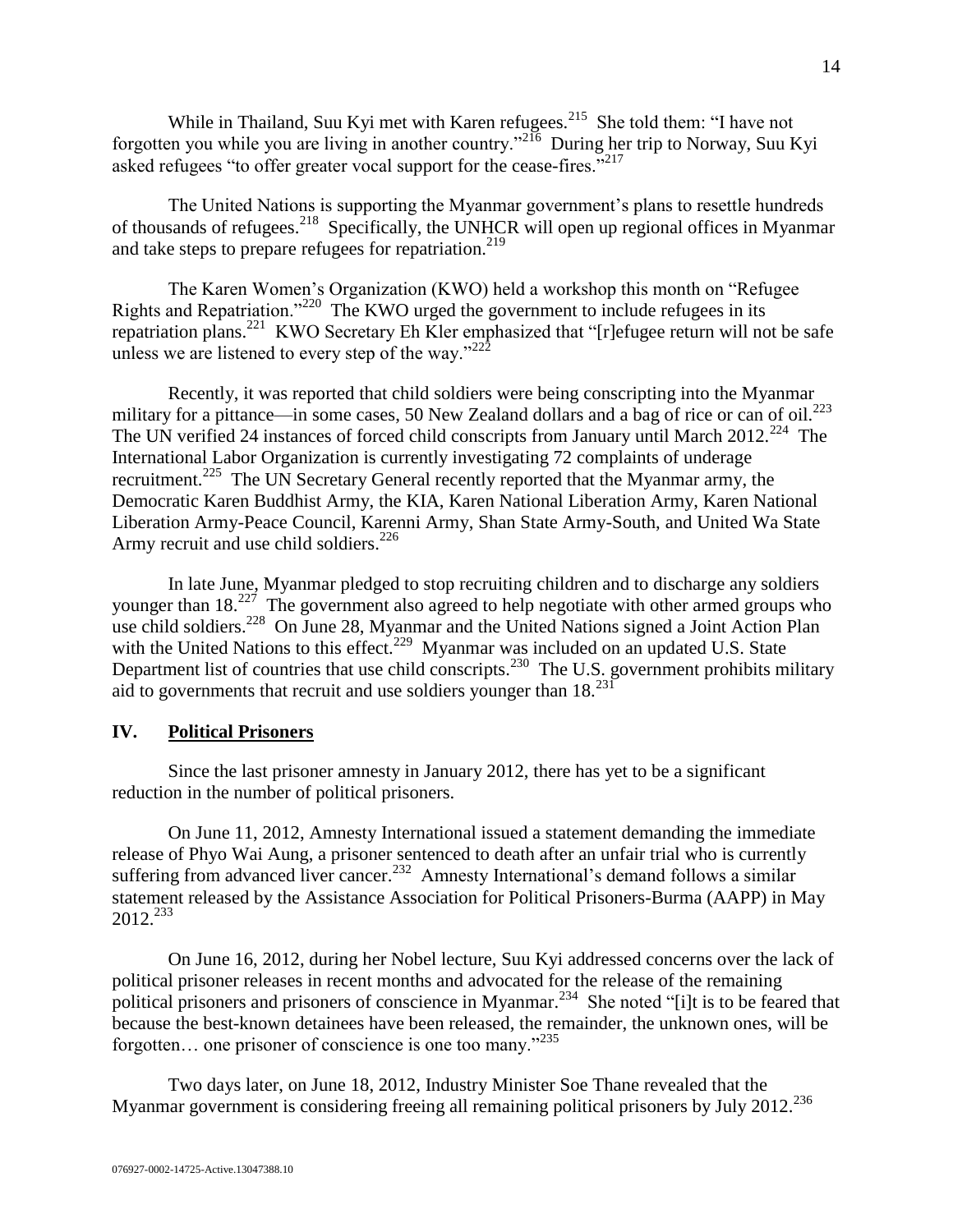Thane stated that the government has "the idea to release the rest of the people. An idea, not an order... It's an ongoing process."<sup>237</sup> This statement raises expectations for an improvement in Myanmar's political prisoner situation in July.

The U.S. administration continues to press for the release of the remaining political prisoners. Michael Quinlan, Yangon embassy spokesman, recently announced that "[i]n almost every meeting we have with the Burmese government, we engage on the issue."<sup>238</sup>

## <span id="page-14-1"></span><span id="page-14-0"></span>**V. Codification and Implementation of Civil, Political, Economic and Social Rights**

## A. Media Freedoms

This month, the civilian government engaged in the "worst moment for media" since coming to power.<sup>239</sup> In a throwback to junta rule, the government "ordered that all Rakhinerelated news go through the censorship board."<sup>240</sup> The censorship board censored articles "not based on official reports" of the violence. $^{241}$  The government has indefinitely banned at least one publication for "inflammatory coverage." $^{242}$  Nevertheless, state-run media sources have "describ[ed] the violence in Rakhine State in surprising detail for a country where previous outbreaks of communal violence were often hushed up."<sup>243</sup>

Also this month, five reporters received a "mild rebuke" after reporting on the conflict from Kachin State, conduct that would have previously led to a prison sentence.<sup>244</sup>

Next month, the government is expected to unveil a new media  $law.<sup>245</sup>$  While the government has not yet disclosed the details of this "wide-ranging media law," a UNESCO representative noted Myanmar was "surprisingly receptive to input from the U.N. cultural agency."<sup>246</sup> The government also reviewed other Asian and Western media legislation.<sup>247</sup> Regardless, because the law will undoubtedly contain some "measure for control," one reporter noted that "no media law is the best media law."<sup>248</sup> Amnesty International has called the the secrecy surrounding media reform "discouraging."<sup>249</sup>

Many express concern "that the end of censorship could prove a minefield, with officials and others ready to slap lawsuits on independent media prone to error."<sup>250</sup> According to journalists, some lawsuits have already been filed.<sup>251</sup> Another concern via media freedom is the purchase of many of Myanmar's 150 newspapers and other media sources by the "cronies"— "powerful Myanmar tycoons with ties to the country's former military leaders." $^{252}$ 

Nevertheless, significant strides in media have been made. All imprisoned journalists have been released.<sup>253</sup> Formerly "taboo" pictures of Aung San Suu Kyi are often printed in "all but state-controlled media."<sup>254</sup> The scope of topics covered by journalists has also widened.<sup>255</sup> In early June, David Ensor, Director of the Voice of America (VOA), met with Parliament speaker Thura Shwe Mann about opening a news bureau in Myanmar.<sup>256</sup>

Additionally, Internet freedom has grown exponentially since the government lifted controls last August.<sup>257</sup> Particularly in lieu of recent sectarian violence, grievances and other "unfettered" expression have become extremely commonplace in online forums.<sup>258</sup>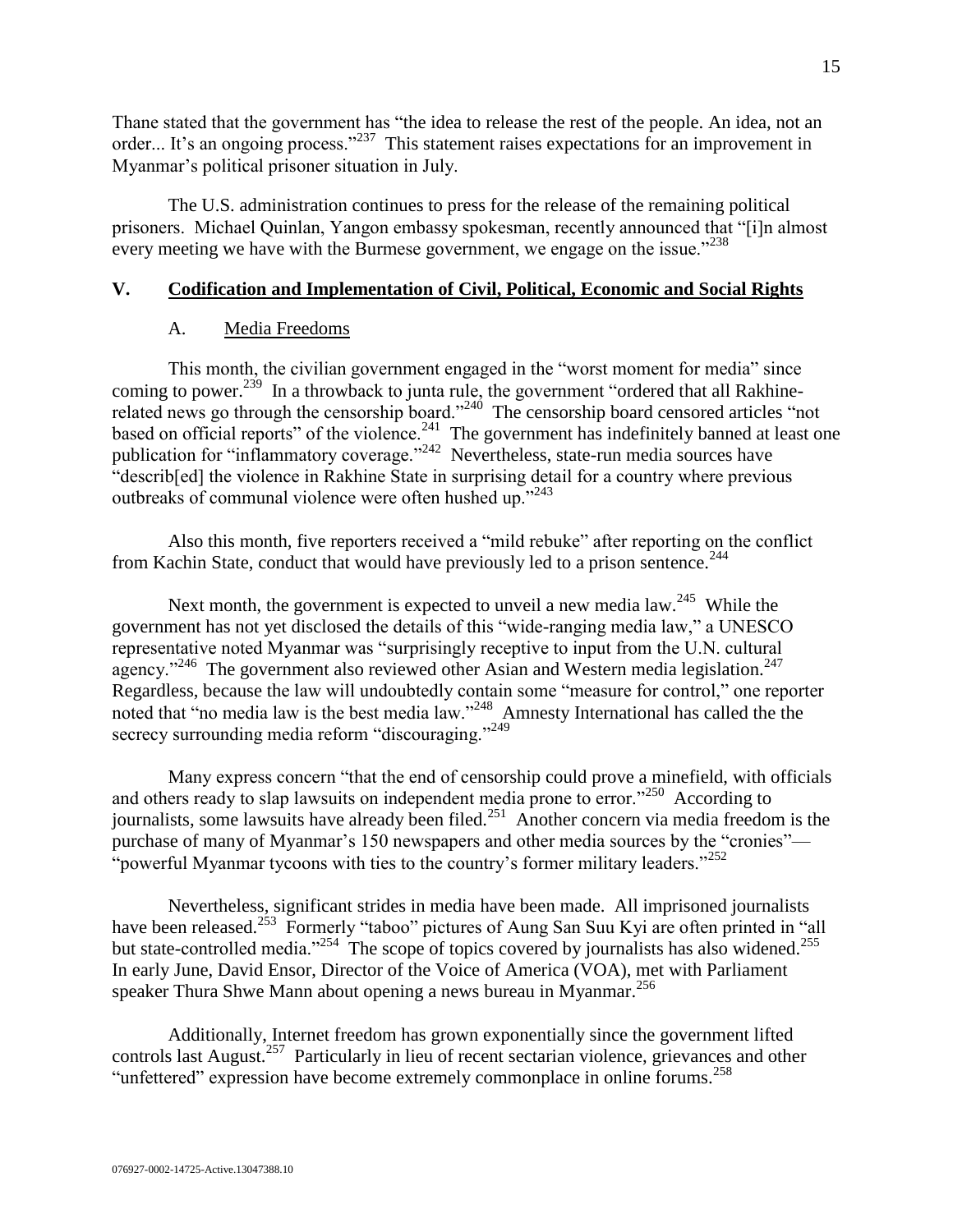Moreover, many of last month's energy protests, as well as the June 5 protests of Muslims and Buddhists in Yangon, were facilitated by social networking websites.<sup>259</sup> Notably, some Myanmar officials have been updating their Facebook pages about ongoing conflict.<sup>260</sup>

This internet freedom has "creat[ed] a new set of challenges for the country's militarybacked government."<sup>261</sup> In lieu of recent events, a local business executive cautioned that Internet users "tend to be younger and maybe more volatile or aggressive than older generations who learned not [to] discuss religious or racial matters so freely."<sup>262</sup>

# B. Religious Freedom

<span id="page-15-0"></span>While the violence in Rakhine is primarily ethnically motivated, violence has highlighted fissures between Myanmar's Buddhist and Muslim population.<sup>263</sup> One Muslim leader told American Free Press that there was "no religious freedom" and that government officials "rarely granted permission for new mosques to be built, or repairs to be carried out."<sup>264</sup> Rohingyas are often characterized as "terrorists," and Muslims in Myanmar are frequently associated with violent forms of Islam.<sup>265</sup> Suu Kyi has acknowledged that "[Myanmar] will need time to bring true harmony between the Muslims and the Buddhists."<sup>266</sup>

# C. Forced Labor

<span id="page-15-1"></span>On June 13, the International Labor Organization (ILO) voted to lift restrictions against Myanmar as a result of Myanmar's strides in eradicating forced labor.<sup>267</sup> The ILO, which recently met with President Thein Sein and Suu Kyi during its high-level mission to Myanmar, acknowledged that "there had been a substantial reduction in, or in some cases a cessation of forced labor, particularly in the last few months."<sup>268</sup> The ILO and Myanmar recently reached an agreement to eliminate forced labor by 2015.<sup>269</sup> Myanmar Labor Minister, Aung Kyi, stressed that the eradication of forced labor is a government priority and may even be realized before 2015.<sup>270</sup> As a result of the ILO's decision to lift restrictions and grant Myanmar membership, the developing nation may now be included in the preferential export systems of the European Union and World Trade Organization.<sup>271</sup>

Human rights organizations and humanitarian groups, particularly the Arakan Project and Shan Human Rights Foundation (SHRF), insist that forced labor in Myanmar, particularly among ethnic minorities, is systematic.<sup>272</sup> On May 30, the Arakan Project released the report, *Forced* Labour Still Prevails: Overview of Forced Labour Practices in North Arakan, documenting the widespread exploitation of villagers and children.<sup>273</sup> Arakan Project Director, Chris Lewa, has asserted that the ILO's decision is "premature."<sup>274</sup> On the other hand, Amnesty International, in a report released May 25, cited "credible reports that the practice is on a downward trend."<sup>275</sup> Myanmar also shifted from the "bottom blacklist" to the "watchlist" in the U.S. State Department *2012 Trafficking in Persons Report* because the government "took a number of unprecedented steps to address forced labour and the conscription of child soldiers."<sup>276</sup>

# D. Economic Reform

<span id="page-15-2"></span>This month, President Thein Sein announced an economic-centered "second wave of reforms."<sup>277</sup> Among the changes proposed is a foreign direct investment law that the Myanmar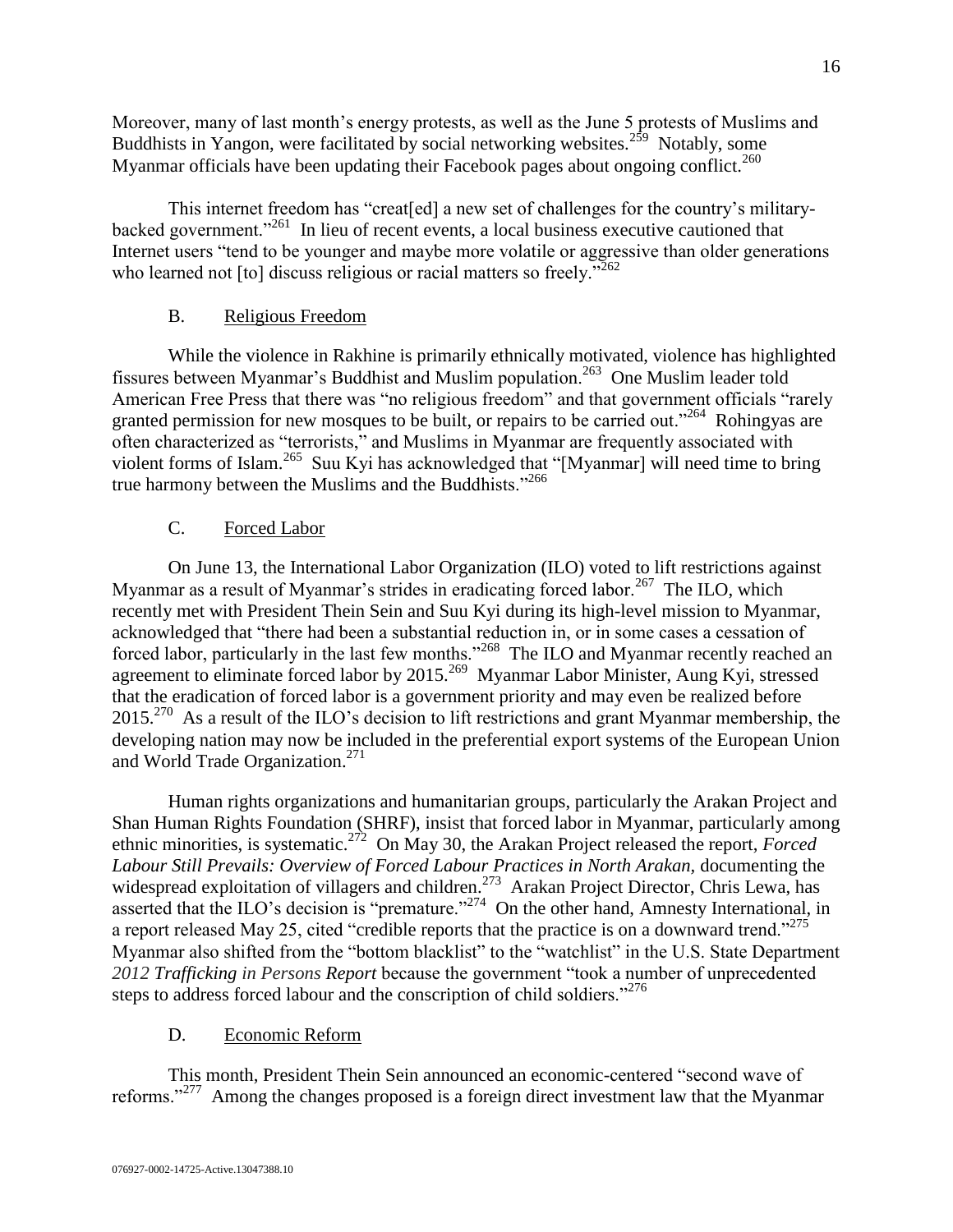Parliament is expected to pass within the next few weeks.<sup>278</sup> Thein Sein wants to prevent FDI from becoming "detrimental to the interests of the state and the people."<sup>279</sup>

President Thein Sein has also demonstrated support for privatizing and increasing private sector involvement in the economy, as well as developing industrial zone and minimum wage laws.<sup>280</sup> Key industries likely to be targeted include telecommunications, electricity, energy, forestry, education, health and finance.<sup>281</sup> However, Thein Sein has noted that "[t]he privatisation that is in the second wave of government reforms does not mean we are going to break them up and sell them."<sup>282</sup>

At the World Economic Forum earlier in June, Myanmar's Energy Minister, Than Htay, announced the government's proposed investment shift from "resource-based foreign investment with production-based investment."<sup>283</sup>

The differences between Thein Sein's "second wave of reforms" and the caution that Suu Kyi is advocating abroad highlights the difference priorities of and threatens the "fragile balance of power" between Myanmar's "two presidents."<sup>284</sup>

## E. Other Significant Developments

<span id="page-16-0"></span>Last month, demonstrations against chronic electricity shortages spread throughout the country.<sup>285</sup> These protests "petered out after officials promised to expand electrical power."<sup>286</sup>

On June 28, Myanmar's state-run newspaper announced that taxes on certain agriculturalrelated items, such as fertilizer, machinery, and pesticide, will be suspended from July 1 until March 13, 2013.<sup>287</sup> Additionally, tax suspension on exports like rice, beans, corn, and rubber will be extended.<sup>288</sup> This decision aligns with the government's aim of "stimulating the agroindustry as a fundamental building block in the country's development."<sup>289</sup> The government also recently granted impoverished farmers access to micro-credit.<sup>290</sup>

Following its mission to Myanmar this month, Amnesty International relayed "credible reports of land-grabbing and forced evictions," noted that impoverished farmers lacked access to courts, criticized the fact that "customary rights to land are no longer taken into account when determining land registration and title," and dismissed two new land laws for the lack of protection granted to farmers.<sup>291</sup>

## <span id="page-16-1"></span>**VI. Governance and the Rule of Law**

Weak rule of law continues to plague Myanmar and hinder the legal reform process. While abroad, amid ongoing ethnic rioting and violence back home, Suu Kyi emphasized the need for the rule of law in Myanmar.<sup>292</sup> As we have previously reported, the lack of judicial independence in Myanmar is of particular concern. This month, Suu Kyi warned that "even the best investment law will be of no use whatsoever if there are not courts clean or independent enough to be able to administer those laws justly."<sup>293</sup>

On June 4, the Asian Legal Resource Centre (ALRC) issued a statement that condemned corruption among judicial officers, as well as other shortcomings in Myanmar's legal system.<sup>294</sup>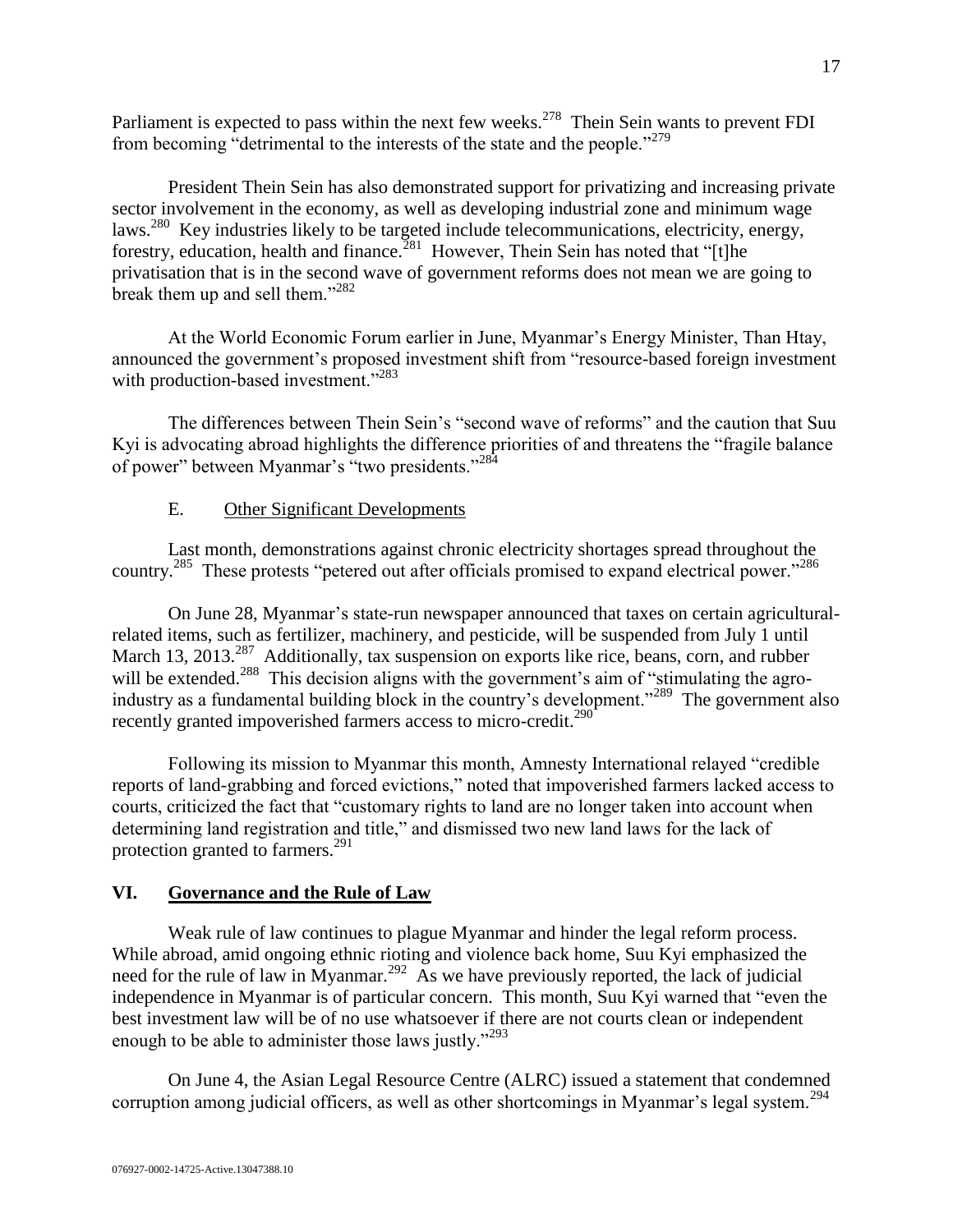Reuters recently published a special report on Myanmar's "apparatus of oppression: corrupt judges, horrific prison condition, draconian laws…and police and soldiers who torture with impunity."<sup>295</sup>

Also this month, Amnesty International called legal reform in Myanmar "long overdue," while recognizing some recent positive developments, such as Myanmar's Labor Dispute Settlement Law.<sup>296</sup> Nevertheless, according to AI, "[m]ost political prisoners in Myanmar have been sentenced under laws that place the country well outside of international norms and standards on the freedoms of expression, peaceful assembly, and association."<sup>297</sup>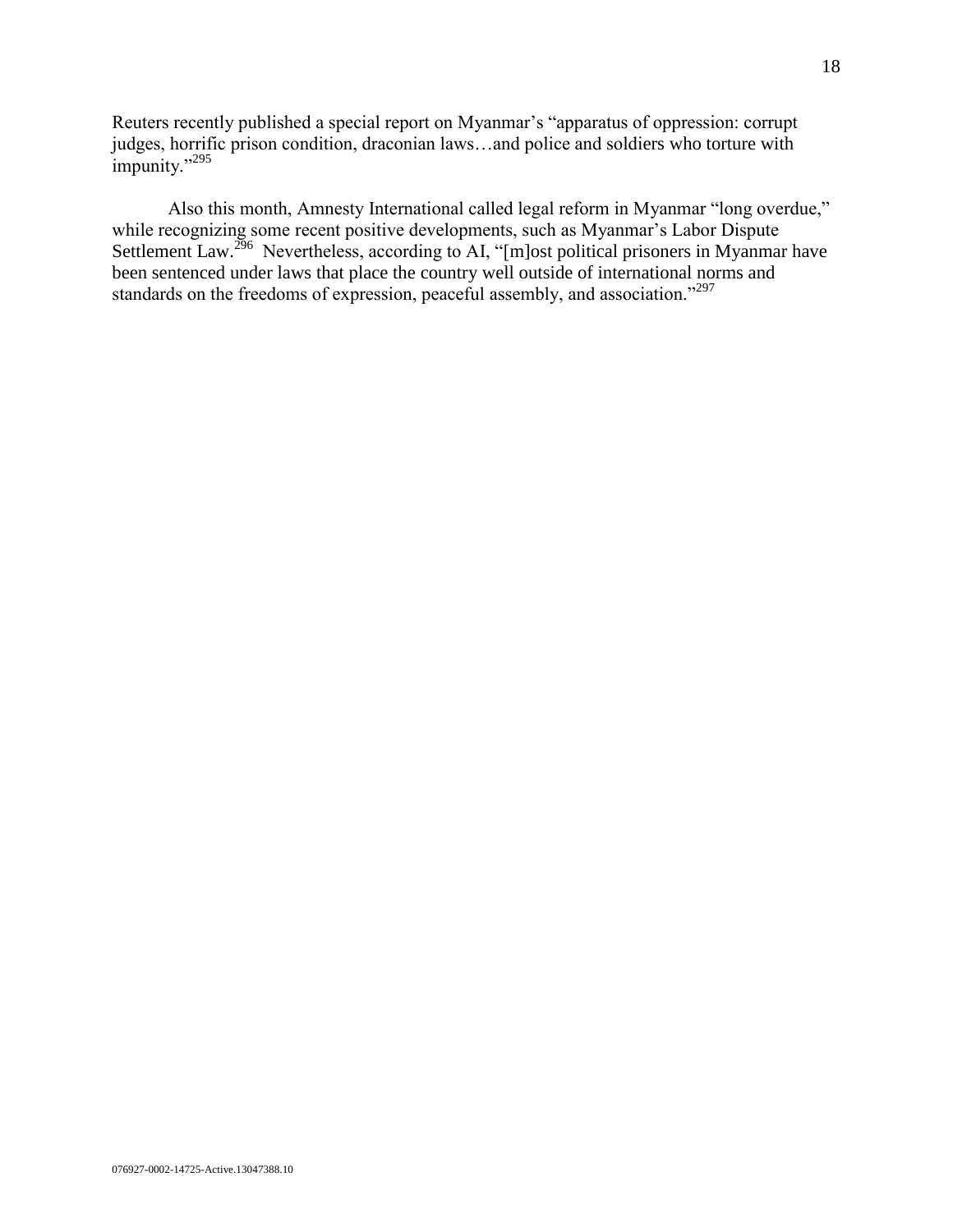<sup>1</sup> The Atlantic, June 8, 2012: [http://www.theatlantic.com/international/archive/2012/06/backsliding-in](http://www.theatlantic.com/international/archive/2012/06/backsliding-in-burma/258280/)[burma/258280/](http://www.theatlantic.com/international/archive/2012/06/backsliding-in-burma/258280/)

The White House, Statement by the President on Burma, May 17, 2012: [www.whitehouse.gov/the-press](http://www.whitehouse.gov/the-press-office/2012/05/17/statement-president-burma)[office/2012/05/17/statement-president-burma](http://www.whitehouse.gov/the-press-office/2012/05/17/statement-president-burma) 

The White House, Message – Continuation of the National Emergency With Respect to Burma, May 17, 2012: <http://www.whitehouse.gov/the-press-office/2012/05/17/message-continuation-national-emergency-respect-burma>

<sup>2</sup> TIME World, June 11, 2012: [http://world.time.com/2012/06/11/will-ethnic-violence-kill-burmas-fragile](http://world.time.com/2012/06/11/will-ethnic-violence-kill-burmas-fragile-reforms/?iid=tsmodule#ixzz1xgTDDbCk)[reforms/?iid=tsmodule#ixzz1xgTDDbCk](http://world.time.com/2012/06/11/will-ethnic-violence-kill-burmas-fragile-reforms/?iid=tsmodule#ixzz1xgTDDbCk)

 $3$  The Boston Globe, June 12, 2012: http://www.boston.com/news/nation/washington/articles/2012/06/12/senator ease myanmar sanctions keep impor [t\\_ban/](http://www.boston.com/news/nation/washington/articles/2012/06/12/senator_ease_myanmar_sanctions_keep_import_ban/)

Dianne Feinstein Press Release, June 12, 2012: [http://www.feinstein.senate.gov/public/index.cfm/press](http://www.feinstein.senate.gov/public/index.cfm/press-releases?ID=31d58151-b1d7-4520-b428-8b0eca7faf19)[releases?ID=31d58151-b1d7-4520-b428-8b0eca7faf19](http://www.feinstein.senate.gov/public/index.cfm/press-releases?ID=31d58151-b1d7-4520-b428-8b0eca7faf19)

Irrawaddy, June 18, 2012:<http://www.irrawaddy.org/archives/7087>

 $\overline{a}$ 

Reuters Africa, June 22, 2012[: http://af.reuters.com/article/topNews/idAFJOE85L01A20120622](http://af.reuters.com/article/topNews/idAFJOE85L01A20120622) 

 $4$  The Boston Globe, June 12, 2012: http://www.boston.com/news/nation/washington/articles/2012/06/12/senator ease myanmar sanctions keep impor [t\\_ban/](http://www.boston.com/news/nation/washington/articles/2012/06/12/senator_ease_myanmar_sanctions_keep_import_ban/)

Dianne Feinstein Press Release, June 12, 2012: [http://www.feinstein.senate.gov/public/index.cfm/press](http://www.feinstein.senate.gov/public/index.cfm/press-releases?ID=31d58151-b1d7-4520-b428-8b0eca7faf19)[releases?ID=31d58151-b1d7-4520-b428-8b0eca7faf19](http://www.feinstein.senate.gov/public/index.cfm/press-releases?ID=31d58151-b1d7-4520-b428-8b0eca7faf19)

 $<sup>5</sup>$  The Boston Globe, June 12, 2012:</sup> http://www.boston.com/news/nation/washington/articles/2012/06/12/senator ease myanmar sanctions keep impor [t\\_ban/](http://www.boston.com/news/nation/washington/articles/2012/06/12/senator_ease_myanmar_sanctions_keep_import_ban/)

Reuters Africa, June 22, 2012[: http://af.reuters.com/article/topNews/idAFJOE85L01A20120622](http://af.reuters.com/article/topNews/idAFJOE85L01A20120622) 

<sup>6</sup> Irrawaddy, June 18, 2012: http://www.irrawaddy.org/archives/7087

 $<sup>7</sup>$  The Boston Globe, June 12, 2012:</sup> [http://www.boston.com/news/nation/washington/articles/2012/06/12/senator\\_ease\\_myanmar\\_sanctions\\_keep\\_impor](http://www.boston.com/news/nation/washington/articles/2012/06/12/senator_ease_myanmar_sanctions_keep_import_ban/) [t\\_ban/](http://www.boston.com/news/nation/washington/articles/2012/06/12/senator_ease_myanmar_sanctions_keep_import_ban/)

Huffington Post, June 12, 2012:<http://www.huffingtonpost.com/huff-wires/20120612/us-us-myanmar/> Irrawaddy, June 18, 2012:<http://www.irrawaddy.org/archives/7087>

Huffington Post, June 12, 2012:<http://www.huffingtonpost.com/huff-wires/20120612/us-us-myanmar/>

Reuters Africa, June 22, 2012[: http://af.reuters.com/article/topNews/idAFJOE85L01A20120622](http://af.reuters.com/article/topNews/idAFJOE85L01A20120622) 

8 Irrawaddy, June 18, 2012:<http://www.irrawaddy.org/archives/7087>

<sup>9</sup> Dianne Feinstein Press Release, June 12, 2012: [http://www.feinstein.senate.gov/public/index.cfm/press](http://www.feinstein.senate.gov/public/index.cfm/press-releases?ID=31d58151-b1d7-4520-b428-8b0eca7faf19)[releases?ID=31d58151-b1d7-4520-b428-8b0eca7faf19](http://www.feinstein.senate.gov/public/index.cfm/press-releases?ID=31d58151-b1d7-4520-b428-8b0eca7faf19)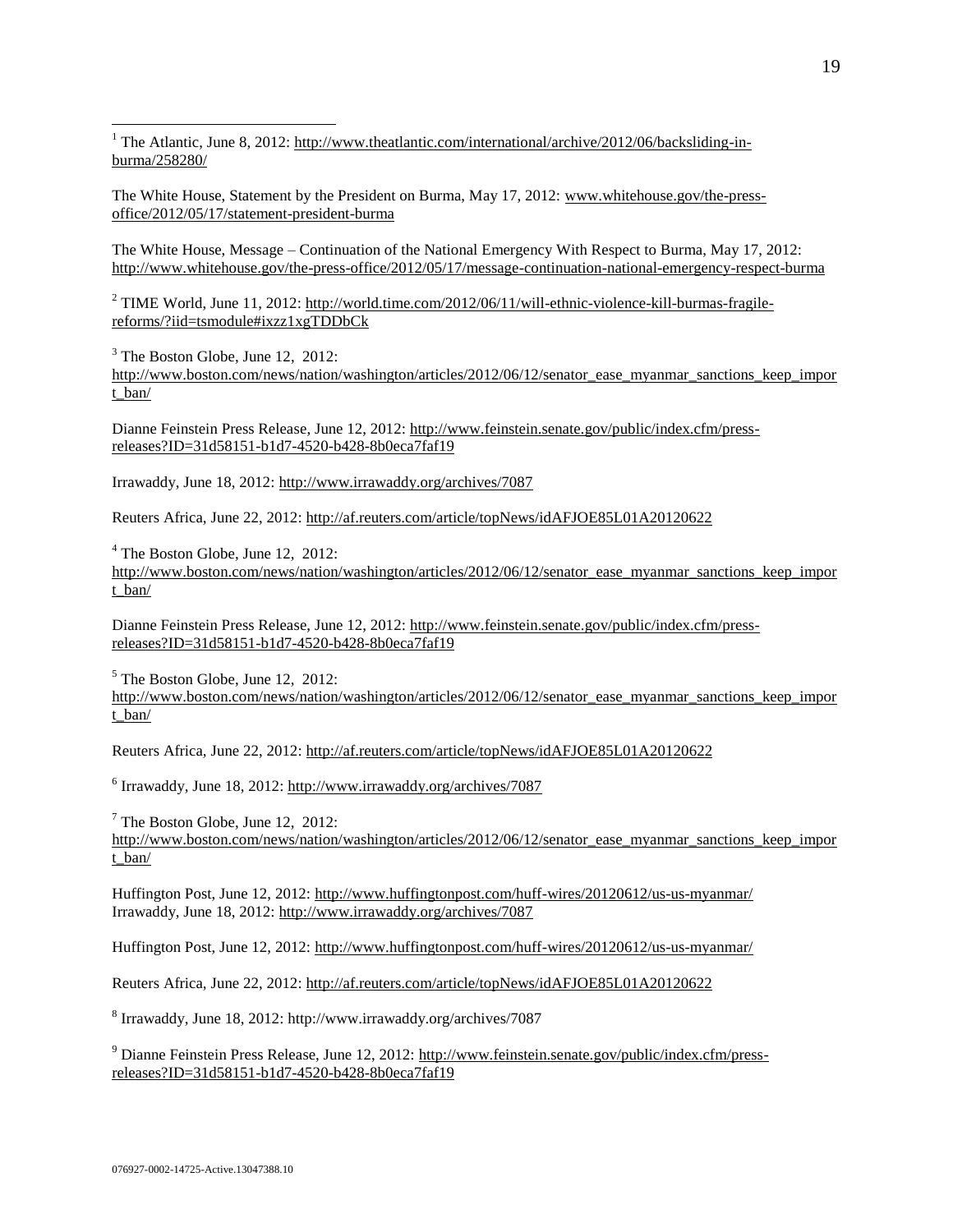<sup>10</sup> John McCain Press Release, June 14, 2012:

 $\overline{a}$ 

[http://www.mccain.senate.gov/public/index.cfm?FuseAction=PressOffice.PressReleases&ContentRecord\\_id=ecbed](http://www.mccain.senate.gov/public/index.cfm?FuseAction=PressOffice.PressReleases&ContentRecord_id=ecbed862-0e5f-24f8-469f-4822ab12a79f) [862-0e5f-24f8-469f-4822ab12a79f](http://www.mccain.senate.gov/public/index.cfm?FuseAction=PressOffice.PressReleases&ContentRecord_id=ecbed862-0e5f-24f8-469f-4822ab12a79f)

 $11$ John McCain Press Release, June 14, 2012: [http://www.mccain.senate.gov/public/index.cfm?FuseAction=PressOffice.PressReleases&ContentRecord\\_id=ecbed](http://www.mccain.senate.gov/public/index.cfm?FuseAction=PressOffice.PressReleases&ContentRecord_id=ecbed862-0e5f-24f8-469f-4822ab12a79f) [862-0e5f-24f8-469f-4822ab12a79f](http://www.mccain.senate.gov/public/index.cfm?FuseAction=PressOffice.PressReleases&ContentRecord_id=ecbed862-0e5f-24f8-469f-4822ab12a79f) 

<sup>12</sup> John McCain Press Release, June 14, 2012: [http://www.mccain.senate.gov/public/index.cfm?FuseAction=PressOffice.PressReleases&ContentRecord\\_id=ecbed](http://www.mccain.senate.gov/public/index.cfm?FuseAction=PressOffice.PressReleases&ContentRecord_id=ecbed862-0e5f-24f8-469f-4822ab12a79f) [862-0e5f-24f8-469f-4822ab12a79f](http://www.mccain.senate.gov/public/index.cfm?FuseAction=PressOffice.PressReleases&ContentRecord_id=ecbed862-0e5f-24f8-469f-4822ab12a79f)

<sup>13</sup> Jim Webb Press Release, June 27, 2012:<http://webb.senate.gov/newsroom/pressreleases/2012-06-27.cfm>

<sup>14</sup> Jim Webb Press Release, June 27, 2012:<http://webb.senate.gov/newsroom/pressreleases/2012-06-27.cfm>

<sup>15</sup> James Inhofe Press Release, June 27, 2012: [http://inhofe.senate.gov/public/index.cfm?FuseAction=PressRoom.PressReleases&ContentRecord\\_id=2ea909a3](http://inhofe.senate.gov/public/index.cfm?FuseAction=PressRoom.PressReleases&ContentRecord_id=2ea909a3-e9a0-8a6c-1b79-706b4811239f) [e9a0-8a6c-1b79-706b4811239f](http://inhofe.senate.gov/public/index.cfm?FuseAction=PressRoom.PressReleases&ContentRecord_id=2ea909a3-e9a0-8a6c-1b79-706b4811239f)

<sup>16</sup> U.S. State Department Daily Press Briefing, June 26, 2012: www.state.gov/r/pa/prs/dpb/2012/06/194095.htm

<sup>17</sup> U.S. State Department Daily Press Briefing, June 26, 2012: [www.state.gov/r/pa/prs/dpb/2012/06/194095.htm](http://www.state.gov/r/pa/prs/dpb/2012/06/194095.htm)

<sup>18</sup> The Washington Post, June 29, 2012: [http://www.washingtonpost.com/world/national-security/senate-confirms](http://www.washingtonpost.com/world/national-security/senate-confirms-appointment-of-1st-us-ambassador-to-myanmar-in-22-years/2012/06/29/gJQAChn9BW_story.html)[appointment-of-1st-us-ambassador-to-myanmar-in-22-years/2012/06/29/gJQAChn9BW\\_story.html](http://www.washingtonpost.com/world/national-security/senate-confirms-appointment-of-1st-us-ambassador-to-myanmar-in-22-years/2012/06/29/gJQAChn9BW_story.html) 

<sup>19</sup> Mizzima, June 28, 2012[: http://www.mizzima.com/business/7412-us-investments-in-burmese-oil-gas-discussed](http://www.mizzima.com/business/7412-us-investments-in-burmese-oil-gas-discussed-at-hearings.html)[at-hearings.html](http://www.mizzima.com/business/7412-us-investments-in-burmese-oil-gas-discussed-at-hearings.html)

<sup>20</sup> Mizzima, June 28, 2012[: http://www.mizzima.com/business/7412-us-investments-in-burmese-oil-gas-discussed](http://www.mizzima.com/business/7412-us-investments-in-burmese-oil-gas-discussed-at-hearings.html)[at-hearings.html](http://www.mizzima.com/business/7412-us-investments-in-burmese-oil-gas-discussed-at-hearings.html)

 $^{21}$  BBC, June 7, 2012: <http://www.bbc.co.uk/news/world-asia-18363499>

 $^{22}$  BBC, June 7, 2012:<http://www.bbc.co.uk/news/world-asia-18363499>

<sup>23</sup> Reuters, June 7, 2012[: http://www.reuters.com/article/2012/06/08/us-myanmar-australia-sanctions](http://www.reuters.com/article/2012/06/08/us-myanmar-australia-sanctions-idUSBRE85700D20120608)[idUSBRE85700D20120608](http://www.reuters.com/article/2012/06/08/us-myanmar-australia-sanctions-idUSBRE85700D20120608) 

<sup>24</sup> Channel News Asia, June 7, 2012[: www.channelnewsasia.com/stories/afp\\_asiapacific/view/1206015/1/.html](http://www.channelnewsasia.com/stories/afp_asiapacific/view/1206015/1/.html)

 $^{25}$  BBC, June 7, 2012:<http://www.bbc.co.uk/news/world-asia-18363499>

<sup>26</sup> Irrawaddy, June 11, 2012:<http://www.irrawaddy.org/archives/6445>

 $^{27}$  The Sydney Morning Herald, June 5, 2012: [http://www.smh.com.au/opinion/political-news/burma-name-change](http://www.smh.com.au/opinion/political-news/burma-name-change-signals-symbolic-shift-by-australia-20120605-1zsq8.html)[signals-symbolic-shift-by-australia-20120605-1zsq8.html](http://www.smh.com.au/opinion/political-news/burma-name-change-signals-symbolic-shift-by-australia-20120605-1zsq8.html)

 $^{28}$  CNN, June 21, 2012: [http://articles.cnn.com/2012-06-21/world/world\\_europe\\_uk-suu-kyi](http://articles.cnn.com/2012-06-21/world/world_europe_uk-suu-kyi-parliament_1_myanmar-aung-san-suu-kyi-house-arrest?_s=PM:EUROPE)parliament\_1\_myanmar-aung-san-suu-kyi-house-arrest? s=PM:EUROPE

Wales Online, June 21, 2012: [http://www.walesonline.co.uk/news/uk-news/2012/06/21/suu-kyi-gives-parliament](http://www.walesonline.co.uk/news/uk-news/2012/06/21/suu-kyi-gives-parliament-address-91466-31229208/#ixzz1yiq8K4SO)[address-91466-31229208/#ixzz1yiq8K4SO](http://www.walesonline.co.uk/news/uk-news/2012/06/21/suu-kyi-gives-parliament-address-91466-31229208/#ixzz1yiq8K4SO)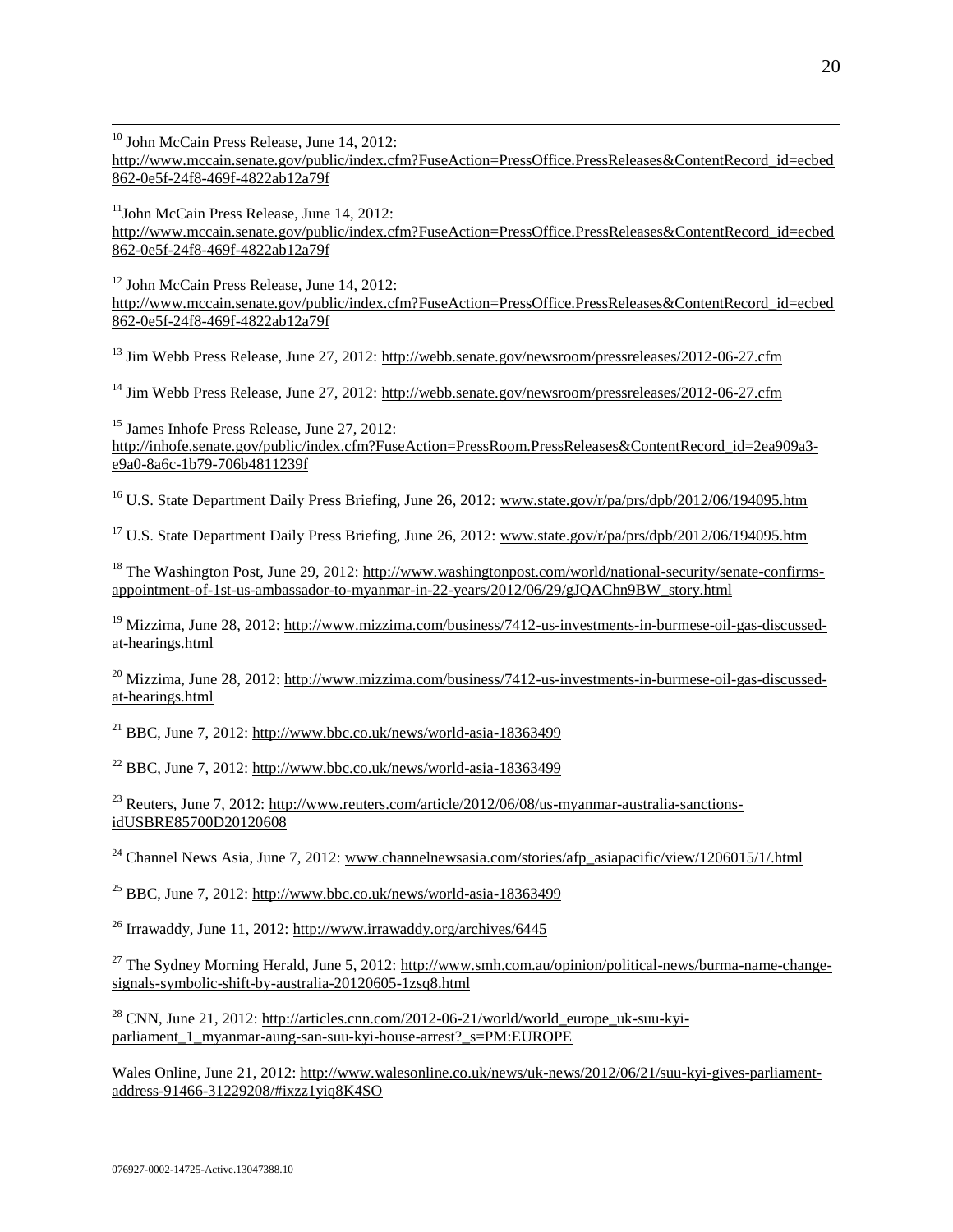$\overline{a}$ <sup>29</sup> CNN, June 21, 2012, [http://articles.cnn.com/2012-06-21/world/world\\_europe\\_uk-suu-kyi](http://articles.cnn.com/2012-06-21/world/world_europe_uk-suu-kyi-parliament_1_myanmar-aung-san-suu-kyi-house-arrest?_s=PM:EUROPE)parliament 1 myanmar-aung-san-suu-kyi-house-arrest? s=PM:EUROPE

<sup>30</sup> Wales Online, June 21, 2012: [http://www.walesonline.co.uk/news/uk-news/2012/06/21/suu-kyi-gives-parliament](http://www.walesonline.co.uk/news/uk-news/2012/06/21/suu-kyi-gives-parliament-address-91466-31229208/#ixzz1yiq8K4SO)[address-91466-31229208/#ixzz1yiq8K4SO](http://www.walesonline.co.uk/news/uk-news/2012/06/21/suu-kyi-gives-parliament-address-91466-31229208/#ixzz1yiq8K4SO)

<sup>31</sup> CNN, June 21, 2012, [http://articles.cnn.com/2012-06-21/world/world\\_europe\\_uk-suu-kyi](http://articles.cnn.com/2012-06-21/world/world_europe_uk-suu-kyi-parliament_1_myanmar-aung-san-suu-kyi-house-arrest?_s=PM:EUROPE)parliament 1 myanmar-aung-san-suu-kyi-house-arrest? s=PM:EUROPE

 $32$  CNN, June 21, 2012, [http://articles.cnn.com/2012-06-21/world/world\\_europe\\_uk-suu-kyi](http://articles.cnn.com/2012-06-21/world/world_europe_uk-suu-kyi-parliament_1_myanmar-aung-san-suu-kyi-house-arrest?_s=PM:EUROPE)[parliament\\_1\\_myanmar-aung-san-suu-kyi-house-arrest?\\_s=PM:EUROPE](http://articles.cnn.com/2012-06-21/world/world_europe_uk-suu-kyi-parliament_1_myanmar-aung-san-suu-kyi-house-arrest?_s=PM:EUROPE)

<sup>33</sup> CNN, June 21, 2012, [http://articles.cnn.com/2012-06-21/world/world\\_europe\\_uk-suu-kyi](http://articles.cnn.com/2012-06-21/world/world_europe_uk-suu-kyi-parliament_1_myanmar-aung-san-suu-kyi-house-arrest?_s=PM:EUROPE)[parliament\\_1\\_myanmar-aung-san-suu-kyi-house-arrest?\\_s=PM:EUROPE](http://articles.cnn.com/2012-06-21/world/world_europe_uk-suu-kyi-parliament_1_myanmar-aung-san-suu-kyi-house-arrest?_s=PM:EUROPE)

<sup>34</sup> Toronto Sun, June 1, 2012:<http://www.torontosun.com/2012/06/01/mps-warn-of-rights-abuses-in-myanmar>

<sup>35</sup> Kachinland News,<http://kachinlandnews.com/?p=21894>

<sup>36</sup> Fox News, May 15, 2012: [http://www.foxnews.com/world/2012/05/15/seoul-myanmar-halts-arms-buys-from](http://www.foxnews.com/world/2012/05/15/seoul-myanmar-halts-arms-buys-from-pyongyang/)[pyongyang/](http://www.foxnews.com/world/2012/05/15/seoul-myanmar-halts-arms-buys-from-pyongyang/)

The White House, Statement by the President on Burma, May 17, 2012: [www.whitehouse.gov/the-press](http://www.whitehouse.gov/the-press-office/2012/05/17/statement-president-burma)[office/2012/05/17/statement-president-burma](http://www.whitehouse.gov/the-press-office/2012/05/17/statement-president-burma)

<sup>37</sup> Reuters, June 2, 2012[: http://www.reuters.com/article/2012/06/02/us-asia-security-myanmar](http://www.reuters.com/article/2012/06/02/us-asia-security-myanmar-idUSBRE85105320120602)[idUSBRE85105320120602](http://www.reuters.com/article/2012/06/02/us-asia-security-myanmar-idUSBRE85105320120602)

<sup>38</sup> Reuters, June 2, 2012[: http://www.reuters.com/article/2012/06/02/us-asia-security-myanmar](http://www.reuters.com/article/2012/06/02/us-asia-security-myanmar-idUSBRE85105320120602)[idUSBRE85105320120602](http://www.reuters.com/article/2012/06/02/us-asia-security-myanmar-idUSBRE85105320120602)

<sup>39</sup> Bloomberg, June 2, 2012: [http://mobile.bloomberg.com/news/2012-06-02/myanmar-open-to-reducing-army-s](http://mobile.bloomberg.com/news/2012-06-02/myanmar-open-to-reducing-army-s-political-role-minister-says?category)[political-role-minister-says?category=](http://mobile.bloomberg.com/news/2012-06-02/myanmar-open-to-reducing-army-s-political-role-minister-says?category)

<sup>40</sup> Bloomberg, June 2, 2012: [http://mobile.bloomberg.com/news/2012-06-02/myanmar-open-to-reducing-army-s](http://mobile.bloomberg.com/news/2012-06-02/myanmar-open-to-reducing-army-s-political-role-minister-says?category)[political-role-minister-says?category=](http://mobile.bloomberg.com/news/2012-06-02/myanmar-open-to-reducing-army-s-political-role-minister-says?category)

Wall Street Journal, June 2, 2012: <http://online.wsj.com/article/SB10001424052702303552104577441690307942680.html>

<sup>41</sup> Human Rights Watch, June 12, 2012:<http://www.hrw.org/news/2012/06/12/burmas-military-reform-gap>

<sup>42</sup> Taipei Times, June 3, 2012:<http://www.taipeitimes.com/News/world/archives/2012/06/03/2003534422> Wall Street Journal, June 2, 2012: <http://online.wsj.com/article/SB10001424052702303552104577441690307942680.html>

<sup>43</sup> Channel News Asia, June 8, 2012[: www.channelnewsasia.com/stories/southeastasia/view/1206459/1/.html](http://www.channelnewsasia.com/stories/southeastasia/view/1206459/1/.html)

<sup>44</sup> Malaysian Digest, June 16, 2012: [http://malaysiandigest.com/news/54781-proposal-for-us-to-lift-sanctions](http://malaysiandigest.com/news/54781-proposal-for-us-to-lift-sanctions-against-myanmar.html)[against-myanmar.html](http://malaysiandigest.com/news/54781-proposal-for-us-to-lift-sanctions-against-myanmar.html)

<sup>45</sup> Irrawaddy, June 13, 2012:<http://www.irrawaddy.org/archives/6691>

<sup>46</sup> Irrawaddy, June 13, 2012:<http://www.irrawaddy.org/archives/6691>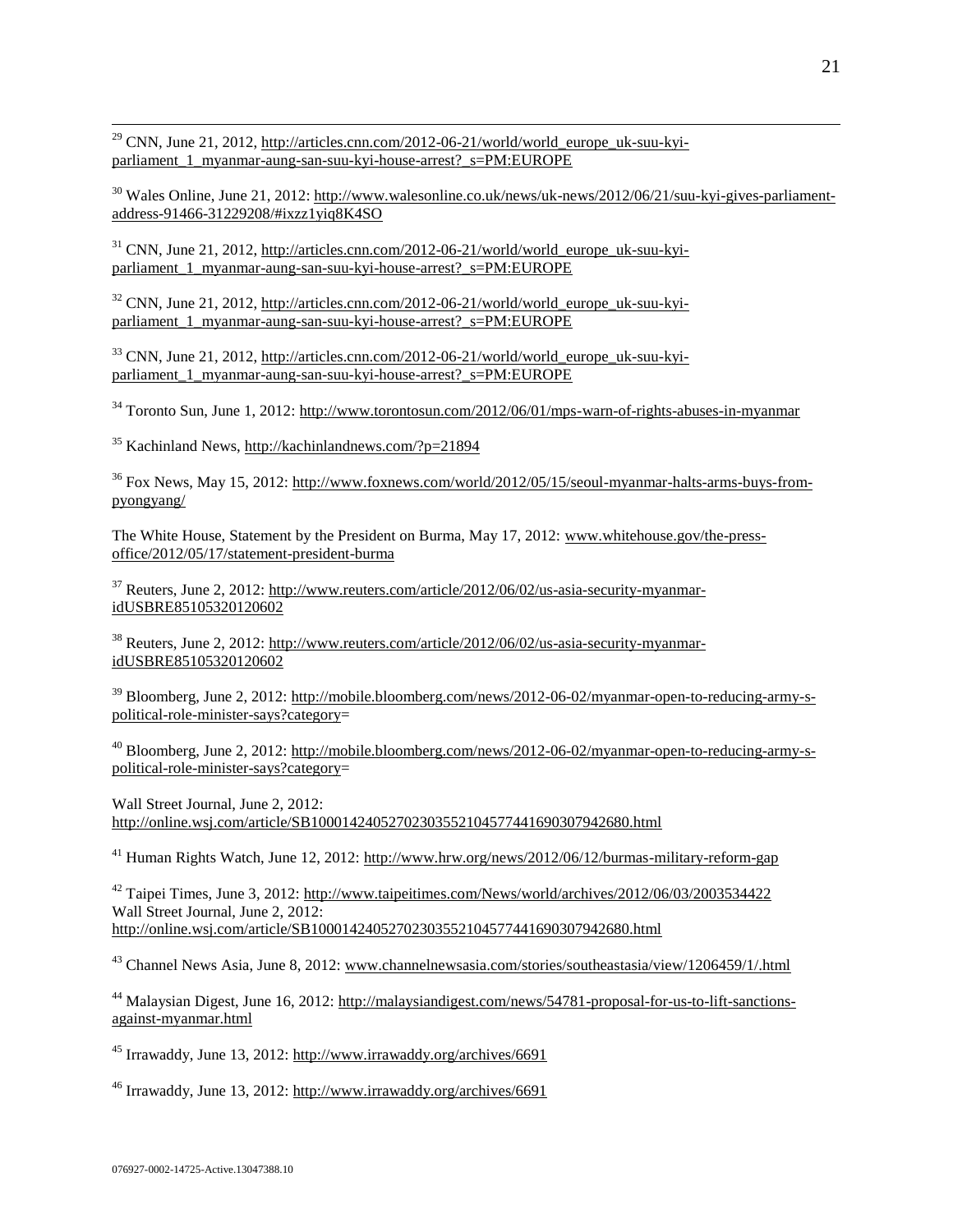CNN, June 21, 2012, [http://articles.cnn.com/2012-06-21/world/world\\_europe\\_uk-suu-kyi-parliament\\_1\\_myanmar](http://articles.cnn.com/2012-06-21/world/world_europe_uk-suu-kyi-parliament_1_myanmar-aung-san-suu-kyi-house-arrest?_s=PM:EUROPE)[aung-san-suu-kyi-house-arrest?\\_s=PM:EUROPE](http://articles.cnn.com/2012-06-21/world/world_europe_uk-suu-kyi-parliament_1_myanmar-aung-san-suu-kyi-house-arrest?_s=PM:EUROPE)

<sup>47</sup> Irrawaddy, June 13, 2012:<http://www.irrawaddy.org/archives/6691>

 $\overline{a}$ 

<sup>48</sup> Irrawaddy, June 13, 2012:<http://www.irrawaddy.org/archives/6691>

<sup>49</sup> Mizzima, June 15, 2012[: http://www.mizzima.com/news/regional/7332-philippines-praises-burmas-reforms.html](http://www.mizzima.com/news/regional/7332-philippines-praises-burmas-reforms.html)

<sup>50</sup> Mizzima, June 15, 2012[: http://www.mizzima.com/news/regional/7332-philippines-praises-burmas-reforms.html](http://www.mizzima.com/news/regional/7332-philippines-praises-burmas-reforms.html)

 $<sup>51</sup>$  Irish Times, June 16, 2012:<http://www.irishtimes.com/newspaper/world/2012/0616/1224318057137.html></sup>

<sup>52</sup> Labour Party, June 18, 2012[: http://www.labour.ie/press/listing/13400173012812856.html](http://www.labour.ie/press/listing/13400173012812856.html)

<sup>53</sup> Amnesty International, May 25, 2012: [http://www.amnesty.org/en/library/asset/ASA16/003/2012/en/67d698db-](http://www.amnesty.org/en/library/asset/ASA16/003/2012/en/67d698db-0bdb-4ebc-b638-50ba8feac12f/asa160032012en.html)[0bdb-4ebc-b638-50ba8feac12f/asa160032012en.html](http://www.amnesty.org/en/library/asset/ASA16/003/2012/en/67d698db-0bdb-4ebc-b638-50ba8feac12f/asa160032012en.html)

 $<sup>54</sup>$  Japan Times, June 4, 2012:<http://www.japantimes.co.jp/text/nn20120604a8.html></sup>

<sup>55</sup> Japan Times, June 4, 2012:<http://www.japantimes.co.jp/text/nn20120604a8.html> United Nations Development Programme, [http://www.undp.org/content/undp/en/home/operations/executive\\_board/overview.html](http://www.undp.org/content/undp/en/home/operations/executive_board/overview.html)

<sup>56</sup> Mizzima, June 26, 2012[: http://www.mizzima.com/business/7395-asian-development-bank-official-to-meet](http://www.mizzima.com/business/7395-asian-development-bank-official-to-meet-president-thein-sein.html)[president-thein-sein.html](http://www.mizzima.com/business/7395-asian-development-bank-official-to-meet-president-thein-sein.html) 

Voice of America, June 26, 2012[: http://blogs.voanews.com/breaking-news/2012/06/26/adb-begins-re-engagement](http://blogs.voanews.com/breaking-news/2012/06/26/adb-begins-re-engagement-with-burma/)[with-burma/](http://blogs.voanews.com/breaking-news/2012/06/26/adb-begins-re-engagement-with-burma/) 

<sup>57</sup> Mizzima, June 26, 2012[: http://www.mizzima.com/business/7395-asian-development-bank-official-to-meet](http://www.mizzima.com/business/7395-asian-development-bank-official-to-meet-president-thein-sein.html)[president-thein-sein.html](http://www.mizzima.com/business/7395-asian-development-bank-official-to-meet-president-thein-sein.html) 

Voice of America, June 26, 2012[: http://blogs.voanews.com/breaking-news/2012/06/26/adb-begins-re-engagement](http://blogs.voanews.com/breaking-news/2012/06/26/adb-begins-re-engagement-with-burma/)[with-burma/](http://blogs.voanews.com/breaking-news/2012/06/26/adb-begins-re-engagement-with-burma/) 

<sup>58</sup> Asia Times, June 1, 2012: [http://www.atimes.com/atimes/southeast\\_asia/nf01ae02.html](http://www.atimes.com/atimes/southeast_asia/nf01ae02.html)

<sup>59</sup> Asia Times, June 1, 2012: [http://www.atimes.com/atimes/southeast\\_asia/nf01ae02.html](http://www.atimes.com/atimes/southeast_asia/nf01ae02.html)

 $^{60}$  Asia Times, June 1, 2012: [http://www.atimes.com/atimes/southeast\\_asia/nf01ae02.html](http://www.atimes.com/atimes/southeast_asia/nf01ae02.html)

<sup>61</sup> Deutsche Welle, June 1, 2012[: http://www.dw.de/dw/article/0,,15991696,00.html?maca=en-rss-en-all-1573-rdf](http://www.dw.de/dw/article/0,,15991696,00.html?maca=en-rss-en-all-1573-rdf)

 $62$  BBC, June 12, 2012:<http://www.bbc.co.uk/news/business-18281474>

 $^{63}$  The Atlantic, June 8, 2012: [http://www.theatlantic.com/international/archive/2012/06/backsliding-in](http://www.theatlantic.com/international/archive/2012/06/backsliding-in-burma/258280/)[burma/258280/](http://www.theatlantic.com/international/archive/2012/06/backsliding-in-burma/258280/)

<sup>64</sup> The Atlantic, June 8, 2012: [http://www.theatlantic.com/international/archive/2012/06/backsliding-in](http://www.theatlantic.com/international/archive/2012/06/backsliding-in-burma/258280/)[burma/258280/](http://www.theatlantic.com/international/archive/2012/06/backsliding-in-burma/258280/)

<sup>65</sup> The Atlantic, June 8, 2012: [http://www.theatlantic.com/international/archive/2012/06/backsliding-in](http://www.theatlantic.com/international/archive/2012/06/backsliding-in-burma/258280/)[burma/258280/](http://www.theatlantic.com/international/archive/2012/06/backsliding-in-burma/258280/)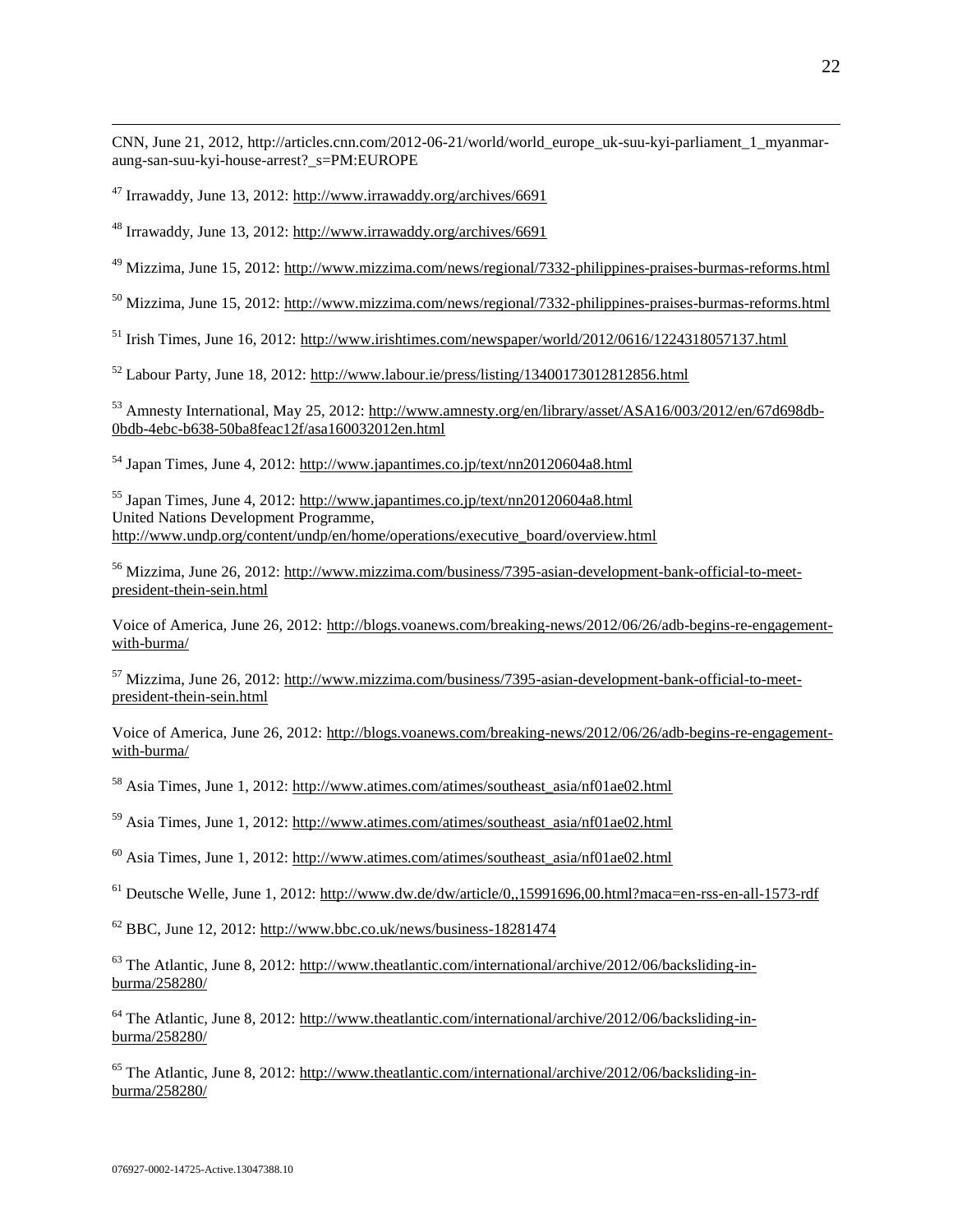<sup>66</sup> The Atlantic, June 8, 2012: [http://www.theatlantic.com/international/archive/2012/06/backsliding-in](http://www.theatlantic.com/international/archive/2012/06/backsliding-in-burma/258280/)[burma/258280/](http://www.theatlantic.com/international/archive/2012/06/backsliding-in-burma/258280/)

 $^{67}$  BBC, June 19, 2012:<http://www.bbc.co.uk/news/uk-18509455>

 $\overline{a}$ 

<sup>68</sup> The Atlantic, June 8, 2012: [http://www.theatlantic.com/international/archive/2012/06/backsliding-in](http://www.theatlantic.com/international/archive/2012/06/backsliding-in-burma/258280/)[burma/258280/](http://www.theatlantic.com/international/archive/2012/06/backsliding-in-burma/258280/)

International Business Times, May 31, 2012[: http://www.ibtimes.com/articles/347347/20120531/suu-kyi-thailand](http://www.ibtimes.com/articles/347347/20120531/suu-kyi-thailand-burma-myanmar-economic-summit.htm)[burma-myanmar-economic-summit.htm](http://www.ibtimes.com/articles/347347/20120531/suu-kyi-thailand-burma-myanmar-economic-summit.htm)

 $^{69}$  International Business Times, May 31, 2012: [http://www.ibtimes.com/articles/347347/20120531/suu-kyi-thailand](http://www.ibtimes.com/articles/347347/20120531/suu-kyi-thailand-burma-myanmar-economic-summit.htm)[burma-myanmar-economic-summit.htm](http://www.ibtimes.com/articles/347347/20120531/suu-kyi-thailand-burma-myanmar-economic-summit.htm)

The Straits Times, June 1, 2012: www.straitstimes.com/BreakingNews/Singapore/Story/STIStory 805903.html

<sup>70</sup> International Business Times, May 31, 2012: [http://www.ibtimes.com/articles/347347/20120531/suu-kyi-thailand](http://www.ibtimes.com/articles/347347/20120531/suu-kyi-thailand-burma-myanmar-economic-summit.htm)[burma-myanmar-economic-summit.htm](http://www.ibtimes.com/articles/347347/20120531/suu-kyi-thailand-burma-myanmar-economic-summit.htm)

TIME World, June 11, 2012[: http://world.time.com/2012/06/11/will-ethnic-violence-kill-burmas-fragile](http://world.time.com/2012/06/11/will-ethnic-violence-kill-burmas-fragile-reforms/?iid=tsmodule#ixzz1xgTDDbCk)[reforms/?iid=tsmodule#ixzz1xgTDDbCk](http://world.time.com/2012/06/11/will-ethnic-violence-kill-burmas-fragile-reforms/?iid=tsmodule#ixzz1xgTDDbCk)

<sup>71</sup> The Jakarta Post, June 6, 2012: [https://www.thejakartapost.com/news/2012/06/06/rare-tribute-suu-kyi-state](https://www.thejakartapost.com/news/2012/06/06/rare-tribute-suu-kyi-state-media.html)[media.html](https://www.thejakartapost.com/news/2012/06/06/rare-tribute-suu-kyi-state-media.html)

 $^{72}$  The Jakarta Post, June 6, 2012: [https://www.thejakartapost.com/news/2012/06/06/rare-tribute-suu-kyi-state](https://www.thejakartapost.com/news/2012/06/06/rare-tribute-suu-kyi-state-media.html)[media.html](https://www.thejakartapost.com/news/2012/06/06/rare-tribute-suu-kyi-state-media.html)

N.Y. Times, June 1, 2012: [http://www.nytimes.com/2012/06/02/world/asia/myanmar-dissident-cautions](http://www.nytimes.com/2012/06/02/world/asia/myanmar-dissident-cautions-perspective-investors.html)[perspective-investors.html](http://www.nytimes.com/2012/06/02/world/asia/myanmar-dissident-cautions-perspective-investors.html)

<sup>73</sup> N.Y. Times, June 7, 2012: [http://www.nytimes.com/2012/06/07/world/asia/myanmar-dissident-defends-remarks](http://www.nytimes.com/2012/06/07/world/asia/myanmar-dissident-defends-remarks-made-on-thailand-trip.html)[made-on-thailand-trip.html](http://www.nytimes.com/2012/06/07/world/asia/myanmar-dissident-defends-remarks-made-on-thailand-trip.html)

<sup>74</sup> Voice of America, June 20, 2012[: http://blogs.voanews.com/breaking-news/2012/06/20/aung-san-suu-kyi-warm](http://blogs.voanews.com/breaking-news/2012/06/20/aung-san-suu-kyi-warm-british-welcome-no-challenge-to-burmese-president-2/)[british-welcome-no-challenge-to-burmese-president-2/](http://blogs.voanews.com/breaking-news/2012/06/20/aung-san-suu-kyi-warm-british-welcome-no-challenge-to-burmese-president-2/)

<sup>75</sup> Voice of America, June 20, 2012[: http://blogs.voanews.com/breaking-news/2012/06/20/aung-san-suu-kyi-warm](http://blogs.voanews.com/breaking-news/2012/06/20/aung-san-suu-kyi-warm-british-welcome-no-challenge-to-burmese-president-2/)[british-welcome-no-challenge-to-burmese-president-2/](http://blogs.voanews.com/breaking-news/2012/06/20/aung-san-suu-kyi-warm-british-welcome-no-challenge-to-burmese-president-2/)

<sup>76</sup> Voice of America, June 14, 2012[: http://www.voanews.com/content/burma-president-promises-second-wave-of](http://www.voanews.com/content/burma-president-promises-second-wave-of-reforms/1212750.html)[reforms/1212750.html](http://www.voanews.com/content/burma-president-promises-second-wave-of-reforms/1212750.html)

<sup>77</sup> BBC, June 29, 2012: [http://www.bbc.co.uk/news/world-asia-18643715?utm\\_source=dlvr.it&utm\\_medium=twitter](http://www.bbc.co.uk/news/world-asia-18643715?utm_source=dlvr.it&utm_medium=twitter) 

<sup>78</sup> The Atlantic, June 8, 2012: [http://www.theatlantic.com/international/archive/2012/06/backsliding-in](http://www.theatlantic.com/international/archive/2012/06/backsliding-in-burma/258280/)[burma/258280/](http://www.theatlantic.com/international/archive/2012/06/backsliding-in-burma/258280/)

<sup>79</sup> Bangkok Post, May 29, 2012:<http://www.bangkokpost.com/news/local/295656/the-lady-makes-an-entrance>

Telegraph, May 30, 2012[: http://www.telegraph.co.uk/news/worldnews/asia/burmamyanmar/9299328/Aung-San-](http://www.telegraph.co.uk/news/worldnews/asia/burmamyanmar/9299328/Aung-San-Suu-Kyi-tells-Burmese-migrants-I-will-try-my-best.html)[Suu-Kyi-tells-Burmese-migrants-I-will-try-my-best.html](http://www.telegraph.co.uk/news/worldnews/asia/burmamyanmar/9299328/Aung-San-Suu-Kyi-tells-Burmese-migrants-I-will-try-my-best.html)

 $80$  N.Y. Times, June 1, 2012: [http://www.nytimes.com/2012/06/02/world/asia/myanmar-dissident-cautions](http://www.nytimes.com/2012/06/02/world/asia/myanmar-dissident-cautions-perspective-investors.html)[perspective-investors.html](http://www.nytimes.com/2012/06/02/world/asia/myanmar-dissident-cautions-perspective-investors.html)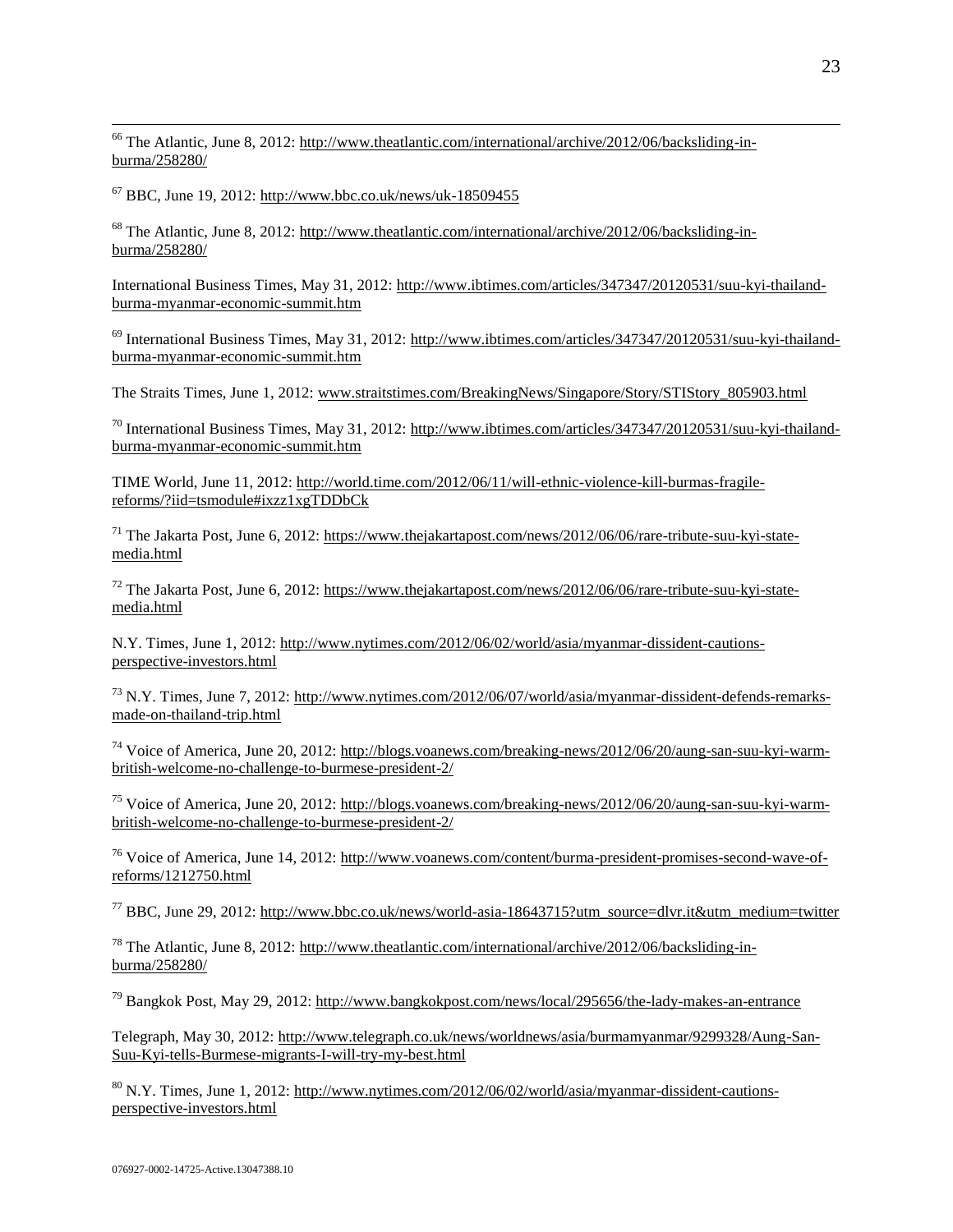TIME World, June 1, 2012[: http://world.time.com/2012/06/01/the-lady-abroad-on-first-foreign-tour-aung-san-suu](http://world.time.com/2012/06/01/the-lady-abroad-on-first-foreign-tour-aung-san-suu-kyi-enchants-and-lectures/?iid=tsmodule/#ixzz1xgUAjGgL)[kyi-enchants-and-lectures/?iid=tsmodule/#ixzz1xgUAjGgL](http://world.time.com/2012/06/01/the-lady-abroad-on-first-foreign-tour-aung-san-suu-kyi-enchants-and-lectures/?iid=tsmodule/#ixzz1xgUAjGgL)

 $81$  N.Y. Times, June 1, 2012: [http://www.nytimes.com/2012/06/02/world/asia/myanmar-dissident-cautions](http://www.nytimes.com/2012/06/02/world/asia/myanmar-dissident-cautions-perspective-investors.html)[perspective-investors.html](http://www.nytimes.com/2012/06/02/world/asia/myanmar-dissident-cautions-perspective-investors.html)

 $82$  N.Y. Times, June 1, 2012: [http://www.nytimes.com/2012/06/02/world/asia/myanmar-dissident-cautions](http://www.nytimes.com/2012/06/02/world/asia/myanmar-dissident-cautions-perspective-investors.html)[perspective-investors.html](http://www.nytimes.com/2012/06/02/world/asia/myanmar-dissident-cautions-perspective-investors.html)

 $83$  N.Y. Times, June 1, 2012: [http://www.nytimes.com/2012/06/02/world/asia/myanmar-dissident-cautions](http://www.nytimes.com/2012/06/02/world/asia/myanmar-dissident-cautions-perspective-investors.html)[perspective-investors.html](http://www.nytimes.com/2012/06/02/world/asia/myanmar-dissident-cautions-perspective-investors.html)

<sup>84</sup> Reuters, June 1, 2012[: http://www.reuters.com/article/2012/06/01/myanmar-suukyi-idUSL4E8H12D620120601](http://www.reuters.com/article/2012/06/01/myanmar-suukyi-idUSL4E8H12D620120601)

American Free Press, June 14, 2012: [http://news.yahoo.com/aung-san-suu-kyi-embarks-european-tour-](http://news.yahoo.com/aung-san-suu-kyi-embarks-european-tour-014455201.html)[014455201.html](http://news.yahoo.com/aung-san-suu-kyi-embarks-european-tour-014455201.html)

<sup>85</sup> Radio Free Asia, June 1, 2012:<http://www.rfa.org/english/news/burma/assk-wef-06012012165053.html>

<sup>86</sup> The Christian Science Monitor, June 14, 2012[: http://www.csmonitor.com/World/Latest-News-](http://www.csmonitor.com/World/Latest-News-Wires/2012/0614/Suu-Kyi-tells-investors-to-steer-clear-of-Myanmar-state-oil-gas-firm)[Wires/2012/0614/Suu-Kyi-tells-investors-to-steer-clear-of-Myanmar-state-oil-gas-firm](http://www.csmonitor.com/World/Latest-News-Wires/2012/0614/Suu-Kyi-tells-investors-to-steer-clear-of-Myanmar-state-oil-gas-firm) 

<sup>87</sup> The Malay Mail, June 20, 2012:<http://www.mmail.com.my/story/suu-kyi-stands-basic-rights>

<sup>88</sup> The Christian Science Monitor, June 14, 2012[: http://www.csmonitor.com/World/Latest-News-](http://www.csmonitor.com/World/Latest-News-Wires/2012/0614/Suu-Kyi-tells-investors-to-steer-clear-of-Myanmar-state-oil-gas-firm)[Wires/2012/0614/Suu-Kyi-tells-investors-to-steer-clear-of-Myanmar-state-oil-gas-firm](http://www.csmonitor.com/World/Latest-News-Wires/2012/0614/Suu-Kyi-tells-investors-to-steer-clear-of-Myanmar-state-oil-gas-firm) 

<sup>89</sup> The Guardian, June 19, 2012:<http://www.guardian.co.uk/commentisfree/2012/jun/19/burma-two-presidents>

 $90$  Mizzima, June 16, 2012: http://www.mizzima.com/component/content/7334.html?task=view

<sup>91</sup> The Guardian, June 16, 2012: [http://www.guardian.co.uk/world/2012/jun/16/nobel-peace-prize-burma-suu](http://www.guardian.co.uk/world/2012/jun/16/nobel-peace-prize-burma-suu-kyi?newsfeed=true)[kyi?newsfeed=true](http://www.guardian.co.uk/world/2012/jun/16/nobel-peace-prize-burma-suu-kyi?newsfeed=true)

 $92$  Huffington Post, June 18, 2012: [http://www.huffingtonpost.co.uk/2012/06/18/burma-opposition-leader-aung-san](http://www.huffingtonpost.co.uk/2012/06/18/burma-opposition-leader-aung-san-suu-kyi--dublin_n_1605882.html)[suu-kyi--dublin\\_n\\_1605882.html](http://www.huffingtonpost.co.uk/2012/06/18/burma-opposition-leader-aung-san-suu-kyi--dublin_n_1605882.html)

<sup>93</sup> NPR, June 20, 2012: <http://m.npr.org/news/World/155454746?singlePage=true>

<sup>94</sup> New Straits Times, June 21, 2012: [http://www.nst.com.my/latest/suu-kyi-seeks-help-to-build-myanmar-](http://www.nst.com.my/latest/suu-kyi-seeks-help-to-build-myanmar-1.96723)[1.96723##ixzz1yioJO28t](http://www.nst.com.my/latest/suu-kyi-seeks-help-to-build-myanmar-1.96723)

<sup>95</sup> New Straits Times, June 21, 2012: [http://www.nst.com.my/latest/suu-kyi-seeks-help-to-build-myanmar-](http://www.nst.com.my/latest/suu-kyi-seeks-help-to-build-myanmar-1.96723##ixzz1yioJO28t)[1.96723##ixzz1yioJO28t](http://www.nst.com.my/latest/suu-kyi-seeks-help-to-build-myanmar-1.96723##ixzz1yioJO28t)

<sup>96</sup> Bangkok Post, June 20, 2012: [http://www.bangkokpost.com/news/world/298940/emotional-suu-kyi-honoured-by](http://www.bangkokpost.com/news/world/298940/emotional-suu-kyi-honoured-by-oxford-university)[oxford-university](http://www.bangkokpost.com/news/world/298940/emotional-suu-kyi-honoured-by-oxford-university)

<sup>97</sup> Bangkok Post, June 20, 2012: [http://www.bangkokpost.com/news/world/298940/emotional-suu-kyi-honoured-by](http://www.bangkokpost.com/news/world/298940/emotional-suu-kyi-honoured-by-oxford-university)[oxford-university](http://www.bangkokpost.com/news/world/298940/emotional-suu-kyi-honoured-by-oxford-university)

 $^{98}$  [CNN, June 21, 2012, http://articles.cnn.com/2012-06-21/world/world\\_europe\\_uk-suu-kyi](http://articles.cnn.com/2012-06-21/world/world_europe_uk-suu-kyi-parliament_1_myanmar-aung-san-suu-kyi-house-arrest?_s=PM:EUROPE)parliament 1 myanmar-aung-san-suu-kyi-house-arrest? s=PM:EUROPE

 $\overline{a}$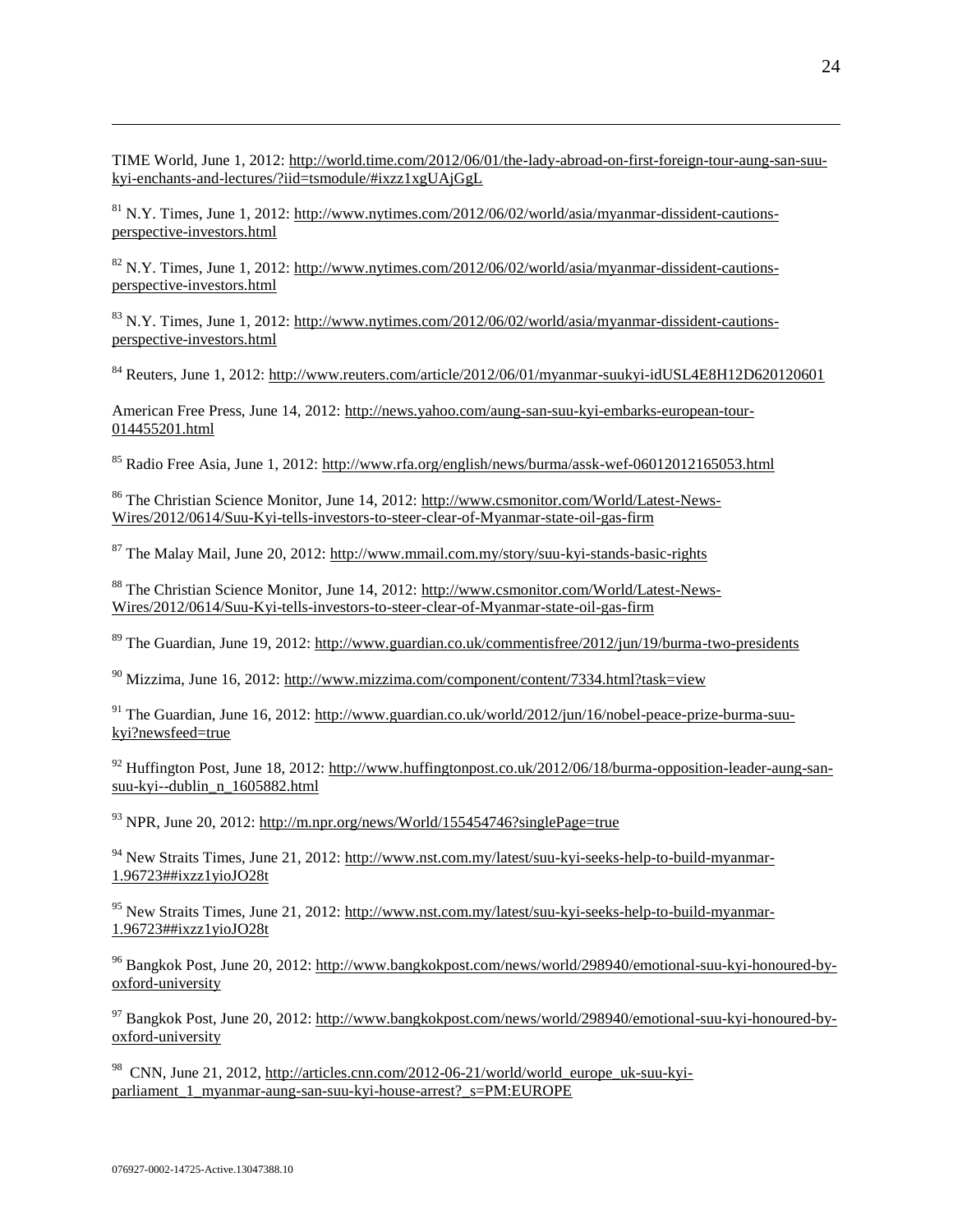<sup>99</sup> CNN, June 21, 2012, [http://articles.cnn.com/2012-06-21/world/world\\_europe\\_uk-suu-kyi](http://articles.cnn.com/2012-06-21/world/world_europe_uk-suu-kyi-parliament_1_myanmar-aung-san-suu-kyi-house-arrest?_s=PM:EUROPE)[parliament\\_1\\_myanmar-aung-san-suu-kyi-house-arrest?\\_s=PM:EUROPE](http://articles.cnn.com/2012-06-21/world/world_europe_uk-suu-kyi-parliament_1_myanmar-aung-san-suu-kyi-house-arrest?_s=PM:EUROPE)

 $\overline{a}$ 

 $100$  CNN, June 21, 2012, [http://articles.cnn.com/2012-06-21/world/world\\_europe\\_uk-suu-kyi](http://articles.cnn.com/2012-06-21/world/world_europe_uk-suu-kyi-parliament_1_myanmar-aung-san-suu-kyi-house-arrest?_s=PM:EUROPE)[parliament\\_1\\_myanmar-aung-san-suu-kyi-house-arrest?\\_s=PM:EUROPE](http://articles.cnn.com/2012-06-21/world/world_europe_uk-suu-kyi-parliament_1_myanmar-aung-san-suu-kyi-house-arrest?_s=PM:EUROPE)

<sup>101</sup> CNN, June 21, 2012, [http://articles.cnn.com/2012-06-21/world/world\\_europe\\_uk-suu-kyi](http://articles.cnn.com/2012-06-21/world/world_europe_uk-suu-kyi-parliament_1_myanmar-aung-san-suu-kyi-house-arrest?_s=PM:EUROPE)parliament 1 myanmar-aung-san-suu-kyi-house-arrest? s=PM:EUROPE

 $102$  CNN, June 21, 2012, [http://articles.cnn.com/2012-06-21/world/world\\_europe\\_uk-suu-kyi](http://articles.cnn.com/2012-06-21/world/world_europe_uk-suu-kyi-parliament_1_myanmar-aung-san-suu-kyi-house-arrest?_s=PM:EUROPE)[parliament\\_1\\_myanmar-aung-san-suu-kyi-house-arrest?\\_s=PM:EUROPE](http://articles.cnn.com/2012-06-21/world/world_europe_uk-suu-kyi-parliament_1_myanmar-aung-san-suu-kyi-house-arrest?_s=PM:EUROPE)

<sup>103</sup> Bangkok Post, June 27, 2012: [http://www.bangkokpost.com/news/world/299957/suu-kyi-to-be-honoured-in](http://www.bangkokpost.com/news/world/299957/suu-kyi-to-be-honoured-in-paris-near-end-of-europe-tour)[paris-near-end-of-europe-tour](http://www.bangkokpost.com/news/world/299957/suu-kyi-to-be-honoured-in-paris-near-end-of-europe-tour)

<sup>104</sup> Bangkok Post, June 27, 2012: [http://www.bangkokpost.com/news/world/299957/suu-kyi-to-be-honoured-in](http://www.bangkokpost.com/news/world/299957/suu-kyi-to-be-honoured-in-paris-near-end-of-europe-tour)[paris-near-end-of-europe-tour](http://www.bangkokpost.com/news/world/299957/suu-kyi-to-be-honoured-in-paris-near-end-of-europe-tour)

<sup>105</sup> Bangkok Post, June 27, 2012: [http://www.bangkokpost.com/news/world/299957/suu-kyi-to-be-honoured-in](http://www.bangkokpost.com/news/world/299957/suu-kyi-to-be-honoured-in-paris-near-end-of-europe-tour)[paris-near-end-of-europe-tour](http://www.bangkokpost.com/news/world/299957/suu-kyi-to-be-honoured-in-paris-near-end-of-europe-tour)

<sup>106</sup> International Herald Tribune, May 16, 2012: [http://latitude.blogs.nytimes.com/2012/05/16/aung-san-suu-kyis](http://latitude.blogs.nytimes.com/2012/05/16/aung-san-suu-kyis-popularity-is-a-mixed-blessing-for-the-opposition-in-myanmar/)[popularity-is-a-mixed-blessing-for-the-opposition-in-myanmar/](http://latitude.blogs.nytimes.com/2012/05/16/aung-san-suu-kyis-popularity-is-a-mixed-blessing-for-the-opposition-in-myanmar/)

<sup>107</sup> American Free Press, June 14, 2012[: http://news.yahoo.com/aung-san-suu-kyi-embarks-european-tour-](http://news.yahoo.com/aung-san-suu-kyi-embarks-european-tour-014455201.html)[014455201.html](http://news.yahoo.com/aung-san-suu-kyi-embarks-european-tour-014455201.html)

Business Standard, June 15, 2012[: http://business-standard.com/india/news/standing-ovation-for-suu-kyi-at-swiss](http://business-standard.com/india/news/standing-ovation-for-suu-kyi-at-swiss-parliament-/174884/on)[parliament-/174884/on](http://business-standard.com/india/news/standing-ovation-for-suu-kyi-at-swiss-parliament-/174884/on)

<sup>108</sup> Business Standard, June 15, 2012: [http://business-standard.com/india/news/standing-ovation-for-suu-kyi-at](http://business-standard.com/india/news/standing-ovation-for-suu-kyi-at-swiss-parliament-/174884/on)[swiss-parliament-/174884/on](http://business-standard.com/india/news/standing-ovation-for-suu-kyi-at-swiss-parliament-/174884/on)

<sup>109</sup> American Free Press, June 14, 2012[: http://news.yahoo.com/aung-san-suu-kyi-embarks-european-tour-](http://news.yahoo.com/aung-san-suu-kyi-embarks-european-tour-014455201.html)[014455201.html](http://news.yahoo.com/aung-san-suu-kyi-embarks-european-tour-014455201.html)

Business Standard, June 15, 2012[: http://business-standard.com/india/news/standing-ovation-for-suu-kyi-at-swiss](http://business-standard.com/india/news/standing-ovation-for-suu-kyi-at-swiss-parliament-/174884/on)[parliament-/174884/on](http://business-standard.com/india/news/standing-ovation-for-suu-kyi-at-swiss-parliament-/174884/on)

<sup>110</sup> Reuters, June 15, 2012: [www.reuters.com/article/2012/06/15/us-myanmar-suukyi-idUSBRE85E0AQ20120615](http://www.reuters.com/article/2012/06/15/us-myanmar-suukyi-idUSBRE85E0AQ20120615)

 $111$  BBC, June 19, 2012:<http://www.bbc.co.uk/news/uk-18509455>

<sup>112</sup> The Economist, June 13, 2012:<http://www.economist.com/blogs/banyan/2012/06/myanmars-minorities>

TIME World, June 11, 2012[: http://world.time.com/2012/06/11/will-ethnic-violence-kill-burmas-fragile](http://world.time.com/2012/06/11/will-ethnic-violence-kill-burmas-fragile-reforms/?iid=tsmodule#ixzz1xgTDDbCk)[reforms/?iid=tsmodule#ixzz1xgTDDbCk](http://world.time.com/2012/06/11/will-ethnic-violence-kill-burmas-fragile-reforms/?iid=tsmodule#ixzz1xgTDDbCk) 

<sup>113</sup> The Economist, June 13, 2012:<http://www.economist.com/blogs/banyan/2012/06/myanmars-minorities>

<sup>114</sup> TIME World, June 11, 2012: [http://world.time.com/2012/06/11/will-ethnic-violence-kill-burmas-fragile](http://world.time.com/2012/06/11/will-ethnic-violence-kill-burmas-fragile-reforms/?iid=tsmodule#ixzz1xgTDDbCk)[reforms/?iid=tsmodule#ixzz1xgTDDbCk](http://world.time.com/2012/06/11/will-ethnic-violence-kill-burmas-fragile-reforms/?iid=tsmodule#ixzz1xgTDDbCk)

<sup>115</sup> The Economist, June 13, 2012:<http://www.economist.com/blogs/banyan/2012/06/myanmars-minorities>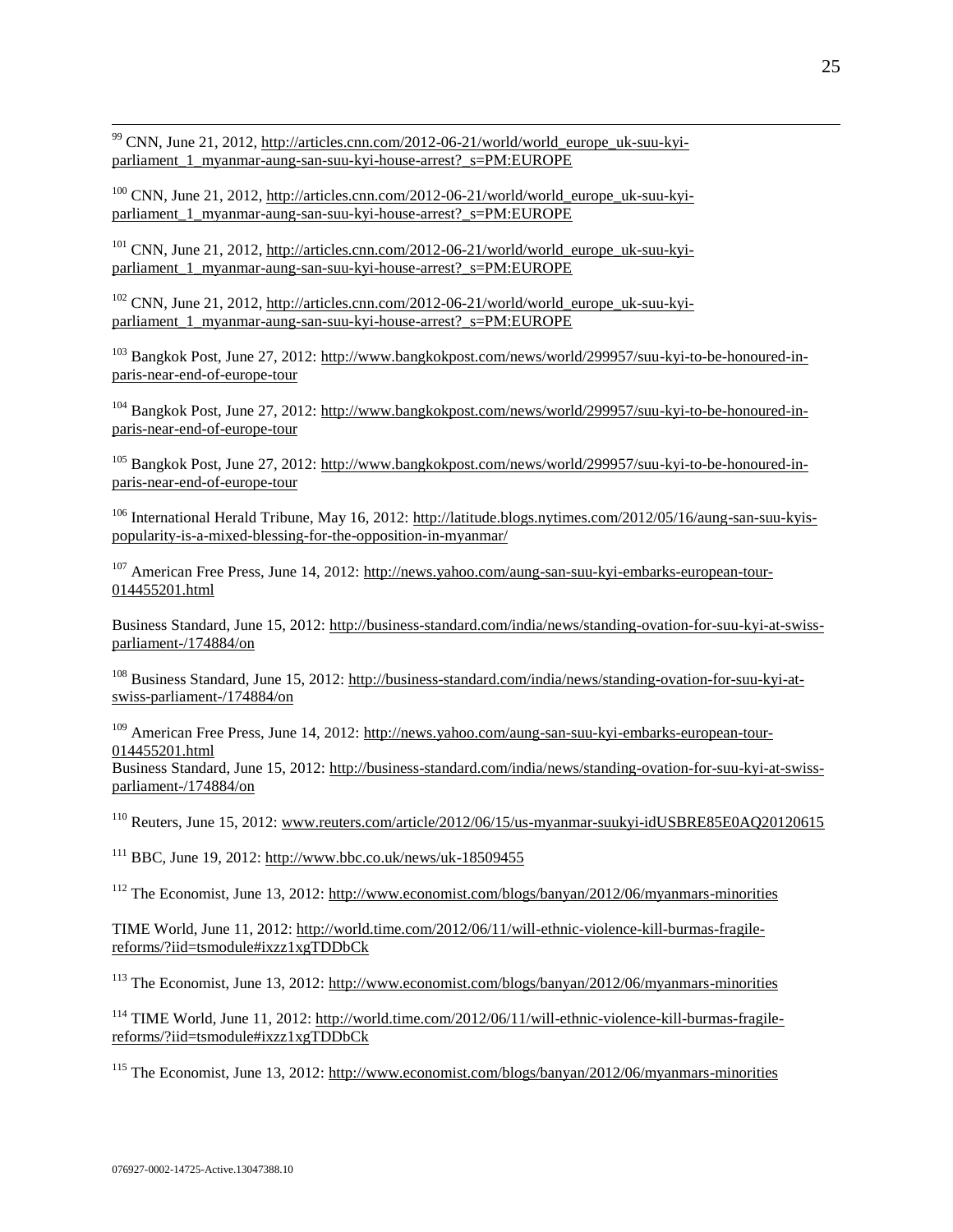$\overline{a}$ N.Y. Times, June 10, 2012: [http://www.nytimes.com/2012/06/10/world/asia/7-die-in-sectarian-riots-in](http://www.nytimes.com/2012/06/10/world/asia/7-die-in-sectarian-riots-in-myanmar.html?_r=1&ref=asia)[myanmar.html?\\_r=1&ref=asia](http://www.nytimes.com/2012/06/10/world/asia/7-die-in-sectarian-riots-in-myanmar.html?_r=1&ref=asia)

TIME World, June 11, 2012[: http://world.time.com/2012/06/11/will-ethnic-violence-kill-burmas-fragile](http://world.time.com/2012/06/11/will-ethnic-violence-kill-burmas-fragile-reforms/?iid=tsmodule#ixzz1xgTDDbCk)[reforms/?iid=tsmodule#ixzz1xgTDDbCk](http://world.time.com/2012/06/11/will-ethnic-violence-kill-burmas-fragile-reforms/?iid=tsmodule#ixzz1xgTDDbCk)

<sup>116</sup> The Economist, June 13, 2012:<http://www.economist.com/blogs/banyan/2012/06/myanmars-minorities>

N.Y. Times, June 10, 2012: [http://www.nytimes.com/2012/06/10/world/asia/7-die-in-sectarian-riots-in](http://www.nytimes.com/2012/06/10/world/asia/7-die-in-sectarian-riots-in-myanmar.html?_r=1&ref=asia)[myanmar.html?\\_r=1&ref=asia](http://www.nytimes.com/2012/06/10/world/asia/7-die-in-sectarian-riots-in-myanmar.html?_r=1&ref=asia)

<sup>117</sup> CNN, June 19, 2012[: http://articles.cnn.com/2012-06-19/asia/world\\_asia\\_myanmar-rakhine-death](http://articles.cnn.com/2012-06-19/asia/world_asia_myanmar-rakhine-death-sentence_1_myanmar-unrest-rohingya-rakhine-state?_s=PM:ASIA)[sentence\\_1\\_myanmar-unrest-rohingya-rakhine-state?\\_s=PM:ASIA](http://articles.cnn.com/2012-06-19/asia/world_asia_myanmar-rakhine-death-sentence_1_myanmar-unrest-rohingya-rakhine-state?_s=PM:ASIA)

The Gulf Times, June 6, 2012: [http://www.gulf-times.com/site/topics/article.asp?cu\\_no=2&item\\_](http://www.gulf-times.com/site/topics/article.asp?cu_no=2&item_%20no=513531&version=1&template_id=45&parent_id=25)  [no=513531&version=1&template\\_id=45&parent\\_id=25](http://www.gulf-times.com/site/topics/article.asp?cu_no=2&item_%20no=513531&version=1&template_id=45&parent_id=25)

<sup>118</sup> CNN, June 19, 2012[: http://articles.cnn.com/2012-06-19/asia/world\\_asia\\_myanmar-rakhine-death](http://articles.cnn.com/2012-06-19/asia/world_asia_myanmar-rakhine-death-sentence_1_myanmar-unrest-rohingya-rakhine-state?_s=PM:ASIA)[sentence\\_1\\_myanmar-unrest-rohingya-rakhine-state?\\_s=PM:ASIA](http://articles.cnn.com/2012-06-19/asia/world_asia_myanmar-rakhine-death-sentence_1_myanmar-unrest-rohingya-rakhine-state?_s=PM:ASIA)

Voice of America, June 20, 2012[: http://www.voanews.com/content/rohingya-bangladesh-burma](http://www.voanews.com/content/rohingya-bangladesh-burma-myanmar/1216044.html)[myanmar/1216044.html](http://www.voanews.com/content/rohingya-bangladesh-burma-myanmar/1216044.html)

<sup>119</sup> Reuters, July 2, 2012: [http://www.reuters.com/article/2012/07/02/us-myanmar-violence](http://www.reuters.com/article/2012/07/02/us-myanmar-violence-idUSBRE8610CE20120702)[idUSBRE8610CE20120702](http://www.reuters.com/article/2012/07/02/us-myanmar-violence-idUSBRE8610CE20120702)

 $120$  N.Y. Times, June 11, 2012: [http://www.nytimes.com/2012/06/11/world/asia/state-of-emergency-declared-in](http://www.nytimes.com/2012/06/11/world/asia/state-of-emergency-declared-in-western-myanmar.html)[western-myanmar.html](http://www.nytimes.com/2012/06/11/world/asia/state-of-emergency-declared-in-western-myanmar.html)

Wall Street Journal, June 11, 2012: <http://online.wsj.com/article/SB10001424052702303444204577458381714792276.html>

<sup>121</sup> Reuters, June 15, 2012: [http://www.reuters.com/article/2012/06/15/us-myanmar-rohingya](http://www.reuters.com/article/2012/06/15/us-myanmar-rohingya-idUSBRE85E06A20120615)[idUSBRE85E06A20120615](http://www.reuters.com/article/2012/06/15/us-myanmar-rohingya-idUSBRE85E06A20120615) 

<sup>122</sup> Irrawaddy, June 15, 2012:<http://www.irrawaddy.org/archives/6861>

<sup>123</sup> Reuters, June 15, 2012: [http://www.reuters.com/article/2012/06/15/us-myanmar-violence](http://www.reuters.com/article/2012/06/15/us-myanmar-violence-idUSBRE85E0F920120615)[idUSBRE85E0F920120615](http://www.reuters.com/article/2012/06/15/us-myanmar-violence-idUSBRE85E0F920120615)

TIME World, June 11, 2012[: http://world.time.com/2012/06/11/will-ethnic-violence-kill-burmas-fragile](http://world.time.com/2012/06/11/will-ethnic-violence-kill-burmas-fragile-reforms/?iid=tsmodule#ixzz1xgTDDbCk)[reforms/?iid=tsmodule#ixzz1xgTDDbCk](http://world.time.com/2012/06/11/will-ethnic-violence-kill-burmas-fragile-reforms/?iid=tsmodule#ixzz1xgTDDbCk)

 $124$  CNN, June 11, 2012[: http://www.cnn.com/2012/06/11/world/asia/myanmar-unrest/index.html](http://www.cnn.com/2012/06/11/world/asia/myanmar-unrest/index.html)

<sup>125</sup> Associated Press, June 13, 2012: [http://www.google.com/hostednews/ap/article/ALeqM5h5VxuLzTU0ECav96IMQDgLFqdM](http://www.google.com/hostednews/ap/article/ALeqM5h5VxuLzTU0ECav96IMQDgLFqdM-g?docId=02e6f63e0a7643db9e8d9652ebea3a8e)[g?docId=02e6f63e0a7643db9e8d9652ebea3a8e](http://www.google.com/hostednews/ap/article/ALeqM5h5VxuLzTU0ECav96IMQDgLFqdM-g?docId=02e6f63e0a7643db9e8d9652ebea3a8e) 

Radio Free Asia, June 13, 2012:<http://www.unhcr.org/refworld/docid/4fdb2f312d.html>

<sup>126</sup> Irrawaddy, June 15, 2012:<http://www.irrawaddy.org/archives/6861>

<sup>127</sup> Irrawaddy, June 15, 2012:<http://www.irrawaddy.org/archives/6861>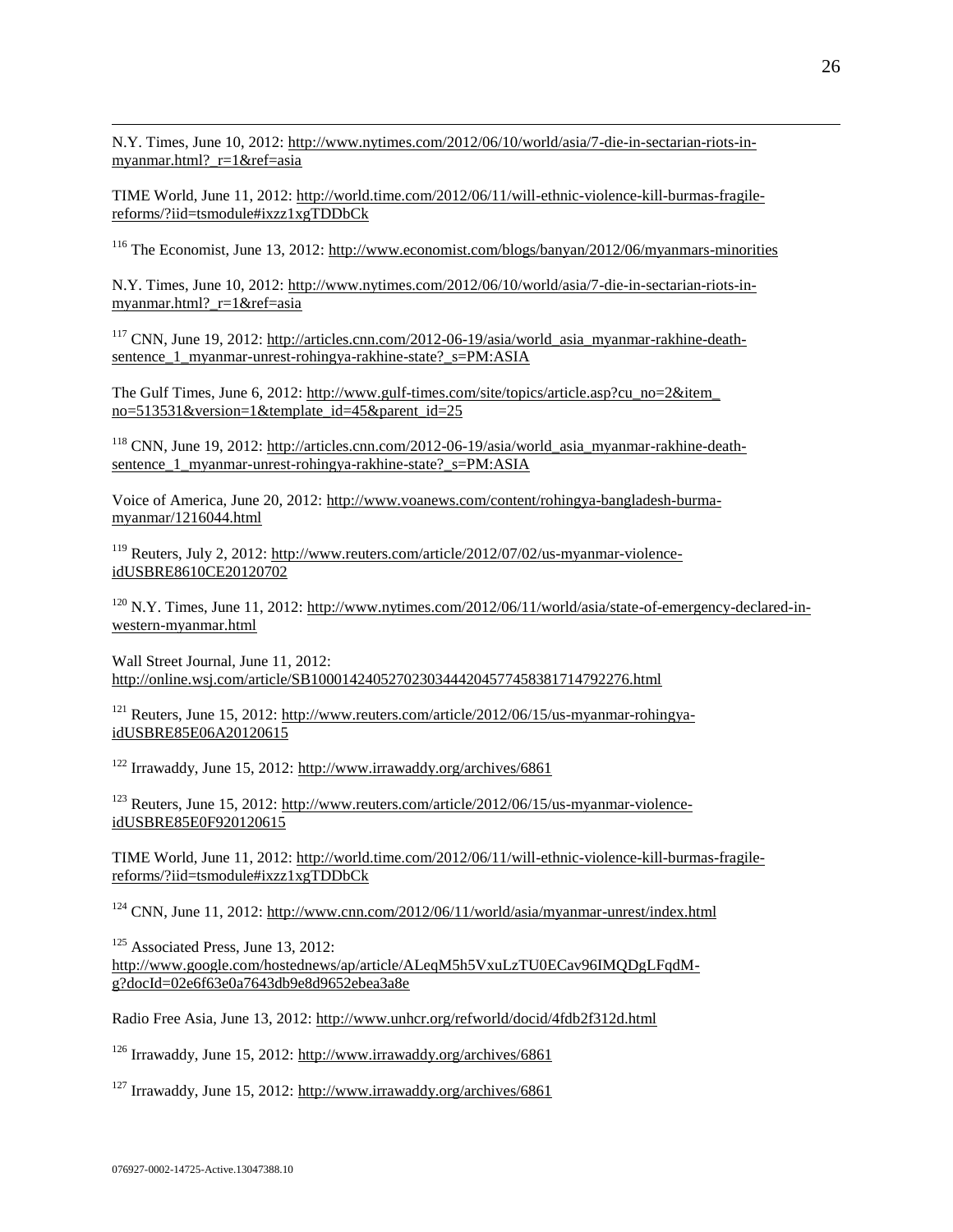<sup>128</sup> Irrawaddy, June 22, 2012: [www.irrawaddy.org/archives/7510](http://www.irrawaddy.org/archives/7510)

 $\overline{a}$ 

<sup>129</sup> Bangkok Post, June 16, 2012: [http://www.bangkokpost.com/breakingnews/298317/myanmar-violence-tests-suu](http://www.bangkokpost.com/breakingnews/298317/myanmar-violence-tests-suu-kyi)[kyi](http://www.bangkokpost.com/breakingnews/298317/myanmar-violence-tests-suu-kyi)

<sup>130</sup> [TIME World, June 11, 2012: http://world.time.com/2012/06/11/will-ethnic-violence-kill-burmas-fragile](http://world.time.com/2012/06/11/will-ethnic-violence-kill-burmas-fragile-reforms/?iid=tsmodule#ixzz1xgTDDbCk)[reforms/?iid=tsmodule#ixzz1xgTDDbCk](http://world.time.com/2012/06/11/will-ethnic-violence-kill-burmas-fragile-reforms/?iid=tsmodule#ixzz1xgTDDbCk)

UN News Centre, June 19, 2012: [http://www.un.org/apps/news/story.asp?NewsID=42271&Cr=myanmar&Cr1=](http://www.un.org/apps/news/story.asp?NewsID=42271&Cr=myanmar&Cr1)

UN World Food Program News, June 19, 2012: [www.wfp.org/content/un-90000-have-fled-myanmar-ethnic](http://www.wfp.org/content/un-90000-have-fled-myanmar-ethnic-violence)[violence](http://www.wfp.org/content/un-90000-have-fled-myanmar-ethnic-violence) 

 $131$  BBC, June 14, 2012:<http://www.bbc.co.uk/news/world-asia-18449264>

Irrawaddy, June 15, 2012:<http://www.irrawaddy.org/archives/6861>

<sup>132</sup> UN News Centre, June 19, 2012: [http://www.un.org/apps/news/story.asp?NewsID=42271&Cr=myanmar&Cr1=](http://www.un.org/apps/news/story.asp?NewsID=42271&Cr=myanmar&Cr1)

<sup>133</sup> Mizzima, June 25, 2012: [http://www.mizzima.com/news/inside-burma/7381-situation-in-rakhine-state-fragile](http://www.mizzima.com/news/inside-burma/7381-situation-in-rakhine-state-fragile-un.html)[un.html](http://www.mizzima.com/news/inside-burma/7381-situation-in-rakhine-state-fragile-un.html)

<sup>134</sup> Mizzima, June 25, 2012: [http://www.mizzima.com/news/inside-burma/7381-situation-in-rakhine-state-fragile](http://www.mizzima.com/news/inside-burma/7381-situation-in-rakhine-state-fragile-un.html)[un.html](http://www.mizzima.com/news/inside-burma/7381-situation-in-rakhine-state-fragile-un.html)

<sup>135</sup> Reuters, June 15, 2012: [www.reuters.com/article/2012/06/15/us-myanmar-violence-idUSBRE85E0F920120615](http://www.reuters.com/article/2012/06/15/us-myanmar-violence-idUSBRE85E0F920120615)

<sup>136</sup> Radio Free Asia, June 21, 2012:<http://www.rfa.org/english/news/burma/rakhine-06212012190247.html>

<sup>137</sup> Mizzima, June 25, 2012: [http://www.mizzima.com/news/inside-burma/7381-situation-in-rakhine-state-fragile](http://www.mizzima.com/news/inside-burma/7381-situation-in-rakhine-state-fragile-un.html)[un.html](http://www.mizzima.com/news/inside-burma/7381-situation-in-rakhine-state-fragile-un.html)

<sup>138</sup> Mizzima, June 25, 2012: [http://www.mizzima.com/news/inside-burma/7381-situation-in-rakhine-state-fragile](http://www.mizzima.com/news/inside-burma/7381-situation-in-rakhine-state-fragile-un.html)[un.html](http://www.mizzima.com/news/inside-burma/7381-situation-in-rakhine-state-fragile-un.html)

<sup>139</sup> Democratic Voice of Burma, June 29, 2012: [http://www.dvb.no/news/gov%e2%80%99t-formulates-rohingya](http://www.dvb.no/news/gov%e2%80%99t-formulates-rohingya-repatriation-plan-minister/22706)[repatriation-plan-minister/22706](http://www.dvb.no/news/gov%e2%80%99t-formulates-rohingya-repatriation-plan-minister/22706)

<sup>140</sup> Bloomberg, June 14, 2012: [http://www.bloomberg.com/news/2012-06-14/suu-kyi-calls-for-clarity-on-myanmar](http://www.bloomberg.com/news/2012-06-14/suu-kyi-calls-for-clarity-on-myanmar-citizenship-after-fighting.html)[citizenship-after-fighting.html](http://www.bloomberg.com/news/2012-06-14/suu-kyi-calls-for-clarity-on-myanmar-citizenship-after-fighting.html)

N.Y. Times, June 10, 2012: [http://www.nytimes.com/2012/06/10/world/asia/7-die-in-sectarian-riots-in](http://www.nytimes.com/2012/06/10/world/asia/7-die-in-sectarian-riots-in-myanmar.html?_r=1&ref=asia)[myanmar.html?\\_r=1&ref=asia](http://www.nytimes.com/2012/06/10/world/asia/7-die-in-sectarian-riots-in-myanmar.html?_r=1&ref=asia)

TIME World, June 11, 2012[: http://world.time.com/2012/06/11/will-ethnic-violence-kill-burmas-fragile](http://world.time.com/2012/06/11/will-ethnic-violence-kill-burmas-fragile-reforms/?iid=tsmodule#ixzz1xgTDDbCk)[reforms/?iid=tsmodule#ixzz1xgTDDbCk](http://world.time.com/2012/06/11/will-ethnic-violence-kill-burmas-fragile-reforms/?iid=tsmodule#ixzz1xgTDDbCk) 

<sup>141</sup> Bloomberg, June 14, 2012: [http://www.bloomberg.com/news/2012-06-14/suu-kyi-calls-for-clarity-on-myanmar](http://www.bloomberg.com/news/2012-06-14/suu-kyi-calls-for-clarity-on-myanmar-citizenship-after-fighting.html)[citizenship-after-fighting.html](http://www.bloomberg.com/news/2012-06-14/suu-kyi-calls-for-clarity-on-myanmar-citizenship-after-fighting.html)

Wall Street Journal, June 11, 2012: <http://online.wsj.com/article/SB10001424052702303444204577460381444021636.html>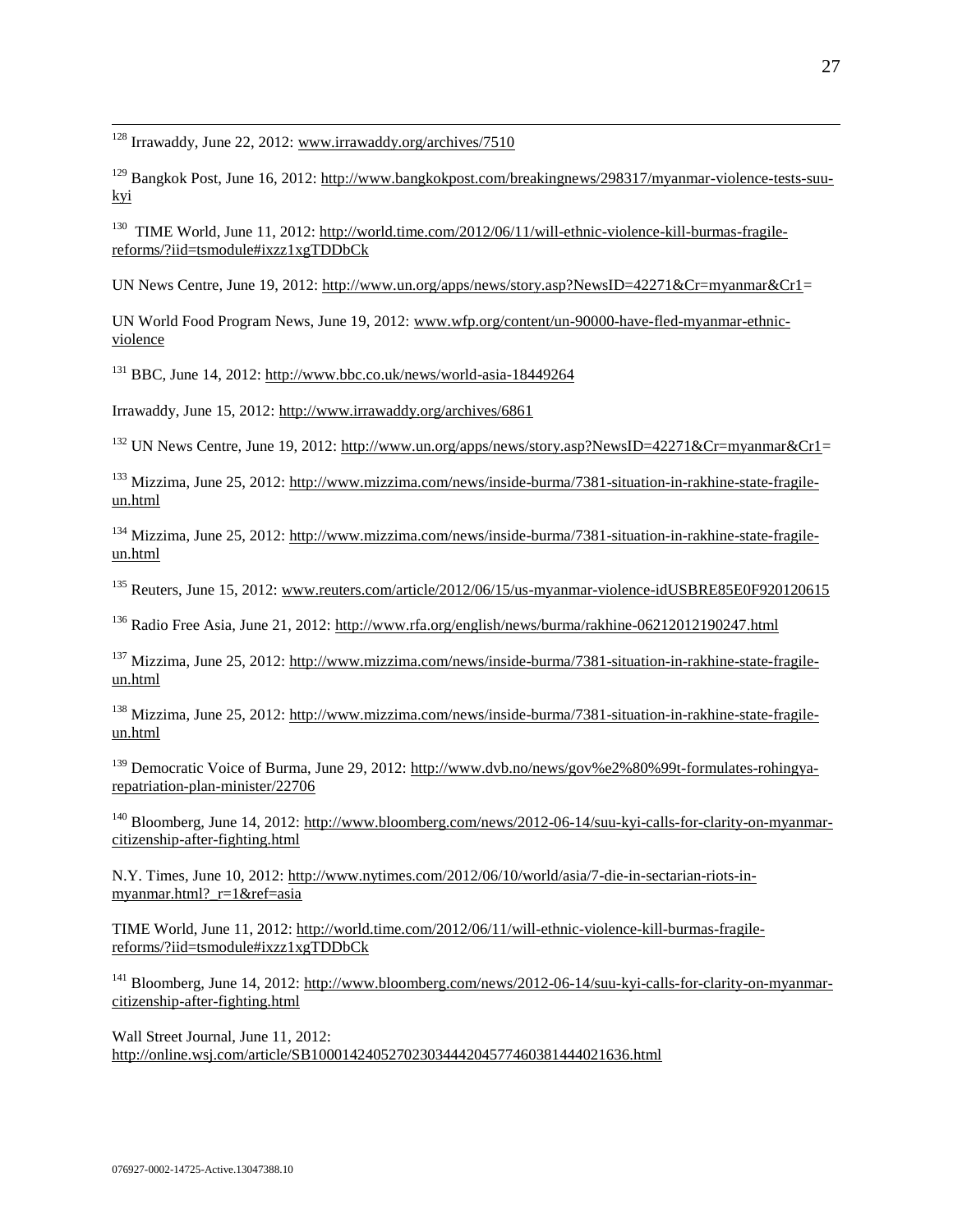$142$  Associated Press, June 13, 2012: [http://www.google.com/hostednews/ap/article/ALeqM5h5VxuLzTU0ECav96IMQDgLFqdM](http://www.google.com/hostednews/ap/article/ALeqM5h5VxuLzTU0ECav96IMQDgLFqdM-g?docId=02e6f63e0a7643db9e8d9652ebea3a8e)[g?docId=02e6f63e0a7643db9e8d9652ebea3a8e](http://www.google.com/hostednews/ap/article/ALeqM5h5VxuLzTU0ECav96IMQDgLFqdM-g?docId=02e6f63e0a7643db9e8d9652ebea3a8e)

<sup>143</sup> TIME World, June 11, 2012: [http://world.time.com/2012/06/11/will-ethnic-violence-kill-burmas-fragile](http://world.time.com/2012/06/11/will-ethnic-violence-kill-burmas-fragile-reforms/?iid=tsmodule#ixzz1xgTDDbCk)[reforms/?iid=tsmodule#ixzz1xgTDDbCk](http://world.time.com/2012/06/11/will-ethnic-violence-kill-burmas-fragile-reforms/?iid=tsmodule#ixzz1xgTDDbCk)

<sup>144</sup> Channel News Asia, June 14, 2012: [http://www.channelnewsasia.com/stories/afp\\_asiapacific/view/1207475/1/.html](http://www.channelnewsasia.com/stories/afp_asiapacific/view/1207475/1/.html)

 $\overline{a}$ 

<sup>145</sup> N.Y. Times, June 15, 2012: [http://www.nytimes.com/2012/06/16/world/asia/new-freedom-in-myanmar-lets](http://www.nytimes.com/2012/06/16/world/asia/new-freedom-in-myanmar-lets-burmese-air-venom-toward-rohingya-muslim-group.html)[burmese-air-venom-toward-rohingya-muslim-group.html](http://www.nytimes.com/2012/06/16/world/asia/new-freedom-in-myanmar-lets-burmese-air-venom-toward-rohingya-muslim-group.html)

Voice of America, June 20, 2012[: http://www.voanews.com/content/rohingya-bangladesh-burma](http://www.voanews.com/content/rohingya-bangladesh-burma-myanmar/1216044.html)[myanmar/1216044.html](http://www.voanews.com/content/rohingya-bangladesh-burma-myanmar/1216044.html)

<sup>146</sup> N.Y. Times, June 15, 2012: [http://www.nytimes.com/2012/06/16/world/asia/new-freedom-in-myanmar-lets](http://www.nytimes.com/2012/06/16/world/asia/new-freedom-in-myanmar-lets-burmese-air-venom-toward-rohingya-muslim-group.html)[burmese-air-venom-toward-rohingya-muslim-group.html](http://www.nytimes.com/2012/06/16/world/asia/new-freedom-in-myanmar-lets-burmese-air-venom-toward-rohingya-muslim-group.html)

<sup>147</sup> Irrawaddy, June 19, 2012:<http://www.irrawaddy.org/archives/7203>

N.Y. Times, June 15, 2012: [http://www.nytimes.com/2012/06/16/world/asia/new-freedom-in-myanmar-lets](http://www.nytimes.com/2012/06/16/world/asia/new-freedom-in-myanmar-lets-burmese-air-venom-toward-rohingya-muslim-group.html)[burmese-air-venom-toward-rohingya-muslim-group.html](http://www.nytimes.com/2012/06/16/world/asia/new-freedom-in-myanmar-lets-burmese-air-venom-toward-rohingya-muslim-group.html)

<sup>148</sup> Businessweek, June 15, 2012: [http://www.businessweek.com/news/2012-06-15/myanmar-fighting-tests-suu-kyi](http://www.businessweek.com/news/2012-06-15/myanmar-fighting-tests-suu-kyi-as-politician-before-nobel-speech)[as-politician-before-nobel-speech](http://www.businessweek.com/news/2012-06-15/myanmar-fighting-tests-suu-kyi-as-politician-before-nobel-speech)

<sup>149</sup> Bloomberg, June 15, 2012: [http://www.bloomberg.com/news/2012-06-15/myanmar-fighting-tests-suu-kyi-as](http://www.bloomberg.com/news/2012-06-15/myanmar-fighting-tests-suu-kyi-as-politician-before-nobel-speech.html)[politician-before-nobel-speech.html](http://www.bloomberg.com/news/2012-06-15/myanmar-fighting-tests-suu-kyi-as-politician-before-nobel-speech.html)

<sup>150</sup> Reuters, June 15, 2012: [http://www.reuters.com/article/2012/06/15/us-myanmar-rohingya](http://www.reuters.com/article/2012/06/15/us-myanmar-rohingya-idUSBRE85E06A20120615)[idUSBRE85E06A20120615](http://www.reuters.com/article/2012/06/15/us-myanmar-rohingya-idUSBRE85E06A20120615) 

<sup>151</sup> Mizzima, June 28, 2012: [http://www.mizzima.com/news/inside-burma/7407-ethnic-alliance-rejects-rohingya-as](http://www.mizzima.com/news/inside-burma/7407-ethnic-alliance-rejects-rohingya-as-non-burmese.html)[non-burmese.html](http://www.mizzima.com/news/inside-burma/7407-ethnic-alliance-rejects-rohingya-as-non-burmese.html)

<sup>152</sup> Bloomberg, June 15, 2012: [http://www.bloomberg.com/news/2012-06-15/myanmar-fighting-tests-suu-kyi-as](http://www.bloomberg.com/news/2012-06-15/myanmar-fighting-tests-suu-kyi-as-politician-before-nobel-speech.html)[politician-before-nobel-speech.html](http://www.bloomberg.com/news/2012-06-15/myanmar-fighting-tests-suu-kyi-as-politician-before-nobel-speech.html)

<sup>153</sup> Bloomberg, June 15, 2012: [http://www.bloomberg.com/news/2012-06-15/myanmar-fighting-tests-suu-kyi-as](http://www.bloomberg.com/news/2012-06-15/myanmar-fighting-tests-suu-kyi-as-politician-before-nobel-speech.html)[politician-before-nobel-speech.html](http://www.bloomberg.com/news/2012-06-15/myanmar-fighting-tests-suu-kyi-as-politician-before-nobel-speech.html)

<sup>154</sup> Irrawaddy, June 19, 2012:<http://www.irrawaddy.org/archives/7203>

<sup>155</sup> U.S. Department of State, June 11, 2012:<http://m.state.gov/md192114.htm>

<sup>156</sup> United Press International, June 11, 2012: [www.upi.com/Top\\_News/Special/2012/06/11/Myanmar-violence](http://www.upi.com/Top_News/Special/2012/06/11/Myanmar-violence-troubles-London/UPI-65491339433078/#ixzz1z3U7uBFj)[troubles-London/UPI-65491339433078/#ixzz1z3U7uBFj](http://www.upi.com/Top_News/Special/2012/06/11/Myanmar-violence-troubles-London/UPI-65491339433078/#ixzz1z3U7uBFj)

<sup>157</sup> UN News Centre, June 13, 2012: [http://www.un.org/apps/news/story.asp?NewsID=42217&Cr=myanmar&Cr1=](http://www.un.org/apps/news/story.asp?NewsID=42217&Cr=myanmar&Cr1)

<sup>158</sup> Irrawaddy, June 19, 2012:<http://www.irrawaddy.org/archives/7203> Reuters, June 15, 2012[: www.reuters.com/article/2012/06/15/us-myanmar-violence-idUSBRE85E0F920120615](http://www.reuters.com/article/2012/06/15/us-myanmar-violence-idUSBRE85E0F920120615)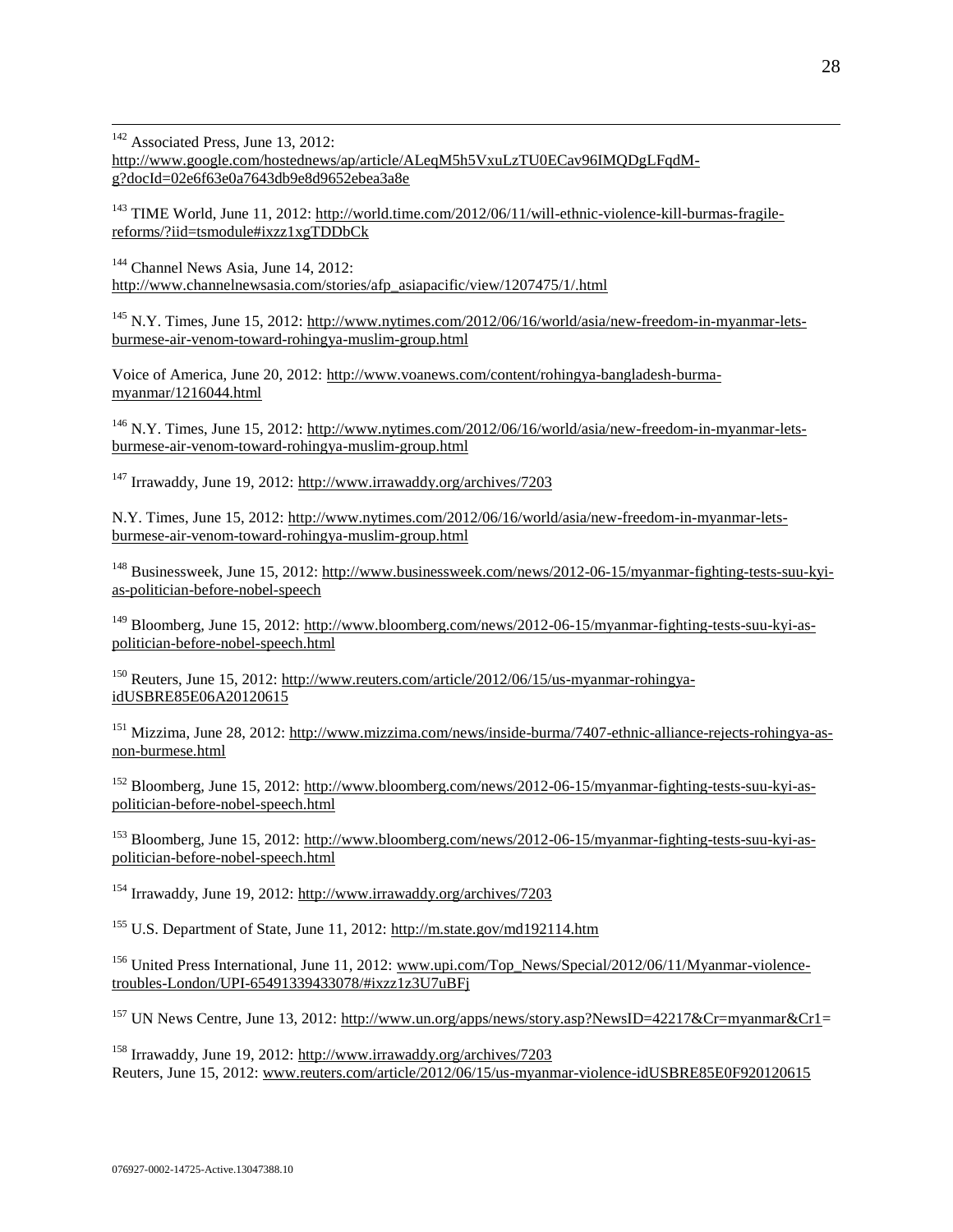<sup>159</sup> Reuters, June 15, 2012: [http://www.reuters.com/article/2012/06/15/us-myanmar-rohingya](http://www.reuters.com/article/2012/06/15/us-myanmar-rohingya-idUSBRE85E06A20120615)[idUSBRE85E06A20120615](http://www.reuters.com/article/2012/06/15/us-myanmar-rohingya-idUSBRE85E06A20120615) 

 $\overline{a}$ 

<sup>160</sup> IRIN News, June 15, 2012: [http://www.irinnews.org/Report/95658/MYANMAR-UN-ready-to-assist-Rakhine](http://www.irinnews.org/Report/95658/MYANMAR-UN-ready-to-assist-Rakhine-displaced)[displaced](http://www.irinnews.org/Report/95658/MYANMAR-UN-ready-to-assist-Rakhine-displaced)

Radio Free Asia, June 13, 2012:<http://www.unhcr.org/refworld/docid/4fdb2f312d.html>

<sup>161</sup> Radio Australia, June 15, 2012: [http://www.radioaustralia.net.au/international/2012-06-15/burmese-police](http://www.radioaustralia.net.au/international/2012-06-15/burmese-police-taking-sides-abusing-powers-un/960966)[taking-sides-abusing-powers-un/960966](http://www.radioaustralia.net.au/international/2012-06-15/burmese-police-taking-sides-abusing-powers-un/960966)

<sup>162</sup> Amnesty International, June 21, 2012:<http://www.amnesty.org.au/news/comments/29007/>

<sup>163</sup> Amnesty International, June 21, 2012:<http://www.amnesty.org.au/news/comments/29007/>

<sup>164</sup> Amnesty International, June 21, 2012:<http://www.amnesty.org.au/news/comments/29007/>

<sup>165</sup> Human Rights Watch, June 20, 2012: [http://www.hrw.org/news/2012/06/19/bangladesh-stop-boat-push-backs](http://www.hrw.org/news/2012/06/19/bangladesh-stop-boat-push-backs-burma)[burma](http://www.hrw.org/news/2012/06/19/bangladesh-stop-boat-push-backs-burma)

<sup>166</sup> Human Rights Watch, June 20, 2012: [http://www.hrw.org/news/2012/06/19/bangladesh-stop-boat-push-backs](http://www.hrw.org/news/2012/06/19/bangladesh-stop-boat-push-backs-burma)[burma](http://www.hrw.org/news/2012/06/19/bangladesh-stop-boat-push-backs-burma)

<sup>167</sup> N.Y. Times, June 13, 2012: [http://www.nytimes.com/2012/06/13/world/asia/bangladesh-boats-of-myanmar](http://www.nytimes.com/2012/06/13/world/asia/bangladesh-boats-of-myanmar-refugees-turned-away.html)[refugees-turned-away.html](http://www.nytimes.com/2012/06/13/world/asia/bangladesh-boats-of-myanmar-refugees-turned-away.html)

<sup>168</sup> The Financial Express, June 24, 2012: [http://www.thefinancialexpress](http://www.thefinancialexpress-bd.com/more.php?news_id=134219&date=2012-06-24)[bd.com/more.php?news\\_id=134219&date=2012-06-24](http://www.thefinancialexpress-bd.com/more.php?news_id=134219&date=2012-06-24)

<sup>169</sup> Human Rights Watch, June 15, 2012: [http://www.hrw.org/news/2012/06/15/bangladesh-letter-prime-minister](http://www.hrw.org/news/2012/06/15/bangladesh-letter-prime-minister-sheikh-hasina-regarding-obligations-not-reject-refu)[sheikh-hasina-regarding-obligations-not-reject-refu](http://www.hrw.org/news/2012/06/15/bangladesh-letter-prime-minister-sheikh-hasina-regarding-obligations-not-reject-refu)

<sup>170</sup> Human Rights Watch, June 20, 2012: [http://www.hrw.org/news/2012/06/19/bangladesh-stop-boat-push-backs](http://www.hrw.org/news/2012/06/19/bangladesh-stop-boat-push-backs-burma)[burma](http://www.hrw.org/news/2012/06/19/bangladesh-stop-boat-push-backs-burma)

<sup>171</sup> Human Rights Watch, June 20, 2012: [http://www.hrw.org/news/2012/06/19/bangladesh-stop-boat-push-backs](http://www.hrw.org/news/2012/06/19/bangladesh-stop-boat-push-backs-burma)[burma](http://www.hrw.org/news/2012/06/19/bangladesh-stop-boat-push-backs-burma) 

<sup>172</sup> Human Rights Watch, June 20, 2012: [http://www.hrw.org/news/2012/06/19/bangladesh-stop-boat-push-backs](http://www.hrw.org/news/2012/06/19/bangladesh-stop-boat-push-backs-burma)[burma](http://www.hrw.org/news/2012/06/19/bangladesh-stop-boat-push-backs-burma)

<sup>173</sup> UNHCR, June 15, 2012:<http://www.unhcr.org/4fdb24a46.html>

<sup>174</sup> Doctors Without Borders, June 18, 2012:<http://www.doctorswithoutborders.org/press/release.cfm?id=3671>

UNHCR, June 15, 2012:<http://www.unhcr.org/4fdb24a46.html>

<sup>175</sup> U.S. State Department Daily Press Briefing, June 26, 2012: [www.state.gov/r/pa/prs/dpb/2012/06/194095.htm](http://www.state.gov/r/pa/prs/dpb/2012/06/194095.htm)

<sup>176</sup> Mizzima, June 14, 2012: [http://www.mizzima.com/edop/letters/7320-open-letter-to-burma-a-bangladesh](http://www.mizzima.com/edop/letters/7320-open-letter-to-burma-a-bangladesh-ahrc.html)[ahrc.html](http://www.mizzima.com/edop/letters/7320-open-letter-to-burma-a-bangladesh-ahrc.html) 

<sup>177</sup> Times of India, June 15, 2012: [http://articles.timesofindia.indiatimes.com/2012-06-15/south](http://articles.timesofindia.indiatimes.com/2012-06-15/south-asia/32253835_1_thein-sein-political-reform-rakhine-state)[asia/32253835\\_1\\_thein-sein-political-reform-rakhine-state](http://articles.timesofindia.indiatimes.com/2012-06-15/south-asia/32253835_1_thein-sein-political-reform-rakhine-state)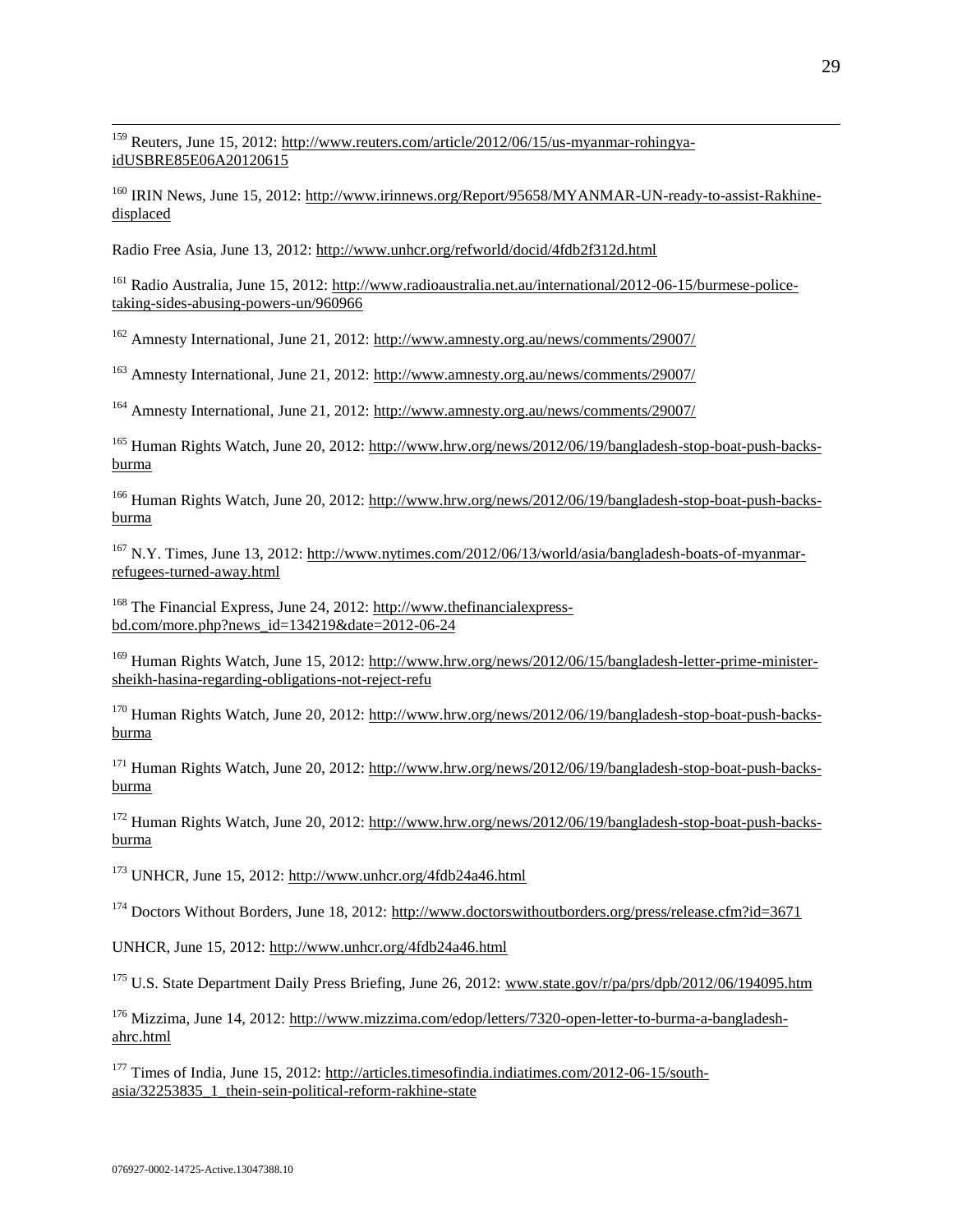<sup>178</sup> Times of India, June 15, 2012: [http://articles.timesofindia.indiatimes.com/2012-06-15/south](http://articles.timesofindia.indiatimes.com/2012-06-15/south-asia/32253835_1_thein-sein-political-reform-rakhine-state)[asia/32253835\\_1\\_thein-sein-political-reform-rakhine-state](http://articles.timesofindia.indiatimes.com/2012-06-15/south-asia/32253835_1_thein-sein-political-reform-rakhine-state)

<sup>179</sup> Business Recorder, June 16, 2012:<http://www.brecorder.com/general-news/172/1201240/>

Channel News Asia, June 15, 2012[: http://www.channelnewsasia.com/stories/southeastasia/view/1207853/1/.html](http://www.channelnewsasia.com/stories/southeastasia/view/1207853/1/.html)

Wall Street Journal, June 19, 2012: [http://blogs.wsj.com/searealtime/2012/06/19/rohingya-concerns-extend-beyond](http://blogs.wsj.com/searealtime/2012/06/19/rohingya-concerns-extend-beyond-myanmar/)[myanmar/](http://blogs.wsj.com/searealtime/2012/06/19/rohingya-concerns-extend-beyond-myanmar/)

<sup>180</sup> The Independent, June 21, 2012: [http://www.independent.co.uk/news/world/asia/row-over-aung-san-suu-kyi](http://www.independent.co.uk/news/world/asia/row-over-aung-san-suu-kyi-threatens-to-split-burmese-prodemocracy-movement-in-britain-7873238.html)[threatens-to-split-burmese-prodemocracy-movement-in-britain-7873238.html](http://www.independent.co.uk/news/world/asia/row-over-aung-san-suu-kyi-threatens-to-split-burmese-prodemocracy-movement-in-britain-7873238.html)

<sup>181</sup> The Economist, June 13, 2012:<http://www.economist.com/blogs/banyan/2012/06/myanmars-minorities>

The Guardian, June 26, 2012: [http://www.guardian.co.uk/world/2012/jun/26/burma-rohingya-persecution-ethnic](http://www.guardian.co.uk/world/2012/jun/26/burma-rohingya-persecution-ethnic-violence)[violence](http://www.guardian.co.uk/world/2012/jun/26/burma-rohingya-persecution-ethnic-violence)

<sup>182</sup> Associated Press, June 12, 2012: [http://www.google.com/hostednews/ap/article/ALeqM5gGA8Rd7-](http://www.google.com/hostednews/ap/article/ALeqM5gGA8Rd7-YAtc18EMWN2c7fY6fvRA?docId=8269f6891f94409c8a6c84c6d3a6fa12) [YAtc18EMWN2c7fY6fvRA?docId=8269f6891f94409c8a6c84c6d3a6fa12](http://www.google.com/hostednews/ap/article/ALeqM5gGA8Rd7-YAtc18EMWN2c7fY6fvRA?docId=8269f6891f94409c8a6c84c6d3a6fa12)

Associated Press, June 13, 2012: [http://www.google.com/hostednews/ap/article/ALeqM5idWxE](http://www.google.com/hostednews/ap/article/ALeqM5idWxE-iiiMbLqLWu2DtDWTO0V7aQ?docId=ff01c018b6e9403b9fb59c578337e45c)[iiiMbLqLWu2DtDWTO0V7aQ?docId=ff01c018b6e9403b9fb59c578337e45c](http://www.google.com/hostednews/ap/article/ALeqM5idWxE-iiiMbLqLWu2DtDWTO0V7aQ?docId=ff01c018b6e9403b9fb59c578337e45c)

American Free Press, June 5, 2012: [http://www.google.com/hostednews/afp/article/ALeqM5gXePxyaX02pL2tU5hINf4v64RKGw?docId=CNG.7a4b17](http://www.google.com/hostednews/afp/article/ALeqM5gXePxyaX02pL2tU5hINf4v64RKGw?docId=CNG.7a4b171af9c3a48e7611d1e1cda88a09.3c1) [1af9c3a48e7611d1e1cda88a09.3c1](http://www.google.com/hostednews/afp/article/ALeqM5gXePxyaX02pL2tU5hINf4v64RKGw?docId=CNG.7a4b171af9c3a48e7611d1e1cda88a09.3c1)

TIME World, June 11, 2012: [http://world.time.com/2012/06/11/will-ethnic-violence-kill-burmas-fragile](http://world.time.com/2012/06/11/will-ethnic-violence-kill-burmas-fragile-reforms/?iid=tsmodule#ixzz1xgTDDbCk)[reforms/?iid=tsmodule#ixzz1xgTDDbCk](http://world.time.com/2012/06/11/will-ethnic-violence-kill-burmas-fragile-reforms/?iid=tsmodule#ixzz1xgTDDbCk) 

<sup>183</sup> The Guardian, June 26, 2012[: http://www.guardian.co.uk/world/2012/jun/26/burma-rohingya-persecution-ethnic](http://www.guardian.co.uk/world/2012/jun/26/burma-rohingya-persecution-ethnic-violence)[violence](http://www.guardian.co.uk/world/2012/jun/26/burma-rohingya-persecution-ethnic-violence)

N.Y. Times, June 15, 2012: [http://www.nytimes.com/2012/06/16/world/asia/new-freedom-in-myanmar-lets](http://www.nytimes.com/2012/06/16/world/asia/new-freedom-in-myanmar-lets-burmese-air-venom-toward-rohingya-muslim-group.html)[burmese-air-venom-toward-rohingya-muslim-group.html](http://www.nytimes.com/2012/06/16/world/asia/new-freedom-in-myanmar-lets-burmese-air-venom-toward-rohingya-muslim-group.html)

<sup>184</sup> International Business Times, June 20, 2012: [http://www.ibtimes.com/articles/354457/20120620/myanmar](http://www.ibtimes.com/articles/354457/20120620/myanmar-burma-rakhine-rohingya-refugees-un-bangladesh.htm)[burma-rakhine-rohingya-refugees-un-bangladesh.htm](http://www.ibtimes.com/articles/354457/20120620/myanmar-burma-rakhine-rohingya-refugees-un-bangladesh.htm)

N.Y. Times, June 15, 2012: [http://www.nytimes.com/2012/06/16/world/asia/new-freedom-in-myanmar-lets](http://www.nytimes.com/2012/06/16/world/asia/new-freedom-in-myanmar-lets-burmese-air-venom-toward-rohingya-muslim-group.html)[burmese-air-venom-toward-rohingya-muslim-group.html](http://www.nytimes.com/2012/06/16/world/asia/new-freedom-in-myanmar-lets-burmese-air-venom-toward-rohingya-muslim-group.html)

<sup>185</sup> Irrawaddy, June 19, 2012:<http://www.irrawaddy.org/archives/7203>

<sup>186</sup> N.Y. Times, June 15, 2012: [http://www.nytimes.com/2012/06/16/world/asia/new-freedom-in-myanmar-lets](http://www.nytimes.com/2012/06/16/world/asia/new-freedom-in-myanmar-lets-burmese-air-venom-toward-rohingya-muslim-group.html)[burmese-air-venom-toward-rohingya-muslim-group.html](http://www.nytimes.com/2012/06/16/world/asia/new-freedom-in-myanmar-lets-burmese-air-venom-toward-rohingya-muslim-group.html)

<sup>187</sup> Reuters, June 15, 2012: [http://www.reuters.com/article/2012/06/15/us-myanmar-rohingya](http://www.reuters.com/article/2012/06/15/us-myanmar-rohingya-idUSBRE85E06A20120615)[idUSBRE85E06A20120615](http://www.reuters.com/article/2012/06/15/us-myanmar-rohingya-idUSBRE85E06A20120615)

<sup>188</sup> N.Y. Times, June 16, 2012: [http://www.nytimes.com/2012/06/16/world/asia/new-freedom-in-myanmar-lets](http://www.nytimes.com/2012/06/16/world/asia/new-freedom-in-myanmar-lets-burmese-air-venom-toward-rohingya-muslim-group.html)[burmese-air-venom-toward-rohingya-muslim-group.html](http://www.nytimes.com/2012/06/16/world/asia/new-freedom-in-myanmar-lets-burmese-air-venom-toward-rohingya-muslim-group.html)

<sup>189</sup> Human Rights Watch, May 26, 2009: http://www.hrw.org/news/2009/05/25/burma-end-abuses-against-rohingya

 $\overline{a}$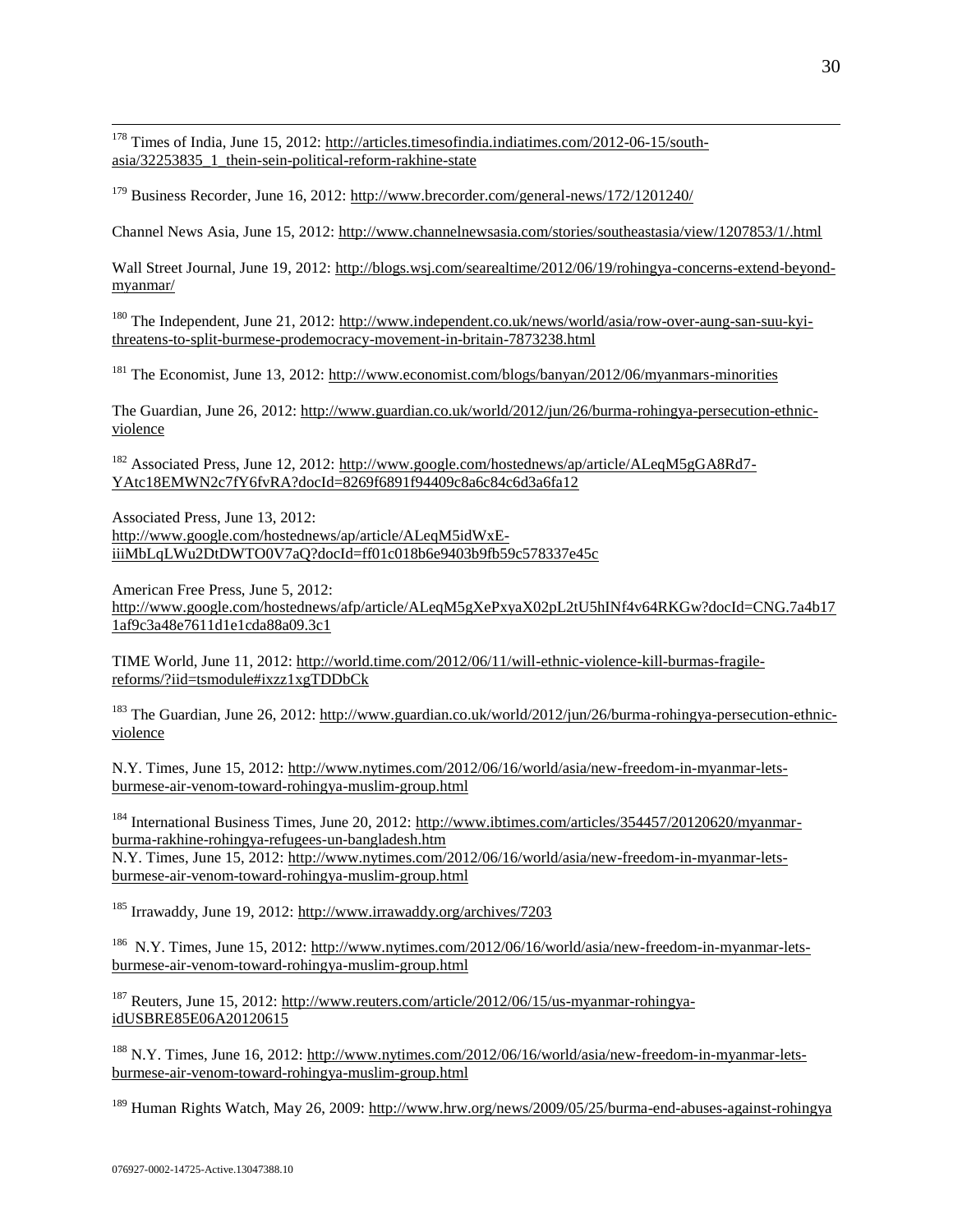Irrawaddy, June 19, 2012:<http://www.irrawaddy.org/archives/7203>

 $\overline{a}$ 

N.Y. Times, June 15, 2012: [http://www.nytimes.com/2012/06/16/world/asia/new-freedom-in-myanmar-lets](http://www.nytimes.com/2012/06/16/world/asia/new-freedom-in-myanmar-lets-burmese-air-venom-toward-rohingya-muslim-group.html)[burmese-air-venom-toward-rohingya-muslim-group.html](http://www.nytimes.com/2012/06/16/world/asia/new-freedom-in-myanmar-lets-burmese-air-venom-toward-rohingya-muslim-group.html)

<sup>190</sup> Channel News Asia, June 14, 2012: [http://www.channelnewsasia.com/stories/afp\\_asiapacific/view/1207475/1/.html](http://www.channelnewsasia.com/stories/afp_asiapacific/view/1207475/1/.html)

<sup>191</sup> Burma Lawyers' Council: http://www.blc-burma.org/html/burma%20code/lr\_e\_bc02\_23.html

Irrawaddy, June 21, 2012: [www.irrawaddy.org/archives/7457](http://www.irrawaddy.org/archives/7457)

Irrawaddy, June 27, 2012:<http://www.irrawaddy.org/archives/7877>

<sup>192</sup> Irrawaddy, June 21, 2012: [www.irrawaddy.org/archives/7457](http://www.irrawaddy.org/archives/7457)

<sup>193</sup> Irrawaddy, June 21, 2012[: www.irrawaddy.org/archives/7457](http://www.irrawaddy.org/archives/7457)

<sup>194</sup> Irrawaddy, June 27, 2012:<http://www.irrawaddy.org/archives/7877>

<sup>195</sup> Irrawaddy, June 21, 2012: [www.irrawaddy.org/archives/7457](http://www.irrawaddy.org/archives/7457)

<sup>196</sup> Irrawaddy, June 21, 2012: [www.irrawaddy.org/archives/7457](http://www.irrawaddy.org/archives/7457)

 $197$  Irrawaddy, June 21, 2012: [www.irrawaddy.org/archives/7457](http://www.irrawaddy.org/archives/7457)

<sup>198</sup> Irrawaddy, June 27, 2012:<http://www.irrawaddy.org/archives/7877>

<sup>199</sup> Irrawaddy, June 27, 2012:<http://www.irrawaddy.org/archives/7877>

<sup>200</sup> Mizzina, June 12, 2012: [http://www.mizzima.com/special/kachin-battle-report/7298-kachin-conflict-continues](http://www.mizzima.com/special/kachin-battle-report/7298-kachin-conflict-continues-one-year-on.html)[one-year-on.html](http://www.mizzima.com/special/kachin-battle-report/7298-kachin-conflict-continues-one-year-on.html)

<sup>201</sup> Mizzina. June 12, 2012: [http://www.mizzima.com/special/kachin-battle-report/7298-kachin-conflict-continues](http://www.mizzima.com/special/kachin-battle-report/7298-kachin-conflict-continues-one-year-on.html)[one-year-on.html](http://www.mizzima.com/special/kachin-battle-report/7298-kachin-conflict-continues-one-year-on.html)

<sup>202</sup> Mizzina, June 12, 2012: [http://www.mizzima.com/special/kachin-battle-report/7298-kachin-conflict-continues](http://www.mizzima.com/special/kachin-battle-report/7298-kachin-conflict-continues-one-year-on.html)[one-year-on.html](http://www.mizzima.com/special/kachin-battle-report/7298-kachin-conflict-continues-one-year-on.html)

<sup>203</sup> Human Rights Watch, June 25, 2012: [http://www.hrw.org/news/2012/06/25/chinaburma-kachin-refugees-lack](http://www.hrw.org/news/2012/06/25/chinaburma-kachin-refugees-lack-aid-face-abuses-0)[aid-face-abuses-0](http://www.hrw.org/news/2012/06/25/chinaburma-kachin-refugees-lack-aid-face-abuses-0)

Human Rights Watch Report, [http://www.hrw.org/sites/default/files/reports/china0612\\_forinsertForUpload.pdf](http://www.hrw.org/sites/default/files/reports/china0612_forinsertForUpload.pdf)

<sup>204</sup> Channel News Asia, June 26, 2012: [http://www.channelnewsasia.com/stories/afp\\_asiapacific/view/1209960/1/.html](http://www.channelnewsasia.com/stories/afp_asiapacific/view/1209960/1/.html)

<sup>205</sup> Human Rights Watch, June 25, 2012: [http://www.hrw.org/news/2012/06/25/chinaburma-kachin-refugees-lack](http://www.hrw.org/news/2012/06/25/chinaburma-kachin-refugees-lack-aid-face-abuses-0)[aid-face-abuses-0](http://www.hrw.org/news/2012/06/25/chinaburma-kachin-refugees-lack-aid-face-abuses-0)

<sup>206</sup> Human Rights Watch, June 25, 2012: [http://www.hrw.org/news/2012/06/25/chinaburma-kachin-refugees-lack](http://www.hrw.org/news/2012/06/25/chinaburma-kachin-refugees-lack-aid-face-abuses-0)[aid-face-abuses-0](http://www.hrw.org/news/2012/06/25/chinaburma-kachin-refugees-lack-aid-face-abuses-0)

<sup>207</sup> Human Rights Watch, June 25, 2012: [http://www.hrw.org/news/2012/06/25/chinaburma-kachin-refugees-lack](http://www.hrw.org/news/2012/06/25/chinaburma-kachin-refugees-lack-aid-face-abuses-0)[aid-face-abuses-0](http://www.hrw.org/news/2012/06/25/chinaburma-kachin-refugees-lack-aid-face-abuses-0)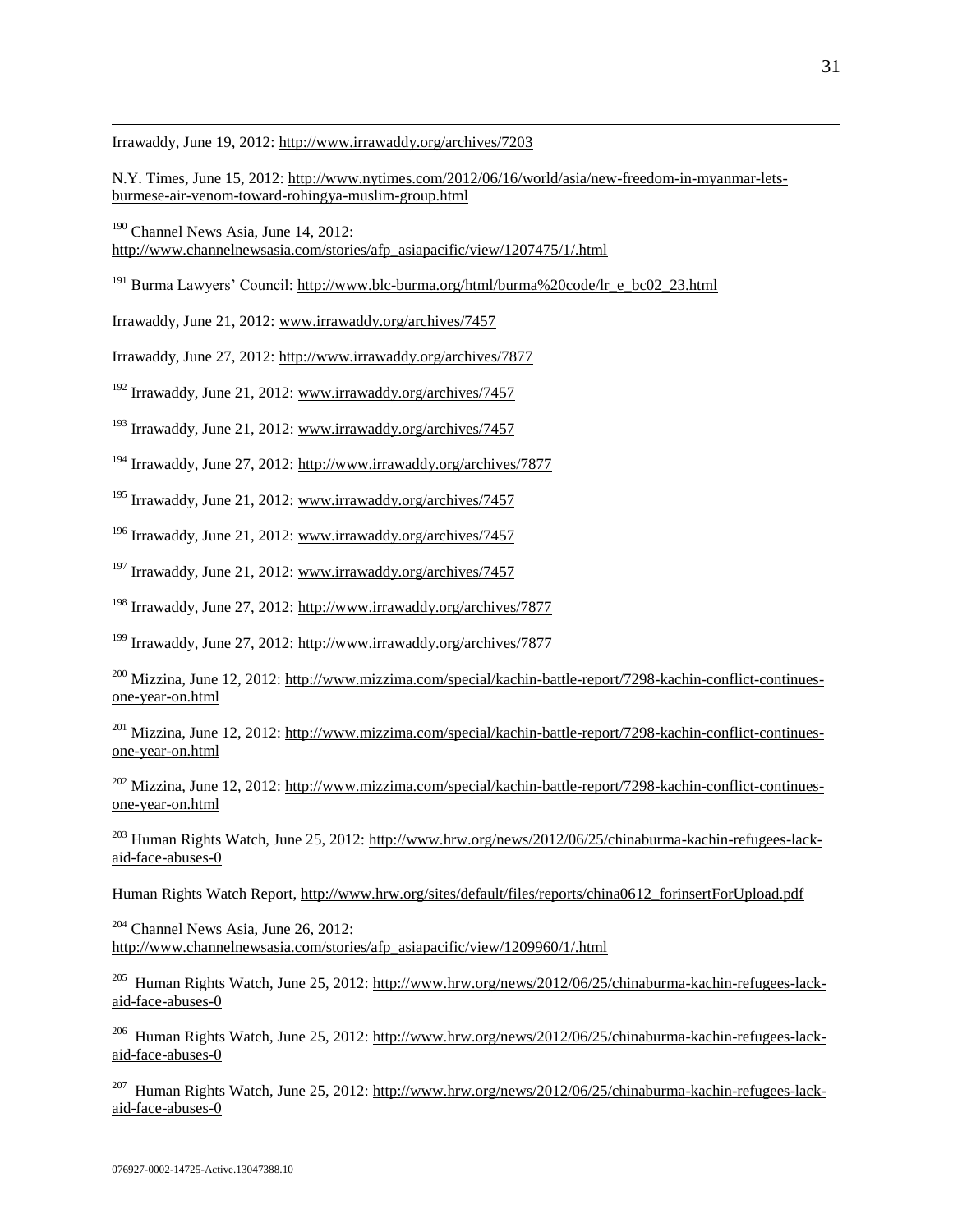<sup>208</sup> Human Rights Watch, June 25, 2012: [http://www.hrw.org/news/2012/06/25/chinaburma-kachin-refugees-lack](http://www.hrw.org/news/2012/06/25/chinaburma-kachin-refugees-lack-aid-face-abuses-0)[aid-face-abuses-0](http://www.hrw.org/news/2012/06/25/chinaburma-kachin-refugees-lack-aid-face-abuses-0)

<sup>209</sup> Alaska Dispatch, June 20, 2012: [http://www.alaskadispatch.com/article/myanmar-army-accused-systematic-rape](http://www.alaskadispatch.com/article/myanmar-army-accused-systematic-rape-kachin-state)[kachin-state](http://www.alaskadispatch.com/article/myanmar-army-accused-systematic-rape-kachin-state)

Kachinland News,<http://kachinlandnews.com/?p=21913>

 $\overline{a}$ 

Kachin Women's Organization, [http://www.kachinwomen.com/images/stories/publication/ongoing\\_iimpunity%20.pdf](http://www.kachinwomen.com/images/stories/publication/ongoing_iimpunity%20.pdf) 

<sup>210</sup> Bangkok Post, June 9, 2012: [http://www.bangkokpost.com/news/local/297246/kachin-urge-world-to-address](http://www.bangkokpost.com/news/local/297246/kachin-urge-world-to-address-their-conflict)[their-conflict](http://www.bangkokpost.com/news/local/297246/kachin-urge-world-to-address-their-conflict)

<sup>211</sup> Alaska Dispatch, June 20, 2012: [http://www.alaskadispatch.com/article/myanmar-army-accused-systematic-rape](http://www.alaskadispatch.com/article/myanmar-army-accused-systematic-rape-kachin-state)[kachin-state](http://www.alaskadispatch.com/article/myanmar-army-accused-systematic-rape-kachin-state)

<sup>212</sup> Irrawaddy, June 15, 2012: [www.irrawaddy.org/archives/6949](http://www.irrawaddy.org/archives/6949)

<sup>213</sup> Democratic Voice of Burma, June 22, 2012: [http://www.dvb.no/news/fighting-continues-in-kachin-state-as](http://www.dvb.no/news/fighting-continues-in-kachin-state-as-peace-talks-held/22587)[peace-talks-held/22587](http://www.dvb.no/news/fighting-continues-in-kachin-state-as-peace-talks-held/22587)

<sup>214</sup> Democracy For Burma, June 29, 2012: [http://democracyforburma.wordpress.com/2012/06/29/shan-state-army](http://democracyforburma.wordpress.com/2012/06/29/shan-state-army-southssa-sends-protest-letter-after-24th-clash/)[southssa-sends-protest-letter-after-24th-clash/](http://democracyforburma.wordpress.com/2012/06/29/shan-state-army-southssa-sends-protest-letter-after-24th-clash/)

<sup>215</sup> Voice of America, June 2, 2012: [http://www.voanews.com/content/suu-kyi-visits-karen-refugees-in](http://www.voanews.com/content/suu-kyi-visits-karen-refugees-in-thailand/1146331.html)[thailand/1146331.html](http://www.voanews.com/content/suu-kyi-visits-karen-refugees-in-thailand/1146331.html)

<sup>216</sup> Associated Press, June 2, 2012: [http://news.yahoo.com/suu-kyi-visits-myanmar-refugees-thailand-](http://news.yahoo.com/suu-kyi-visits-myanmar-refugees-thailand-041220530.html)[041220530.html](http://news.yahoo.com/suu-kyi-visits-myanmar-refugees-thailand-041220530.html)

<sup>217</sup> Irrawaddy, June 18, 2012:<http://www.irrawaddy.org/archives/7025>

<sup>218</sup> Voice of America, June 22, 2012: [www.voanews.com/content/amid\\_burma\\_reforms\\_steps\\_to\\_resettle\\_those\\_displaced\\_by\\_conflict/1226374.html](http://www.voanews.com/content/amid_burma_reforms_steps_to_resettle_those_displaced_by_conflict/1226374.html)

<sup>219</sup> Voice of America, June 22, 2012: [http://www.voanews.com/content/amid\\_burma\\_reforms\\_steps\\_to\\_resettle\\_those\\_displaced\\_by\\_conflict/1226374.ht](http://www.voanews.com/content/amid_burma_reforms_steps_to_resettle_those_displaced_by_conflict/1226374.html) [ml](http://www.voanews.com/content/amid_burma_reforms_steps_to_resettle_those_displaced_by_conflict/1226374.html)

<sup>220</sup> Mizzima, June 20, 2012: [http://www.mizzima.com/news/regional/7361-refugees-want-a-seat-at-the-table](http://www.mizzima.com/news/regional/7361-refugees-want-a-seat-at-the-table-kwo.html)[kwo.html](http://www.mizzima.com/news/regional/7361-refugees-want-a-seat-at-the-table-kwo.html)

<sup>221</sup> Mizzima, June 20, 2012: [http://www.mizzima.com/news/regional/7361-refugees-want-a-seat-at-the-table](http://www.mizzima.com/news/regional/7361-refugees-want-a-seat-at-the-table-kwo.html)[kwo.html](http://www.mizzima.com/news/regional/7361-refugees-want-a-seat-at-the-table-kwo.html)

<sup>222</sup> Mizzima, June 20, 2012: [http://www.mizzima.com/news/regional/7361-refugees-want-a-seat-at-the-table](http://www.mizzima.com/news/regional/7361-refugees-want-a-seat-at-the-table-kwo.html)[kwo.html](http://www.mizzima.com/news/regional/7361-refugees-want-a-seat-at-the-table-kwo.html)

<sup>223</sup> The Independent, June 19, 2012: [http://www.independent.co.uk/news/world/asia/two-burmese-children-a-week](http://www.independent.co.uk/news/world/asia/two-burmese-children-a-week-conscripted-into-military-7858858.html)[conscripted-into-military-7858858.html](http://www.independent.co.uk/news/world/asia/two-burmese-children-a-week-conscripted-into-military-7858858.html)

<sup>224</sup> The Independent, June 19, 2012: [http://www.independent.co.uk/news/world/asia/two-burmese-children-a-week](http://www.independent.co.uk/news/world/asia/two-burmese-children-a-week-conscripted-into-military-7858858.html)[conscripted-into-military-7858858.html](http://www.independent.co.uk/news/world/asia/two-burmese-children-a-week-conscripted-into-military-7858858.html)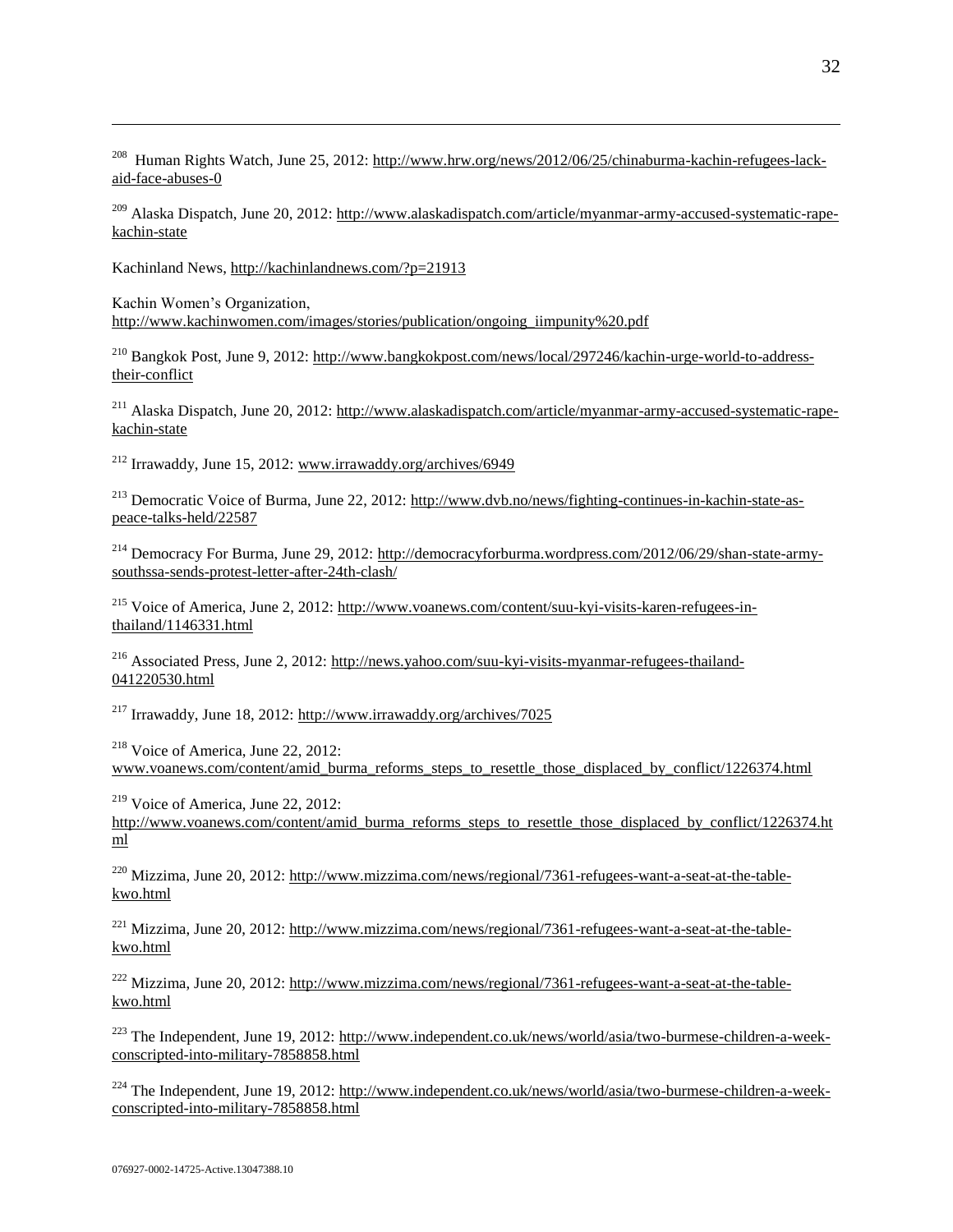<sup>225</sup> The Independent, June 19, 2012: [http://www.independent.co.uk/news/world/asia/two-burmese-children-a-week](http://www.independent.co.uk/news/world/asia/two-burmese-children-a-week-conscripted-into-military-7858858.html)[conscripted-into-military-7858858.html](http://www.independent.co.uk/news/world/asia/two-burmese-children-a-week-conscripted-into-military-7858858.html)

<sup>226</sup> Mizzima, June 28, 2012: [http://www.mizzima.com/news/inside-burma/7410-burma-pledges-to-end-use-of-child](http://www.mizzima.com/news/inside-burma/7410-burma-pledges-to-end-use-of-child-soldiers.html)[soldiers.html](http://www.mizzima.com/news/inside-burma/7410-burma-pledges-to-end-use-of-child-soldiers.html)

<sup>227</sup> Mizzima, June 28, 2012: [http://www.mizzima.com/news/inside-burma/7410-burma-pledges-to-end-use-of-child](http://www.mizzima.com/news/inside-burma/7410-burma-pledges-to-end-use-of-child-soldiers.html)[soldiers.html](http://www.mizzima.com/news/inside-burma/7410-burma-pledges-to-end-use-of-child-soldiers.html)

<sup>228</sup> Mizzima, June 28, 2012: [http://www.mizzima.com/news/inside-burma/7410-burma-pledges-to-end-use-of-child](http://www.mizzima.com/news/inside-burma/7410-burma-pledges-to-end-use-of-child-soldiers.html)[soldiers.html](http://www.mizzima.com/news/inside-burma/7410-burma-pledges-to-end-use-of-child-soldiers.html)

<sup>229</sup> Irrawaddy, June 27, 2012:<http://www.irrawaddy.org/archives/7791>

 $\overline{a}$ 

Mizzima, June 28, 2012: [http://www.mizzima.com/news/inside-burma/7410-burma-pledges-to-end-use-of-child](http://www.mizzima.com/news/inside-burma/7410-burma-pledges-to-end-use-of-child-soldiers.html)[soldiers.html](http://www.mizzima.com/news/inside-burma/7410-burma-pledges-to-end-use-of-child-soldiers.html)

<sup>230</sup> Mizzima, June 28, 2012: [http://www.mizzima.com/news/inside-burma/7410-burma-pledges-to-end-use-of-child](http://www.mizzima.com/news/inside-burma/7410-burma-pledges-to-end-use-of-child-soldiers.html)[soldiers.html](http://www.mizzima.com/news/inside-burma/7410-burma-pledges-to-end-use-of-child-soldiers.html)

<sup>231</sup> Mizzima. June 28, 2012: [http://www.mizzima.com/news/inside-burma/7410-burma-pledges-to-end-use-of-child](http://www.mizzima.com/news/inside-burma/7410-burma-pledges-to-end-use-of-child-soldiers.html)[soldiers.html](http://www.mizzima.com/news/inside-burma/7410-burma-pledges-to-end-use-of-child-soldiers.html)

<sup>232</sup> Amnesty International, June 11, 2012:<https://www.amnesty.org/en/library/info/ASA16/004/2012/en>

<sup>233</sup> Assistance Association of Political Prisoners-Burma, May 23, 2012:<http://www.aappb.org/release203.html>

<sup>234</sup> The Wall Street Journal, June 16, 2012: http://online.wsj.com/article/SB10001424052702303734204577470161809013278.html?mod=googlenews\_wsj

 $235$  The Wall Street Journal, June 16, 2012: http://online.wsj.com/article/SB10001424052702303734204577470161809013278.html?mod=googlenews\_wsj

 $236$  Agence France-Presse, June 18, 2012: http://www.channelnewsasia.com/stories/afp\_asiapacific/view/1208430/1/.html

 $237$  Agence France-Presse, June 18, 2012: http://www.channelnewsasia.com/stories/afp\_asiapacific/view/1208430/1/.html

<sup>238</sup> Reuters, June 20, 2012: [http://www.reuters.com/article/2012/06/20/us-myanmar-prisoners](http://www.reuters.com/article/2012/06/20/us-myanmar-prisoners-idUSBRE85J0I920120620)[idUSBRE85J0I920120620](http://www.reuters.com/article/2012/06/20/us-myanmar-prisoners-idUSBRE85J0I920120620)

<sup>239</sup> N.Y. Times, June 15, 2012: [http://www.nytimes.com/2012/06/16/world/asia/new-freedom-in-myanmar-lets](http://www.nytimes.com/2012/06/16/world/asia/new-freedom-in-myanmar-lets-burmese-air-venom-toward-rohingya-muslim-group.html)[burmese-air-venom-toward-rohingya-muslim-group.html](http://www.nytimes.com/2012/06/16/world/asia/new-freedom-in-myanmar-lets-burmese-air-venom-toward-rohingya-muslim-group.html)

<sup>240</sup> N.Y. Times, June 15, 2012: [http://www.nytimes.com/2012/06/16/world/asia/new-freedom-in-myanmar-lets](http://www.nytimes.com/2012/06/16/world/asia/new-freedom-in-myanmar-lets-burmese-air-venom-toward-rohingya-muslim-group.html)[burmese-air-venom-toward-rohingya-muslim-group.html](http://www.nytimes.com/2012/06/16/world/asia/new-freedom-in-myanmar-lets-burmese-air-venom-toward-rohingya-muslim-group.html)

<sup>241</sup> CNN, June 11, 2012[: http://www.cnn.com/2012/06/11/world/asia/myanmar-unrest/index.html](http://www.cnn.com/2012/06/11/world/asia/myanmar-unrest/index.html)

<sup>242</sup> N.Y. Times, June 15, 2012: [http://www.nytimes.com/2012/06/16/world/asia/new-freedom-in-myanmar-lets](http://www.nytimes.com/2012/06/16/world/asia/new-freedom-in-myanmar-lets-burmese-air-venom-toward-rohingya-muslim-group.html)[burmese-air-venom-toward-rohingya-muslim-group.html](http://www.nytimes.com/2012/06/16/world/asia/new-freedom-in-myanmar-lets-burmese-air-venom-toward-rohingya-muslim-group.html)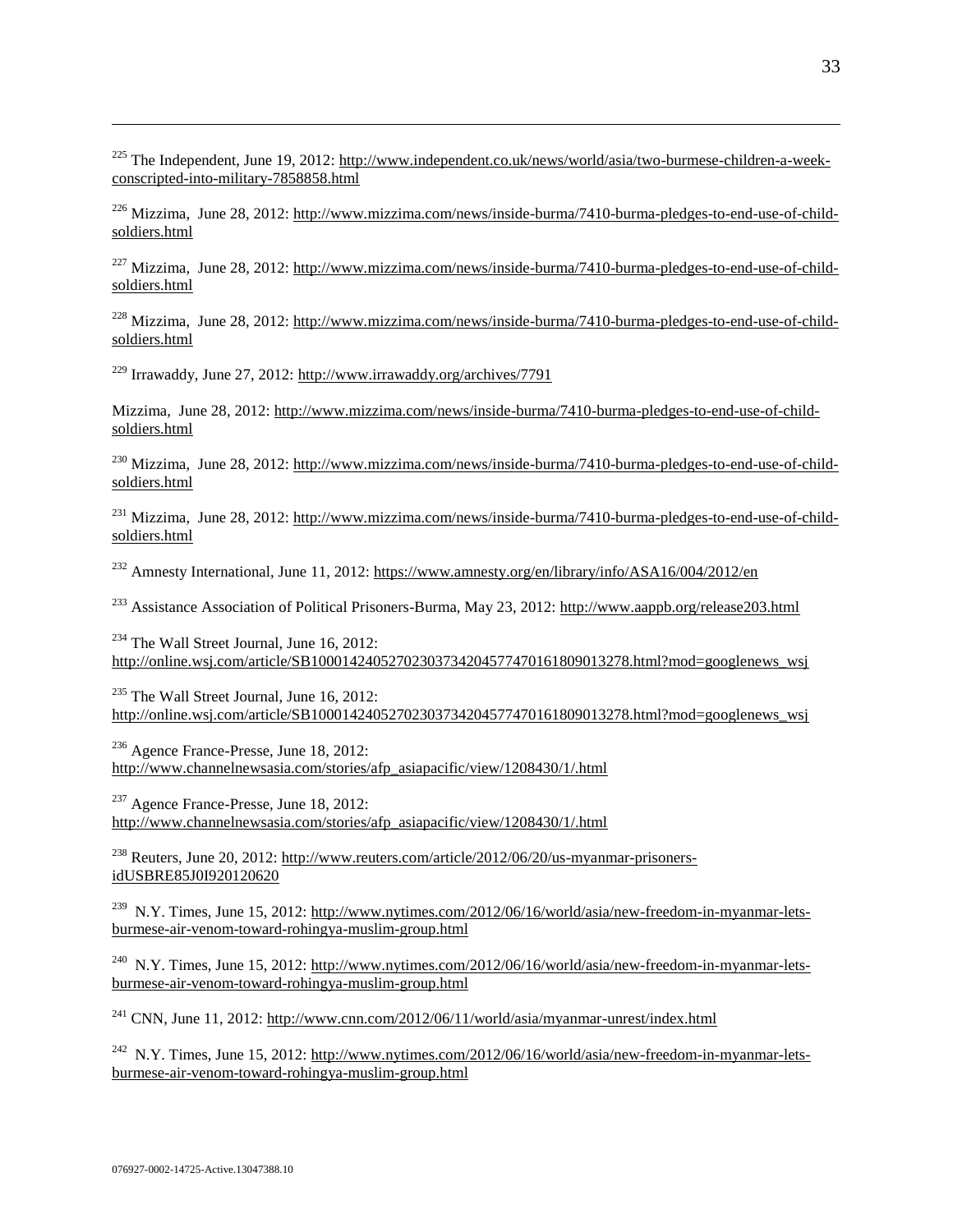$\overline{a}$  $243$  Wall Street Journal, June 11, 2012:

<http://online.wsj.com/article/SB10001424052702303444204577458381714792276.html>

<sup>244</sup> Irrawaddy, June 19, 2012:<http://www.irrawaddy.org/archives/7254>

<sup>245</sup> Asia Times, May 26, 2012: [http://www.atimes.com/atimes/Southeast\\_Asia/NE26Ae01.html](http://www.atimes.com/atimes/Southeast_Asia/NE26Ae01.html)

<sup>246</sup> Irrawaddy, June 19, 2012:<http://www.irrawaddy.org/archives/7254>

 $^{247}$  Irrawaddy, June 19, 2012: http://www.irrawaddy.org/archives/7254

<sup>248</sup> Irrawaddy, June 19, 2012:<http://www.irrawaddy.org/archives/7254>

<sup>249</sup> Amnesty International, May 25, 2012: [http://www.amnesty.org/en/library/asset/ASA16/003/2012/en/67d698db-](http://www.amnesty.org/en/library/asset/ASA16/003/2012/en/67d698db-0bdb-4ebc-b638-50ba8feac12f/asa160032012en.html)[0bdb-4ebc-b638-50ba8feac12f/asa160032012en.html](http://www.amnesty.org/en/library/asset/ASA16/003/2012/en/67d698db-0bdb-4ebc-b638-50ba8feac12f/asa160032012en.html) 

<sup>250</sup> Irrawaddy, June 19, 2012:<http://www.irrawaddy.org/archives/7254>

<sup>251</sup> Irrawaddy, June 19, 2012:<http://www.irrawaddy.org/archives/7254>

<sup>252</sup> Irrawaddy, June 19, 2012:<http://www.irrawaddy.org/archives/7254>

<sup>253</sup> Irrawaddy, June 19, 2012:<http://www.irrawaddy.org/archives/7254>

<sup>254</sup> Irrawaddy, June 19, 2012:<http://www.irrawaddy.org/archives/7254>

<sup>255</sup> Irrawaddy, June 19, 2012:<http://www.irrawaddy.org/archives/7254>

<sup>256</sup> Voice of America, June 4, 2012: http://www.voanews.com/content/voa\_burma\_bureau\_proposed/1147111.html

<sup>257</sup> N.Y. Times, June 15, 2012: [http://www.nytimes.com/2012/06/16/world/asia/new-freedom-in-myanmar-lets](http://www.nytimes.com/2012/06/16/world/asia/new-freedom-in-myanmar-lets-burmese-air-venom-toward-rohingya-muslim-group.html)[burmese-air-venom-toward-rohingya-muslim-group.html](http://www.nytimes.com/2012/06/16/world/asia/new-freedom-in-myanmar-lets-burmese-air-venom-toward-rohingya-muslim-group.html)

<sup>258</sup> N.Y. Times, June 15, 2012: [http://www.nytimes.com/2012/06/16/world/asia/new-freedom-in-myanmar-lets](http://www.nytimes.com/2012/06/16/world/asia/new-freedom-in-myanmar-lets-burmese-air-venom-toward-rohingya-muslim-group.html)[burmese-air-venom-toward-rohingya-muslim-group.html](http://www.nytimes.com/2012/06/16/world/asia/new-freedom-in-myanmar-lets-burmese-air-venom-toward-rohingya-muslim-group.html)

<sup>259</sup> Reuters, May 25, 2012: [http://www.reuters.com/article/2012/05/25/us-myanmar-protest](http://www.reuters.com/article/2012/05/25/us-myanmar-protest-idUSBRE84O08U20120525)[idUSBRE84O08U20120525](http://www.reuters.com/article/2012/05/25/us-myanmar-protest-idUSBRE84O08U20120525)

Wall Street Journal, June 11, 2012: <http://online.wsj.com/article/SB10001424052702303444204577458381714792276.html>

 $260$  Wall Street Journal, June 11, 2012: <http://online.wsj.com/article/SB10001424052702303444204577458381714792276.html>

<sup>261</sup> Wall Street Journal, June 11, 2012: <http://online.wsj.com/article/SB10001424052702303444204577458381714792276.html>

<sup>262</sup> Wall Street Journal, June 11, 2012: <http://online.wsj.com/article/SB10001424052702303444204577458381714792276.html>

<sup>263</sup> N.Y. Times, June 15, 2012: [http://www.nytimes.com/2012/06/16/world/asia/new-freedom-in-myanmar-lets](http://www.nytimes.com/2012/06/16/world/asia/new-freedom-in-myanmar-lets-burmese-air-venom-toward-rohingya-muslim-group.html)[burmese-air-venom-toward-rohingya-muslim-group.html](http://www.nytimes.com/2012/06/16/world/asia/new-freedom-in-myanmar-lets-burmese-air-venom-toward-rohingya-muslim-group.html)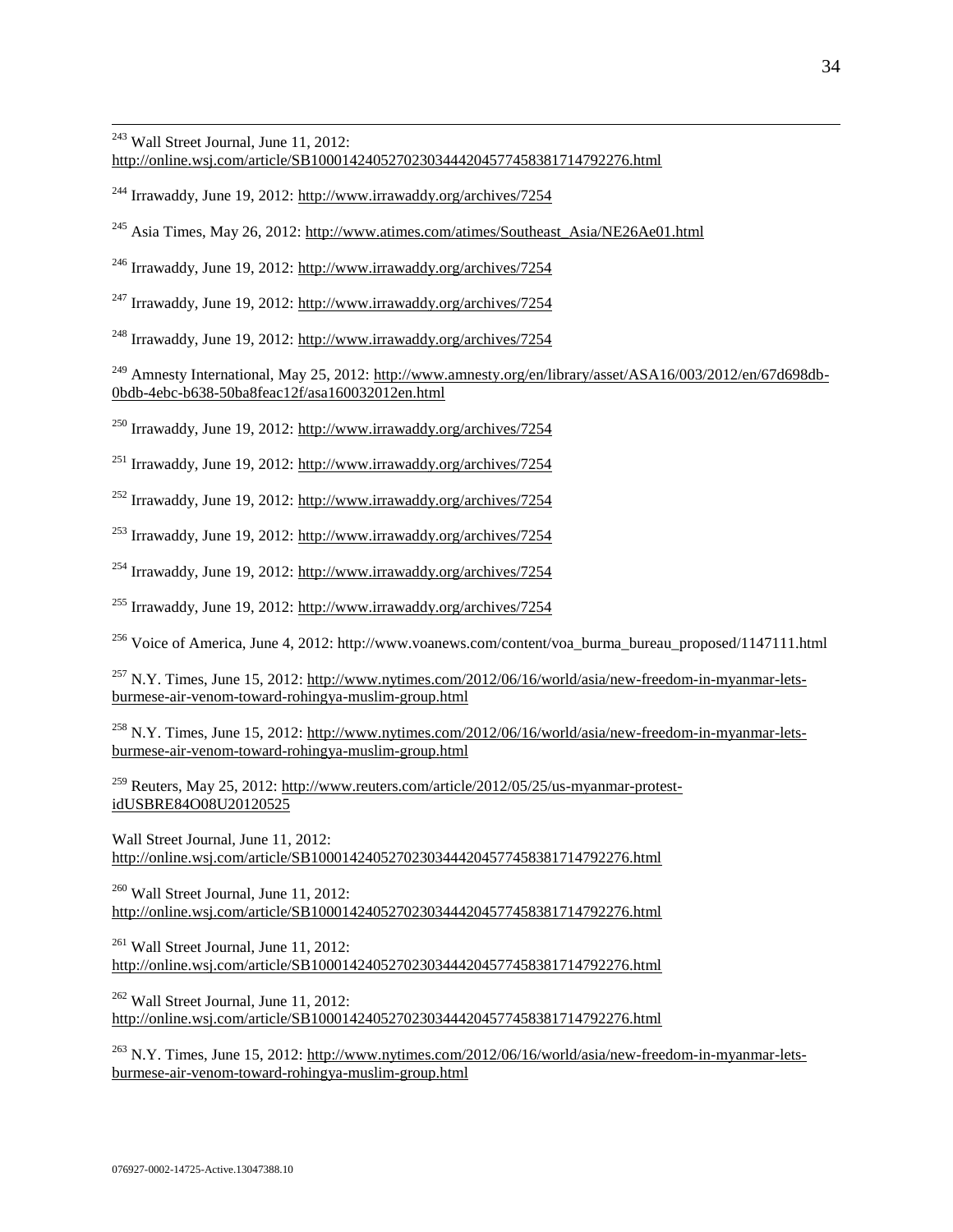$\overline{a}$ <sup>264</sup> American Free Press, June 5, 2012: [http://www.google.com/hostednews/afp/article/ALeqM5gXePxyaX02pL2tU5hINf4v64RKGw?docId=CNG.7a4b17](http://www.google.com/hostednews/afp/article/ALeqM5gXePxyaX02pL2tU5hINf4v64RKGw?docId=CNG.7a4b171af9c3a48e7611d1e1cda88a09.3c1) [1af9c3a48e7611d1e1cda88a09.3c1](http://www.google.com/hostednews/afp/article/ALeqM5gXePxyaX02pL2tU5hINf4v64RKGw?docId=CNG.7a4b171af9c3a48e7611d1e1cda88a09.3c1)

<sup>265</sup> American Free Press, June 5, 2012: [http://www.google.com/hostednews/afp/article/ALeqM5gXePxyaX02pL2tU5hINf4v64RKGw?docId=CNG.7a4b17](http://www.google.com/hostednews/afp/article/ALeqM5gXePxyaX02pL2tU5hINf4v64RKGw?docId=CNG.7a4b171af9c3a48e7611d1e1cda88a09.3c1) [1af9c3a48e7611d1e1cda88a09.3c1](http://www.google.com/hostednews/afp/article/ALeqM5gXePxyaX02pL2tU5hINf4v64RKGw?docId=CNG.7a4b171af9c3a48e7611d1e1cda88a09.3c1)

N.Y. Times, June 15, 2012: [http://www.nytimes.com/2012/06/16/world/asia/new-freedom-in-myanmar-lets](http://www.nytimes.com/2012/06/16/world/asia/new-freedom-in-myanmar-lets-burmese-air-venom-toward-rohingya-muslim-group.html)[burmese-air-venom-toward-rohingya-muslim-group.html](http://www.nytimes.com/2012/06/16/world/asia/new-freedom-in-myanmar-lets-burmese-air-venom-toward-rohingya-muslim-group.html)

<sup>266</sup> Democratic Voice of Burma, June 27, 2012: [http://www.dvb.no/news/suu-kyi-kicks-off-three-day-french](http://www.dvb.no/news/suu-kyi-kicks-off-three-day-french-tour/22642)[tour/22642](http://www.dvb.no/news/suu-kyi-kicks-off-three-day-french-tour/22642)

<sup>267</sup> Financial Times, June 13, 2012: [http://www.ft.com/intl/cms/s/0/aa93a9fe-b599-11e1-b8d0-](http://www.ft.com/intl/cms/s/0/aa93a9fe-b599-11e1-b8d0-00144feabdc0.html#axzz1yx0MDGhm) [00144feabdc0.html#axzz1yx0MDGhm](http://www.ft.com/intl/cms/s/0/aa93a9fe-b599-11e1-b8d0-00144feabdc0.html#axzz1yx0MDGhm)

<sup>268</sup> Irrawaddy, June 20, 2012:<http://www.irrawaddy.org/archives/7323> Reuters, June 13, 2012[: http://www.reuters.com/article/2012/06/13/us-myanmar-labour-ilo](http://www.reuters.com/article/2012/06/13/us-myanmar-labour-ilo-idUSBRE85C1J520120613)[idUSBRE85C1J520120613](http://www.reuters.com/article/2012/06/13/us-myanmar-labour-ilo-idUSBRE85C1J520120613)

<sup>269</sup> Reuters, June 13, 2012: [http://www.reuters.com/article/2012/06/13/us-myanmar-labour-ilo](http://www.reuters.com/article/2012/06/13/us-myanmar-labour-ilo-idUSBRE85C1J520120613)[idUSBRE85C1J520120613](http://www.reuters.com/article/2012/06/13/us-myanmar-labour-ilo-idUSBRE85C1J520120613)

<sup>270</sup> Radio Free Asia, June 7, 2012:<http://www.rfa.org/english/news/burma/labor-06072012165531.html>

 $^{271}$  Financial Times, June 13, 2012: [http://www.ft.com/intl/cms/s/0/aa93a9fe-b599-11e1-b8d0-](http://www.ft.com/intl/cms/s/0/aa93a9fe-b599-11e1-b8d0-00144feabdc0.html#axzz1yx0MDGhm) [00144feabdc0.html#axzz1yx0MDGhm](http://www.ft.com/intl/cms/s/0/aa93a9fe-b599-11e1-b8d0-00144feabdc0.html#axzz1yx0MDGhm)

International Labor Organization,<http://www.ilo.org/public/english/standards/relm/country.htm>

Irrawaddy, June 1, 2012:<http://www.irrawaddy.org/archives/5580>

<sup>272</sup> Irrawaddy, June 1, 2012:<http://www.irrawaddy.org/archives/5580>

<sup>273</sup> Burma Partnership, May 30, 2012[: http://www.burmapartnership.org/2012/05/forced-labour-still-prevails-an](http://www.burmapartnership.org/2012/05/forced-labour-still-prevails-an-overview-of-forced-labour-practices)[overview-of-forced-labour-practices](http://www.burmapartnership.org/2012/05/forced-labour-still-prevails-an-overview-of-forced-labour-practices)

Irrawaddy, June 1, 2012:<http://www.irrawaddy.org/archives/5580>

<sup>274</sup> Irrawaddy, June 1, 2012:<http://www.irrawaddy.org/archives/5580>

<sup>275</sup> Amnesty International, May 25, 2012: [http://www.amnesty.org/en/library/asset/ASA16/003/2012/en/67d698db-](http://www.amnesty.org/en/library/asset/ASA16/003/2012/en/67d698db-0bdb-4ebc-b638-50ba8feac12f/asa160032012en.html)[0bdb-4ebc-b638-50ba8feac12f/asa160032012en.html](http://www.amnesty.org/en/library/asset/ASA16/003/2012/en/67d698db-0bdb-4ebc-b638-50ba8feac12f/asa160032012en.html) 

<sup>276</sup> Telegraph, June 20, 2012: [http://www.telegraph.co.uk/news/worldnews/northamerica/usa/9343314/Hillary-](http://www.telegraph.co.uk/news/worldnews/northamerica/usa/9343314/Hillary-Clinton-up-to-27-million-living-in-slavery.html)[Clinton-up-to-27-million-living-in-slavery.html](http://www.telegraph.co.uk/news/worldnews/northamerica/usa/9343314/Hillary-Clinton-up-to-27-million-living-in-slavery.html)

<sup>277</sup> Business Recorder, June 22, 2012:<http://www.brecorder.com/articles-a-letters/187/1203280/>

<sup>278</sup> Business Recorder, June 22, 2012:<http://www.brecorder.com/articles-a-letters/187/1203280/>

 $^{279}$  Business Recorder, June 22, 2012:<http://www.brecorder.com/articles-a-letters/187/1203280/>